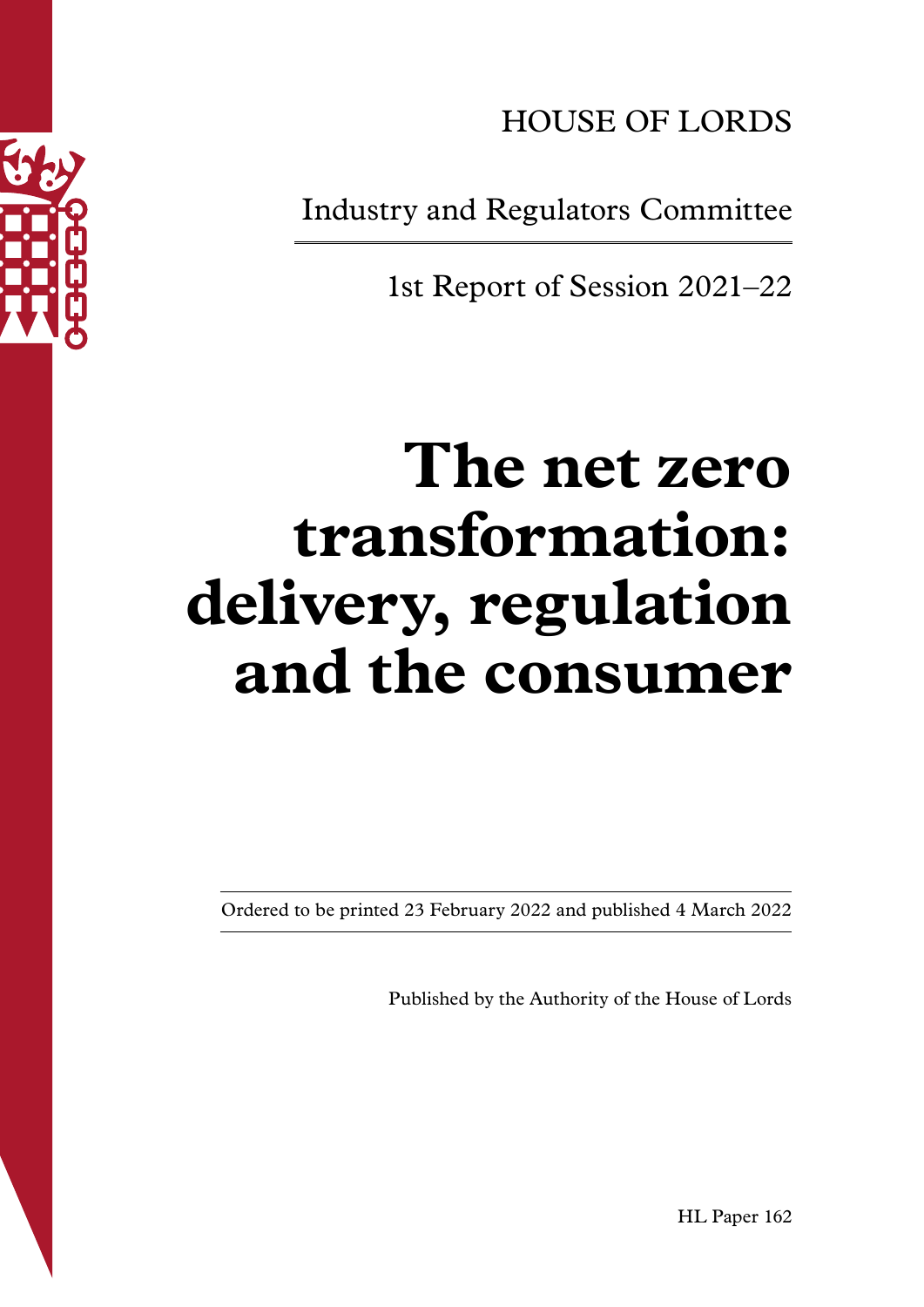#### *Industry and Regulators Committee*

The Industry and Regulators Committee was appointed by the House of Lords on 13 May 2021 to consider matters relating to industry, including the policies of Her Majesty's Government to promote industrial growth, skills and competitiveness, and to scrutinise the work of UK regulators.

#### *Membership*

The Members of the Industry and Regulators Committee are:

| Lord Allen of Kensington       | Lord Cromwell                         | Lord Hollick (Chair) |
|--------------------------------|---------------------------------------|----------------------|
| Lord Blackwell                 | <b>Baroness Donaghy</b>               | Lord Reav            |
| Baroness Bowles of Berkhamsted | Lord Eatwell                          | <b>Lord Sharkey</b>  |
| Lord Burns                     | Lord Grade of Yarmouth Lord Trefgarne |                      |

#### *Declaration of interests*

See Appendix 1.

A full list of Members' interests can be found in the Register of Lords' Interests: <https://members.parliament.uk/members/lords/interests/register-of-lords-interests>

#### *Publications*

All publications of the Committee are available at: [https://committees.parliament.uk/committee/517/industry-and-regulators-committee/](https://committees.parliament.uk/committee/517/industry-and-regulators-committee/publications/) [publications/](https://committees.parliament.uk/committee/517/industry-and-regulators-committee/publications/)

#### *Parliament Live*

Live coverage of debates and public sessions of the Committee's meetings are available at: <http://www.parliamentlive.tv>

#### *Further information*

Further information about the House of Lords and its Committees, including guidance to witnesses, details of current inquiries and forthcoming meetings is available at: <http://www.parliament.uk/business/lords>

#### *Committee staff*

The staff who worked on this inquiry were Matthew Manning (Clerk), Dominic Cooper (Policy Analyst) and Itumeleng Osupeng (Committee Operations Officer).

#### *Contact details*

All correspondence should be addressed to the Industry and Regulators Committee, Committee Office, House of Lords, London SW1A 0PW. Telephone 020 7219 2785. Email HLIndustryRegulators@parliament.uk

*Twitter*

You can follow the Committee on Twitter: [@HLIndustryCom](https://twitter.com/HLIndustryCom)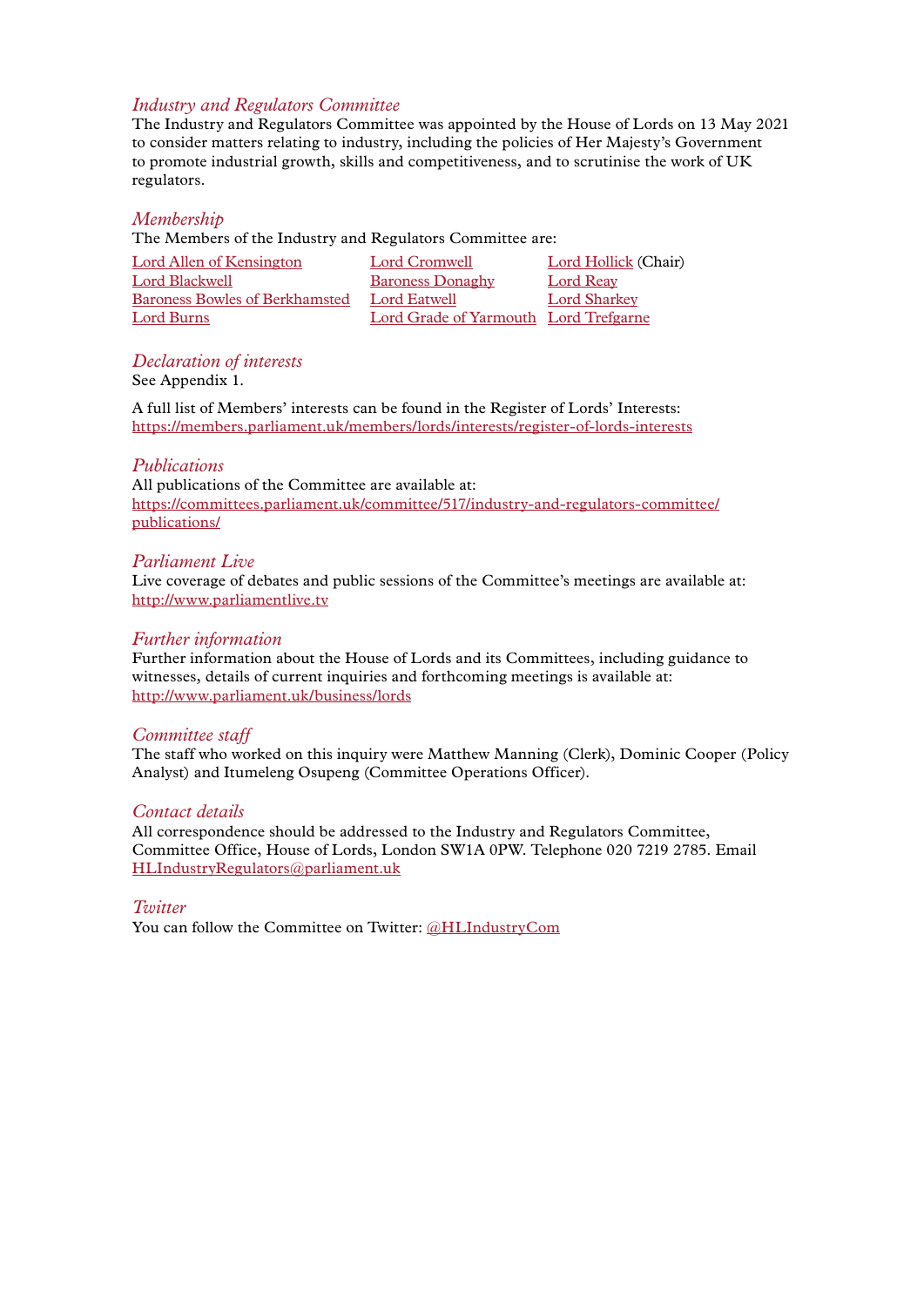|                                                                                         | Page           |
|-----------------------------------------------------------------------------------------|----------------|
| Summary                                                                                 | 2              |
| <b>Chapter 1: Introduction</b>                                                          | 5 <sup>5</sup> |
| Background<br>The UK's energy sector                                                    | 5<br>5         |
| The timeline for net zero                                                               | 5              |
| Our inquiry                                                                             | 6              |
| Structure of this report                                                                | 6              |
| Chapter 2: The challenge of the net zero transformation                                 | $\overline{7}$ |
| Missing policy implementation detail on the transition to net zero                      | 7              |
| <b>Business models</b>                                                                  | 8              |
| The energy mix<br>Offshore wind and the planning system                                 | 9<br>12        |
| Decarbonising heat                                                                      | 12             |
| Who pays: taxpayers vs. billpayers                                                      | 14             |
| <b>Chapter 3: Institutional architecture and Co-ordination</b>                          | 18             |
| Co-ordination in government and the public sector                                       | 18             |
| Current levels of co-ordination                                                         | 18             |
| Improving co-ordination                                                                 | 19<br>21       |
| The role of the Future System Operator<br>Ofgem and its role in the net zero transition | 24             |
| Ofgem's remit                                                                           | 24             |
| Figure 1: Proposed institutional architecture                                           | 26             |
| Giving Ofgem a statutory duty in relation to net zero                                   | 26             |
| The need for a Strategy and Policy Statement                                            | 29             |
| Chapter 4: Regulation, innovation and the consumer experience                           | 32             |
| Price controls                                                                          | 32             |
| <b>Enabling investment</b><br>Uncertainty mechanisms                                    | 32<br>34       |
| Decentralisation and flexibility                                                        | 35             |
| How the system is changing                                                              | 35             |
| Codes and licences                                                                      | 36             |
| Marginal pricing                                                                        | 38             |
| Future energy business models                                                           | 39             |
| Consumer readiness and engagement                                                       | 43             |
| Retail energy market regulation                                                         | 46             |
| Summary of conclusions and recommendations                                              | 51             |
| Appendix 1: List of Members and declarations of interest                                | 55             |
| Appendix 2: List of witnesses                                                           | 57             |
| Appendix 3: Call for evidence                                                           | 62             |

Evidence is published online at [https://committees.parliament.uk/](https://committees.parliament.uk/work/1320/ofgem-and-net-zero/publications/) [work/1320/ofgem-and-net-zero/publications/](https://committees.parliament.uk/work/1320/ofgem-and-net-zero/publications/) and available for inspection at the Parliamentary Archives (020 7219 3074).

Q in footnotes refers to a question in oral evidence.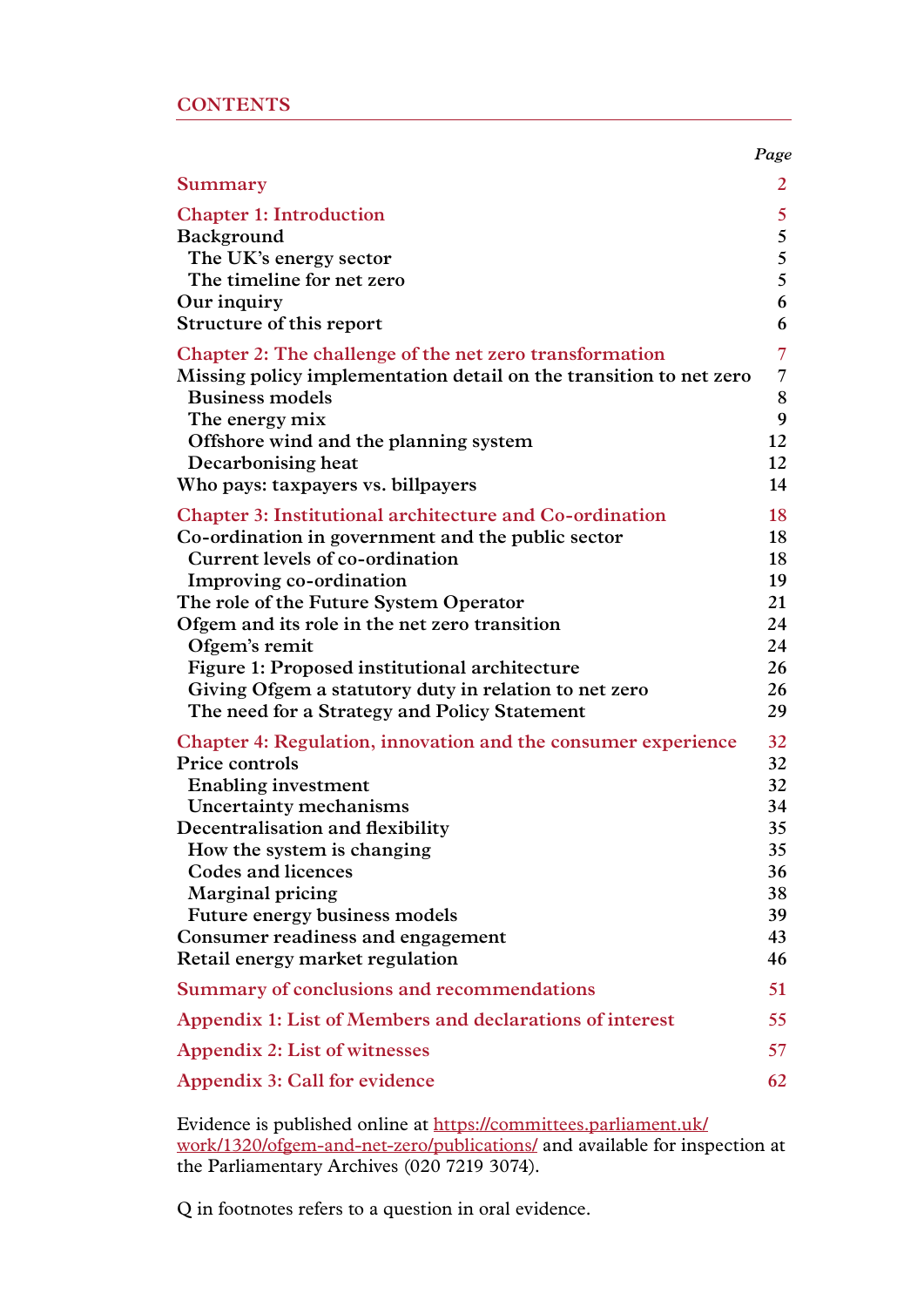## <span id="page-3-0"></span>**SUMMARY**

The Government has made a bold commitment to reaching net zero by 2050, enshrined in legislation, and to running a net zero power system by 2035. Official estimates by the Climate Change Committee (CCC) states that by 2030 investment needs to be ramped up to  $\ell$ ,50 billion a year—approximately a third of core NHS funding—across the whole economy to achieve net zero. This will include investments in new forms of energy generation and usage and in adapting and optimising existing infrastructure. We are not persuaded that the necessary level of policy detail is in place to achieve these commitments. There is a very large gap between the ambitious targets and the extensive investment required from businesses and individuals. We have been told that there is substantial UK and international private capital waiting to fund new technologies, but clarity is needed if we are to take advantage of it.

Given the scale of change involved in transforming the energy system by 2035, the Government must act urgently to make the necessary decisions and set out the detailed policies and funding models to allow investment to flow into the sector. We recognise that it is too early to know exactly what technologies will work, requiring a roadmap that allows for adjustment over time whilst giving sufficient certainty for investment. These details include: ensuring sufficient generation to meet the potential two- to threefold expansion of electricity demand, forecast in the Sixth Carbon Budget; a decision on the role of hydrogen in the heating system; the building of carbon capture and storage facilities to decarbonise natural gas; the development of new nuclear—including Small Modular Reactors—to replace existing reactors; and the provision of backup facilities, including stand-by generation and storage, to ensure continuous supply to cope with the intermittency of wind and solar power.

If the power system is not decarbonised by 2035, reaching net zero by 2050 will be extremely difficult. There was widespread scepticism from witnesses that the target will be met without further policy detail. Failing to deliver on such a target would have significant negative consequences and would see the UK lose out on potential industrial benefits in terms of technology and jobs which could result from having a leadership position in the global energy transition. Equally an absolute commitment to meeting these targets is likely to require accepting significant additional costs for consumers and taxpayers. These policy tradeoffs need to be managed at the highest level of government.

A clear indication of how and when we pay for the transition is crucial to encourage investment. The transition will require substantial funding and we are concerned that any component falling on billpayers falls disproportionately on lower-income groups. Charges on bills are only a fraction of the required amount and the Government has yet to explain how the remainder will be raised. The Government needs to set out clearly how the transition will be paid for and we believe government borrowing should be one of the options it considers, especially given considerations of intergenerational fairness. The Government's current plans to use a Regulated Asset Base (RAB) model for funding nuclear requiring current billpayers to pay from the moment of construction—will add to impending cost rises.

Responding to climate change is a crucial part of energy policy but cannot be pursued in isolation from the Government's responsibility for ensuring a secure energy supply. In a more weather-dependent, renewables-based system,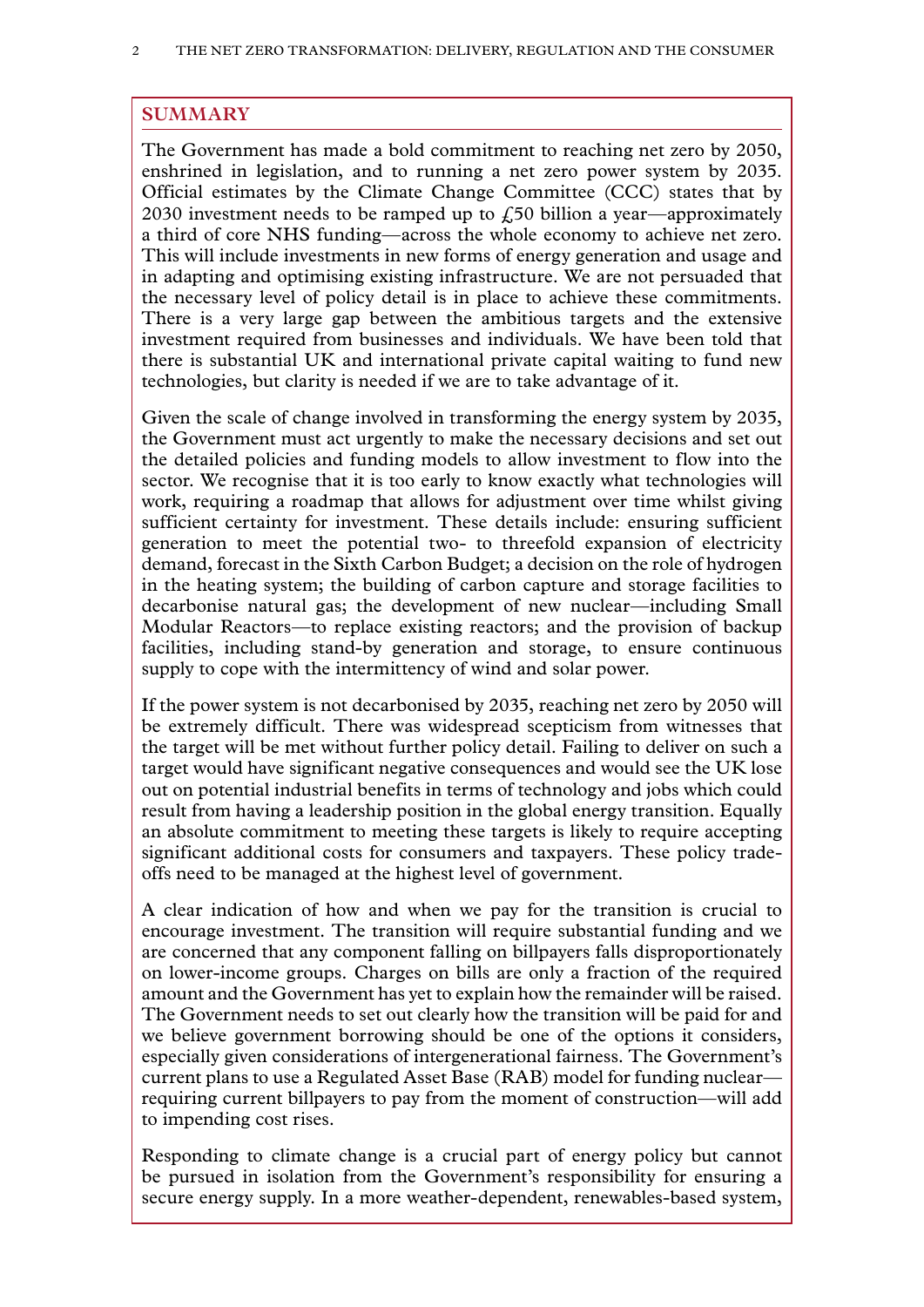security will be delivered by having a diverse range of sources of energy, from the traditional such as nuclear and natural gas, increasingly matched by carbon capture and storage, to newer technologies such as hydrogen, demand flexibility and storage. The Government must set out how it will ensure a secure supply of energy, including what public policy instruments and funding models will be used for each activity it intends to rely on. The aim in each case should be to establish a business model with sufficient credibility to secure large-scale private sector investment. As part of this, the Government should set out what role it envisages gas playing in the future energy system, given its important status as a backup, and how it will ensure an affordable supply of gas, given the issues caused by the current high price.

A suitable institutional architecture is crucial to delivering the transition. The current arrangements are not sufficient and the Government needs to address this immediately. To provide the necessary political and policy leadership across Whitehall, an Energy Transformation Taskforce within government responsible for co-ordination, strategic planning and delivery monitoring—reporting directly to the Prime Minister through a Cabinet sub-committee—should be established. Any delay is highly likely to lead to failure to meet the net zero target given the lead time for complex infrastructure projects and the lifespan of any assets put in place now. The Taskforce must be set up at the heart of government to progress the urgent decisions necessary for the transition and to advise on and monitor their implementation across all departments and agencies.

We welcome the Government and Ofgem's proposals for an independent Future System Operator (FSO), responsible for the planning and design of a secure, decarbonised energy system, using its technical expertise to report to the Government and Ofgem on what is needed to enable this. However, the FSO will also need to be given clear direction by the Taskforce, to ensure technical experts are not being asked to make political decisions.

Ofgem will play a significant role and it is important to review its responsibilities to ensure it is not a barrier to a net zero energy system. We do not believe that Ofgem should have a co-ordinating or political role in the transition; it should maintain its existing responsibilities for economic regulation and consumer protection. Explicit reference to having due regard to net zero should be added to its duties, bringing it in line with other regulators and ensuring its regulation does not act as a barrier to decarbonisation. However, it is inevitable that there will be political or distributional trade-offs in Ofgem's meeting its objectives, so the Government must give greater guidance to Ofgem in how to manage these trade-offs in the planned but long-delayed Strategy and Policy Statement.

The energy system is changing dramatically, moving from a centralised model with little consumer involvement to a decentralised system where consumers can generate and store energy and provide flexibility to the grid. However, the regulatory system can be too slow and difficult to change. Ofgem is often too cautious in its approach to allowing new business models into the retail energy market and a static set of codes and licences hampers attempts to innovate in ways that can help consumers through the transition. We are also concerned that network price controls have the potential to stifle investment at the exact moment it is most needed. Ofgem must be more open to innovative new companies and to enabling investment. The governance of the energy system is the product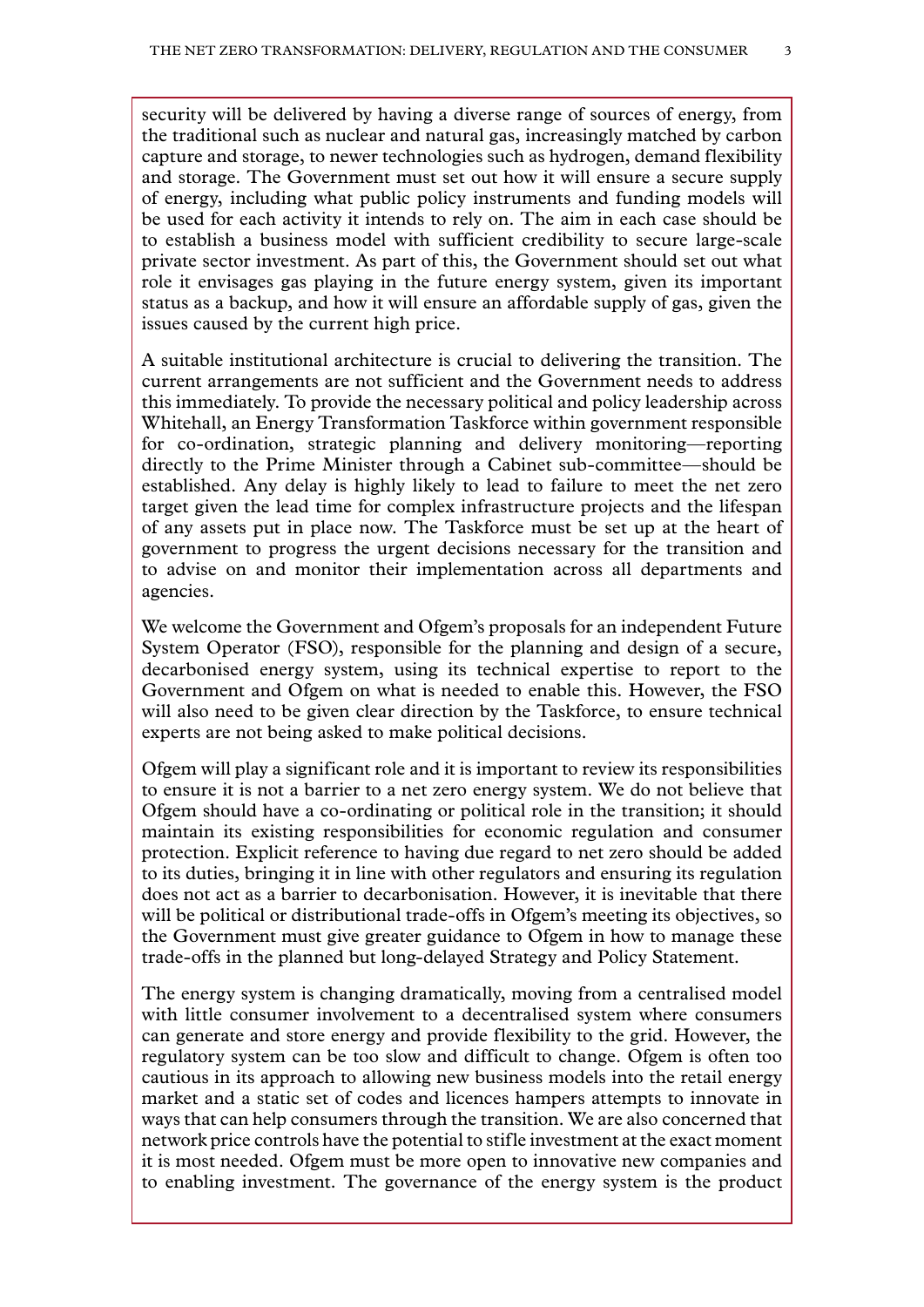of a previously more settled era and needs to become more responsive to the dynamic transformation required to implement the transition to net zero.

Consumer protection should remain central to Ofgem's work. The recent spate of failing energy suppliers is evidence that it has failed in this regard, having focused excessively on customer switching as one narrow measure of competition in the sector. This has led to short-term price competition that, combined with a lack of regulation over the sustainability of companies who have entered the retail energy market, has created greater cost and uncertainty for consumers. Recent events have shown how important energy costs are to the cost of living. Ofgem needs to implement a robust approach to the licensing and supervision of suppliers, akin to the supervisory regime that financial services are subject to—including capital requirements and a fit and proper persons test—while remaining open to new business models that benefit consumers. In a marketplace of new services and product offerings, Ofgem's regulation will be crucial in upholding standards and ensuring that confusion and a lack of knowledge on the part of consumers does not lead to exploitation.

Consumers will have a crucial role in the transition and the Government will need to engage them in supporting net zero, including adapting their energy usage. Currently, there is confusion on what is expected of consumers, the measures needed for the transition and how we will foot the bill at a time of high energy costs. The Government must set out and explain what is expected of citizens, how much it might cost them both as taxpayers and billpayers, how it might impact their lifestyles and what benefits there will be.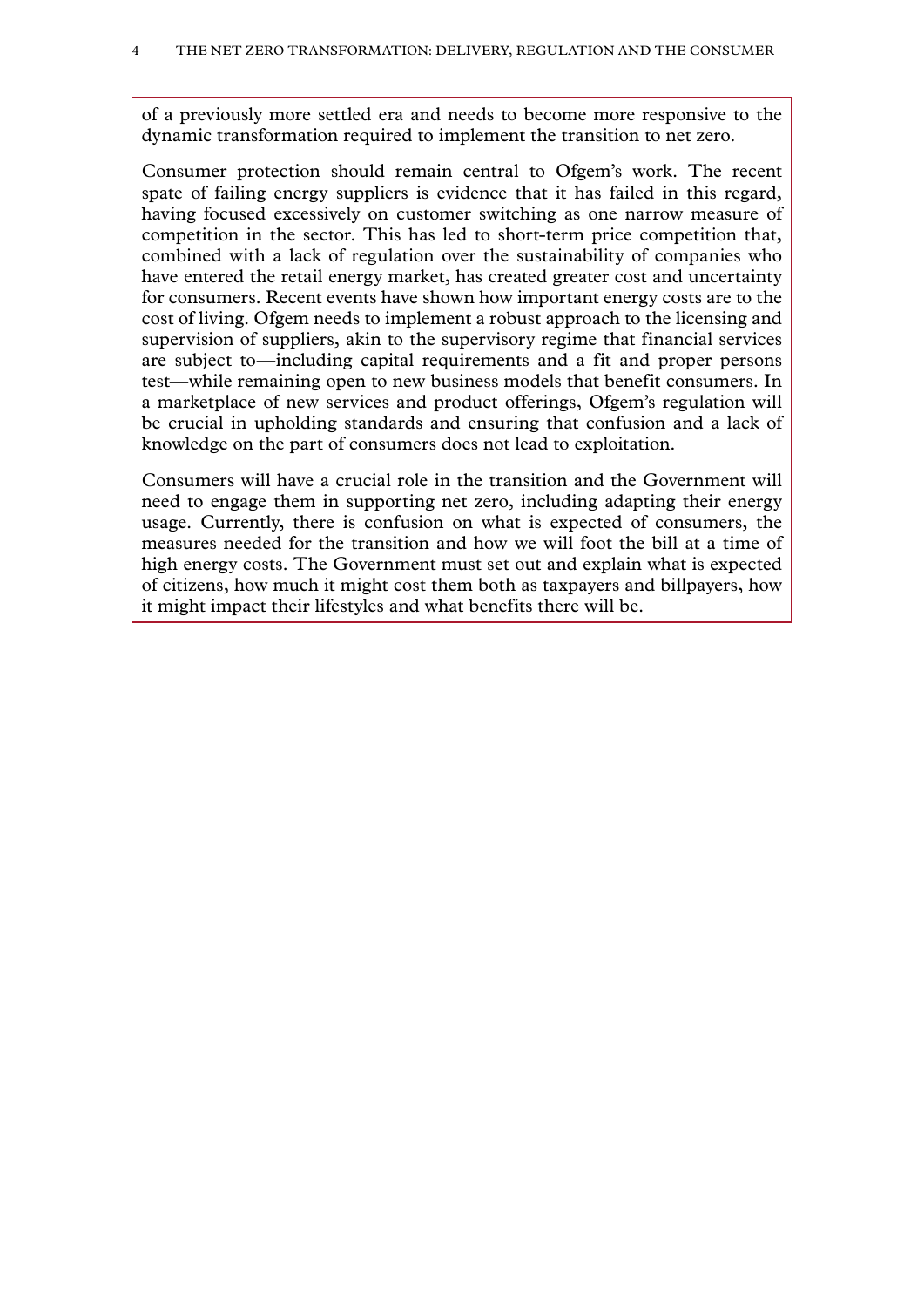# <span id="page-6-0"></span>**The net zero transformation: delivery, regulation and the consumer**

# **Chapter 1: INTRODUCTION**

#### **Background**

#### *The UK's energy sector*

- 1. The energy sector comprises several participants including: the generators and producers of gas and electricity; the suppliers of that energy to consumers who purchase the electricity or gas from the generators/producers; and the distribution and transmission networks that transport that gas and electricity to the consumer.
- 2. The Office of Gas and Electricity Markets (Ofgem) is the UK's energy regulator, covering both the electricity and gas sectors. It operates within a statutory framework set by Parliament that establishes its duties, including a primary duty to protect the interests of current and future consumers. Ofgem regulates energy suppliers and their interaction with consumers through supply licences and operates the default tariff cap which the Government introduced in 2018, adjusting the cap every six months to take account of underlying energy costs. Ofgem also regulates monopoly energy networks through its price controls and network charging regime, which limits the amount of money that can be earned by network companies over the length of a price control period, in order to manage the potential impact on consumer bills.

#### *The timeline for net zero*

- 3. The Government legislated in 2019 for the target of reaching net zero carbon emissions by 2050.<sup>1</sup> The Government subsequently legislated in 2021 to bring the Sixth Carbon Budget into law, with a target of reducing emissions by 78 per cent by 2035 compared to 1990 levels.<sup>2</sup> When setting the Sixth Carbon Budget, the Climate Change Committee (CCC)—an independent statutory body that advises the UK Government and devolved governments on emissions targets and reports to Parliament on progress made in reducing emissions—outlined that it would require a fully decarbonised energy system by 2035.
- 4. In its Net Zero Strategy, published 19 October 2021, the Government confirmed that it would set the target of a fully decarbonised power system by 2035, subject to security of supply. The Net Zero Strategy<sup>3</sup>, which set out the Government's overall approach to reaching net zero across the economy

<sup>1</sup> The Climate Change Act 2008 (2050 Target Amendment) Order 2019 [\(SI 2019/1056](https://www.legislation.gov.uk/uksi/2019/1056/contents/made))

<sup>2</sup> The Carbon Budget Order 2021 [\(SI 2021/750\)](https://www.legislation.gov.uk/uksi/2021/750/made)

<sup>3</sup> HM Government, *Net Zero Strategy: Build Back Greener* (October 2021): [https://assets.publishing.](https://assets.publishing.service.gov.uk/government/uploads/system/uploads/attachment_data/file/1033990/net-zero-strategy-beis.pdf) [service.gov.uk/government/uploads/system/uploads/attachment\\_data/file/1033990/net-zero-strategy](https://assets.publishing.service.gov.uk/government/uploads/system/uploads/attachment_data/file/1033990/net-zero-strategy-beis.pdf)[beis.pdf](https://assets.publishing.service.gov.uk/government/uploads/system/uploads/attachment_data/file/1033990/net-zero-strategy-beis.pdf) [accessed 23 February 2022]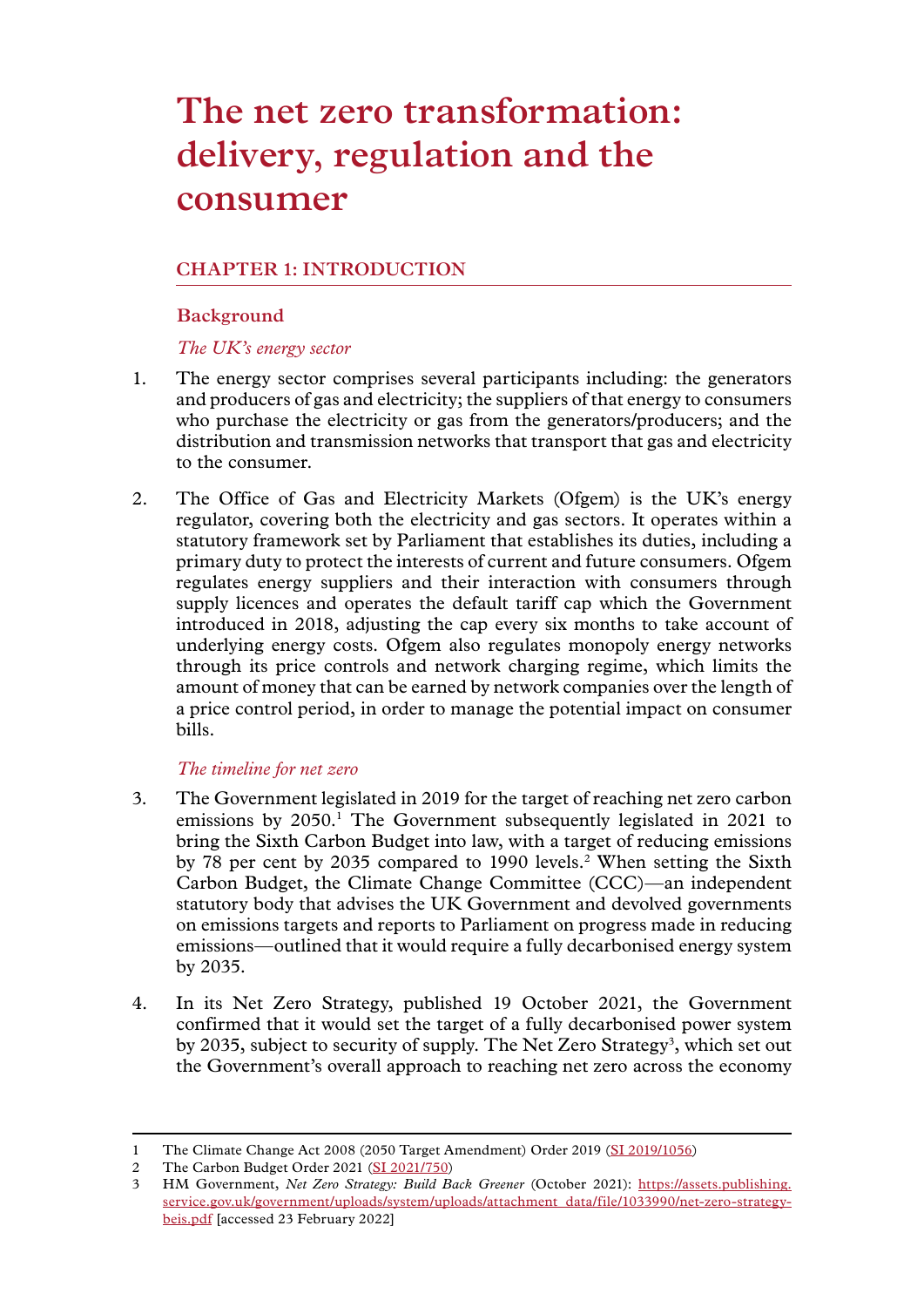<span id="page-7-0"></span>and society, and the Heat and Buildings Strategy,<sup>4</sup> which set out a number of policies aiming to decarbonise buildings, including housing, include a number of policies and targets that relate to the energy sector.

#### **Our inquiry**

5. The Industry and Regulators Committee launched its inquiry on 23 June 2021. We received a number of written submissions and held oral evidence sessions with 21 panels of witnesses from June to November. We are grateful to all our witnesses. We also thank our Special Advisers Nick Butler and Anthony Pygram.

#### **Structure of this report**

- 6. This report considers the institutional architecture required to support the transition to net zero, including the role of Ofgem within it. Chapter 2 provides an overview of the main participants in the energy market and a summary of some of the issues that need to be settled for a plausible transition. The question of how the transition is to be funded is also considered.
- 7. Chapter 3 reviews the institutional architecture supporting that transition, focusing in particular on the role of the proposed Future System Operator (FSO), co-ordination between the various organisations with a role to play in securing net zero and the strategic planning and delivery monitoring necessary to reach net zero. The chapter also considers whether a statutory duty to promote net zero should be added to Ofgem's remit.
- 8. Chapter 4 considers in more detail the role of Ofgem. It reviews the operation of the price cap, the readiness of consumers for the transition to net zero, the importance of engaging with consumers and the potential for an increasingly decentralised energy-as-a-service market. Finally, we consider Ofgem's role as a consumer protection body, particularly in light of recent energy supplier failures.
- 9. **We make this report to the House for debate.**

<sup>4</sup> Department for Business, Energy and Industrial Strategy, *Heat and buildings strategy,* CP 388 (October 2021): [https://assets.publishing.service.gov.uk/government/uploads/system/uploads/](https://assets.publishing.service.gov.uk/government/uploads/system/uploads/attachment_data/file/1044598/6.7408_BEIS_Clean_Heat_Heat___Buildings_Strategy_Stage_2_v5_WEB.pdf) [attachment\\_data/file/1044598/6.7408\\_BEIS\\_Clean\\_Heat\\_Heat\\_\\_\\_Buildings\\_Strategy\\_Stage\\_2\\_v5\\_](https://assets.publishing.service.gov.uk/government/uploads/system/uploads/attachment_data/file/1044598/6.7408_BEIS_Clean_Heat_Heat___Buildings_Strategy_Stage_2_v5_WEB.pdf) [WEB.pdf](https://assets.publishing.service.gov.uk/government/uploads/system/uploads/attachment_data/file/1044598/6.7408_BEIS_Clean_Heat_Heat___Buildings_Strategy_Stage_2_v5_WEB.pdf) [accessed 23 February 2022]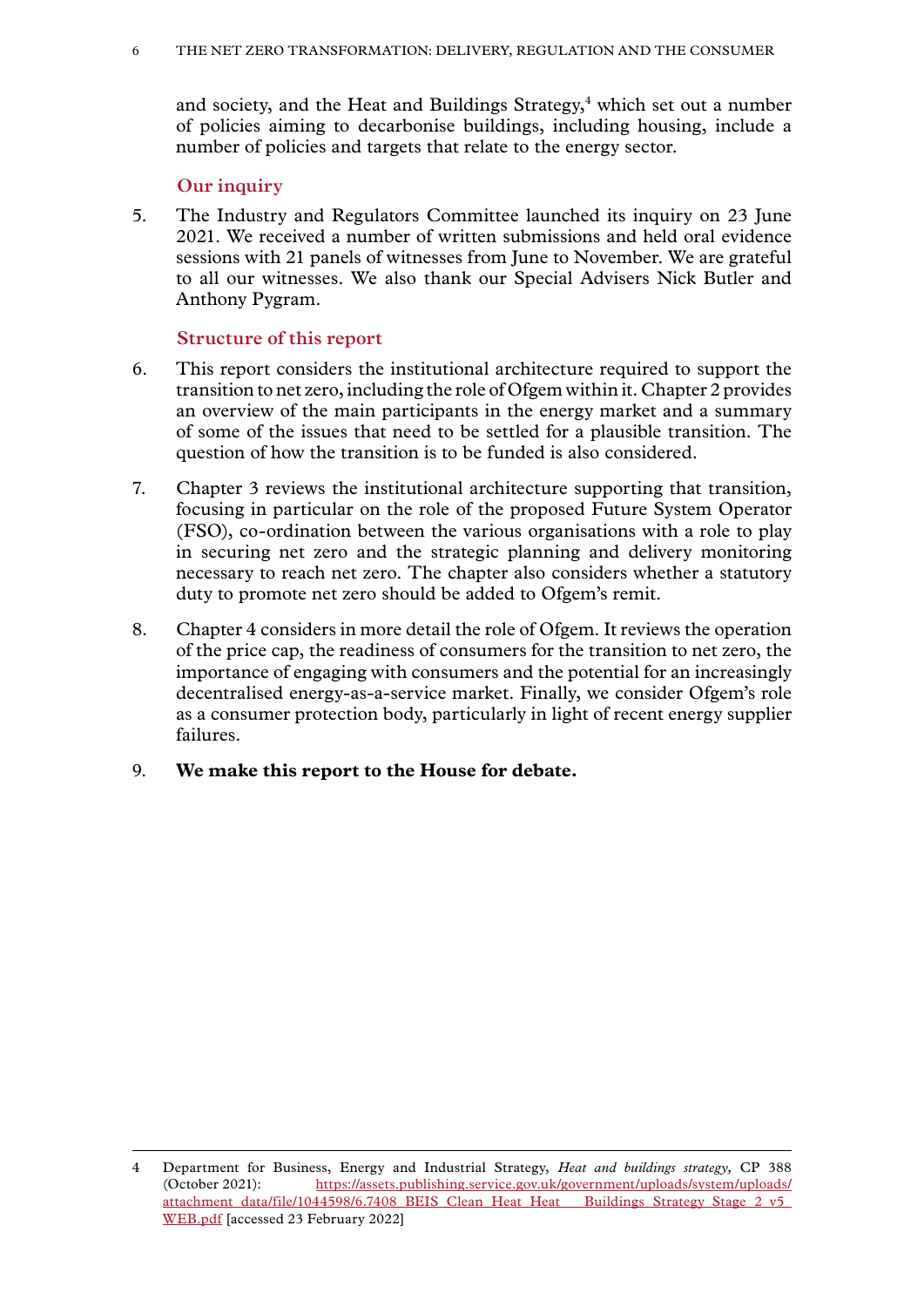# <span id="page-8-0"></span>**Chapter 2: THE CHALLENGE OF THE NET ZERO TRANSFORMATION**

#### **Missing policy implementation detail on the transition to net zero**

- 10. Given an ambition to achieve net zero by 2050, detailed policies to secure that end are crucial. Most of our witnesses recognised that the Government's targets were ambitious, but all agreed that greater detail is needed on implementation. Before the October release of the Net Zero Strategy, Catherine Mitchell, Professor of Energy Policy at the University of Exeter, told us that there was a "real problem" of decisions being avoided. Chris Stark, CEO of the Climate Change Committee (CCC), told us that that the decade to 2030 is crucial, given that investment in high-carbon assets now ensures their continued use, meaning that it is important for the Government to come forward with policies to promote further investment in low-carbon options now. As Mr Stark said: "This is the point when we need to see the policies."5
- 11. Following publication of the Net Zero Strategy<sup>6</sup>, the Heat and Buildings Strategy<sup>7</sup> and the Net Zero Review<sup>8</sup> in October 2021, witnesses disagreed about the extent to which the announcements provided enough clarity regarding the path to net zero. Tim Lord, Senior Fellow at the Tony Blair Institute for Global Change, argued that there was now "a lot more clarity than there was … the Government [is now] translating that [goal] into a clearer set of targets on a sectoral basis, for example by saying that they want to achieve a zero carbon power sector by 2035."9
- 12. In its subsequent independent assessment of the Net Zero Strategy, the CCC welcomed the ambition of the Strategy and its setting out of how the Government will tackle some of the major cross-cutting challenges involved in the transition.10 The CCC also welcomed the fact that across the economy the Government had proposed or begun to implement credible mechanisms to drive delivery and rapidly scale up private investment. However, the assessment set out some key issues that needed to be resolved quickly to make the Strategy a success, noting that the Government has not put forward plans for a Net Zero Test for policy and planning decisions. The CCC also raised concerns that there was less emphasis on demand-side measures than in the Committee's scenarios, potentially making the transition harder.

<sup>5</sup> Q [61](https://committees.parliament.uk/oralevidence/2671/html/)

<sup>6</sup> HM Government, *Net Zero Strategy: Build Back Greener* (October 2021): [https://assets.publishing.](https://assets.publishing.service.gov.uk/government/uploads/system/uploads/attachment_data/file/1033990/net-zero-strategy-beis.pdf) [service.gov.uk/government/uploads/system/uploads/attachment\\_data/file/1033990/net-zero-strategy](https://assets.publishing.service.gov.uk/government/uploads/system/uploads/attachment_data/file/1033990/net-zero-strategy-beis.pdf)[beis.pdf](https://assets.publishing.service.gov.uk/government/uploads/system/uploads/attachment_data/file/1033990/net-zero-strategy-beis.pdf) [accessed 23 February 2022]

<sup>7</sup> Department for Business, Energy and Industrial Strategy, *Heat and buildings strategy,* CP 388 (October 2021): [https://assets.publishing.service.gov.uk/government/uploads/system/uploads/attachment\\_](https://assets.publishing.service.gov.uk/government/uploads/system/uploads/attachment_data/file/1044598/6.7408_BEIS_Clean_Heat_Heat___Buildings_Strategy_Stage_2_v5_WEB.pdf) [data/file/1044598/6.7408\\_BEIS\\_Clean\\_Heat\\_Heat\\_\\_\\_Buildings\\_Strategy\\_Stage\\_2\\_v5\\_WEB.pdf](https://assets.publishing.service.gov.uk/government/uploads/system/uploads/attachment_data/file/1044598/6.7408_BEIS_Clean_Heat_Heat___Buildings_Strategy_Stage_2_v5_WEB.pdf) [accessed 23 February 2022]

<sup>8</sup> HM Treasury, *Net Zero Review: Analysis exploring the key issues* (October 2021): [https://assets.publishing.](https://assets.publishing.service.gov.uk/government/uploads/system/uploads/attachment_data/file/1026725/NZR_-_Final_Report_-_Published_version.pdf) service.gov.uk/government/uploads/system/uploads/attachment\_data/file/1026725/NZR -\_Final\_ Report - Published version.pdf [accessed 23 February 2022]

<sup>9</sup> Q [141](https://committees.parliament.uk/oralevidence/2988/html/)

<sup>10</sup> Climate Change Committee, *Independent Assessment: The UK's Net Zero Strategy* (26 October 2021): <https://www.theccc.org.uk/publication/independent-assessment-the-uks-net-zero-strategy/> [accessed 23 February 2022]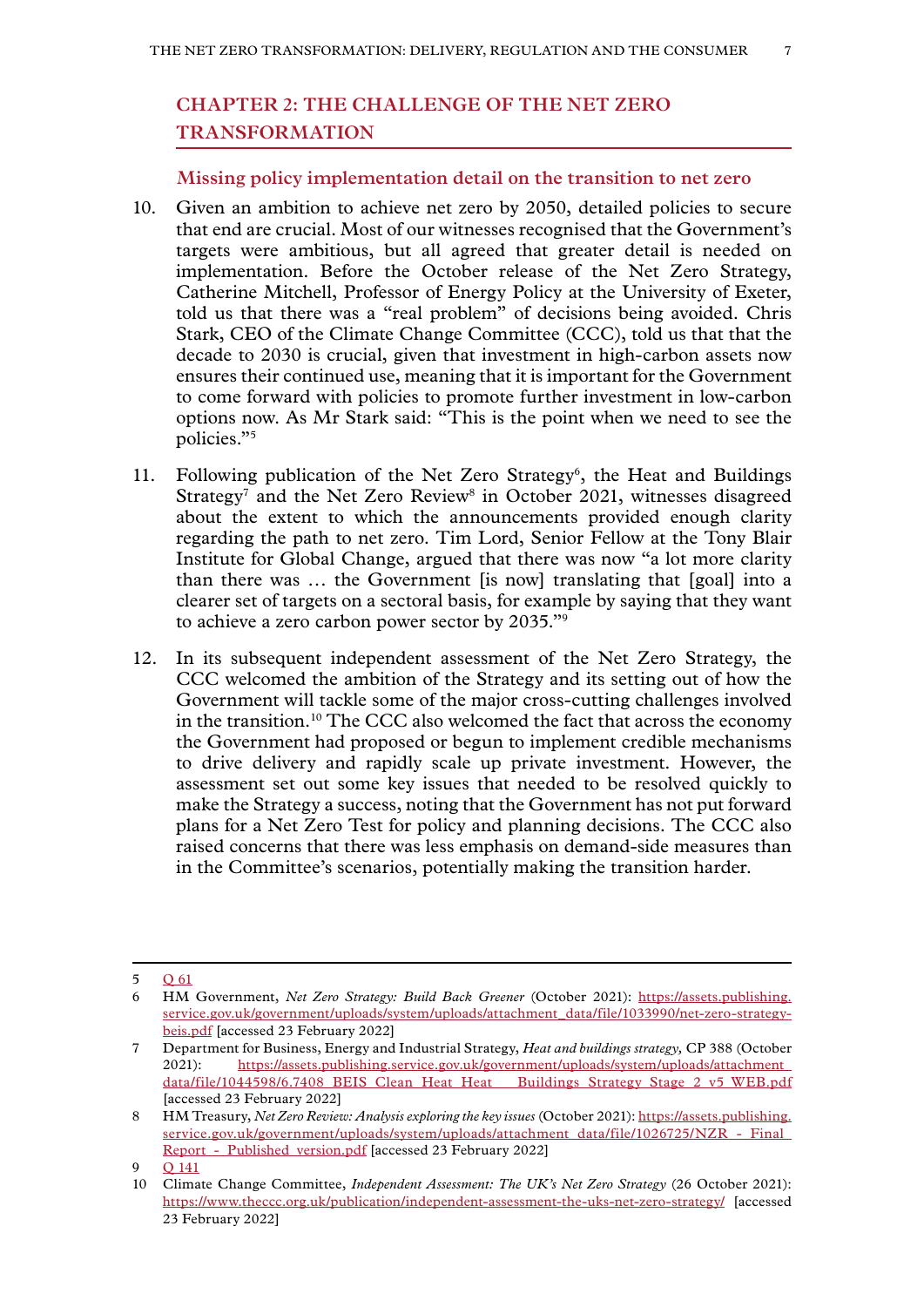#### <span id="page-9-0"></span>8 The net zero transformation: delivery, regulation and the consumer

#### *Business models*

- 13. Simon Virley, Head of Energy and Natural Resources at KPMG, told us that the Net Zero Strategy is very helpful in providing the direction of travel, but given the amount of capital needed, more detail is required on policy and regulation to unlock the scale of investment as there are gaps that investors want to see filled as soon as possible.<sup>11</sup> The details witnesses referred to most often were those relating to the funding models (often referred to as "business models") for new technologies, decisions on encouraging forms of energy generation, such as nuclear, and reform of the energy market. Darryl Murphy, Head of Infrastructure at Aviva Investors, told us that the "capital is there, but those models are not yet ready".12
- 14. The Government has a range of potential interventions to choose from in order to reduce investment risk and support viable business models in each chosen area of technology investment. Those described by witnesses included carbon pricing, Contracts for Difference (CfDs), adjustments to regulatory investment returns and co-investment as well as tax incentives and direct subsidies. The choice of intervention will need to be matched to each technology in order to create the right incentives and will impact how much of the cost falls on consumers or taxpayers and how much falls on current or future generations.
- 15. Mr Virley told us that hydrogen was a clear example of the need for business models:

"The Government have given a very clear signal in the hydrogen strategy about the important role that hydrogen is going to play in getting to net zero, but my clients are still waiting for the detailed business models: i.e., what is the subsidy rate that will be available to convert industrial plants to hydrogen? We have been waiting for that for some time."13

Mr Virley also called for the Government to establish a business model for long-duration storage<sup>14</sup>, suggesting that the cap-and-floor regime<sup>15</sup> used for interconnectors could be appropriate. Mr Murphy outlined that investment in storage is "quite difficult" as it is a new technology but noted that progress is being made on carbon capture, use and storage. Mr Lord argued that "the incentives are not there to get capital flowing" into the technologies that will be needed for the net zero transition, particularly hydrogen, carbon capture and storage and domestic heat pumps.16 National Grid's Claire Dykta also called for clarity on business models for new technologies such as hydrogen and carbon capture and storage as an enabling condition in the next couple

<sup>11</sup> O [167](https://committees.parliament.uk/oralevidence/3044/html/)

<sup>12</sup> **Q** [167](https://committees.parliament.uk/oralevidence/3044/html/)

<sup>13</sup> Q [167](https://committees.parliament.uk/oralevidence/3044/html/)

<sup>14</sup> Long-duration energy storage encompasses a group of current and new technologies, including batteries, that can be used to store energy for prolonged periods, with the aim of providing flexibility to the electricity grid to manage the variability caused by intermittent, weather-based sources of renewable energy.

<sup>15</sup> Ofgem operates a cap and floor regime for the development of electricity interconnectors in the UK, which link the UK's electricity grid to other countries, allowing for the import and export of electricity. The regime was introduced to reduce the financial risks to developers of interconnectors, by setting a yearly maximum cap and minimum floor that the interconnector can earn over a 25-year period. Top-up payments are made to the developer if generated revenues are lower than the floor and the developer pays back any revenues in excess of the cap.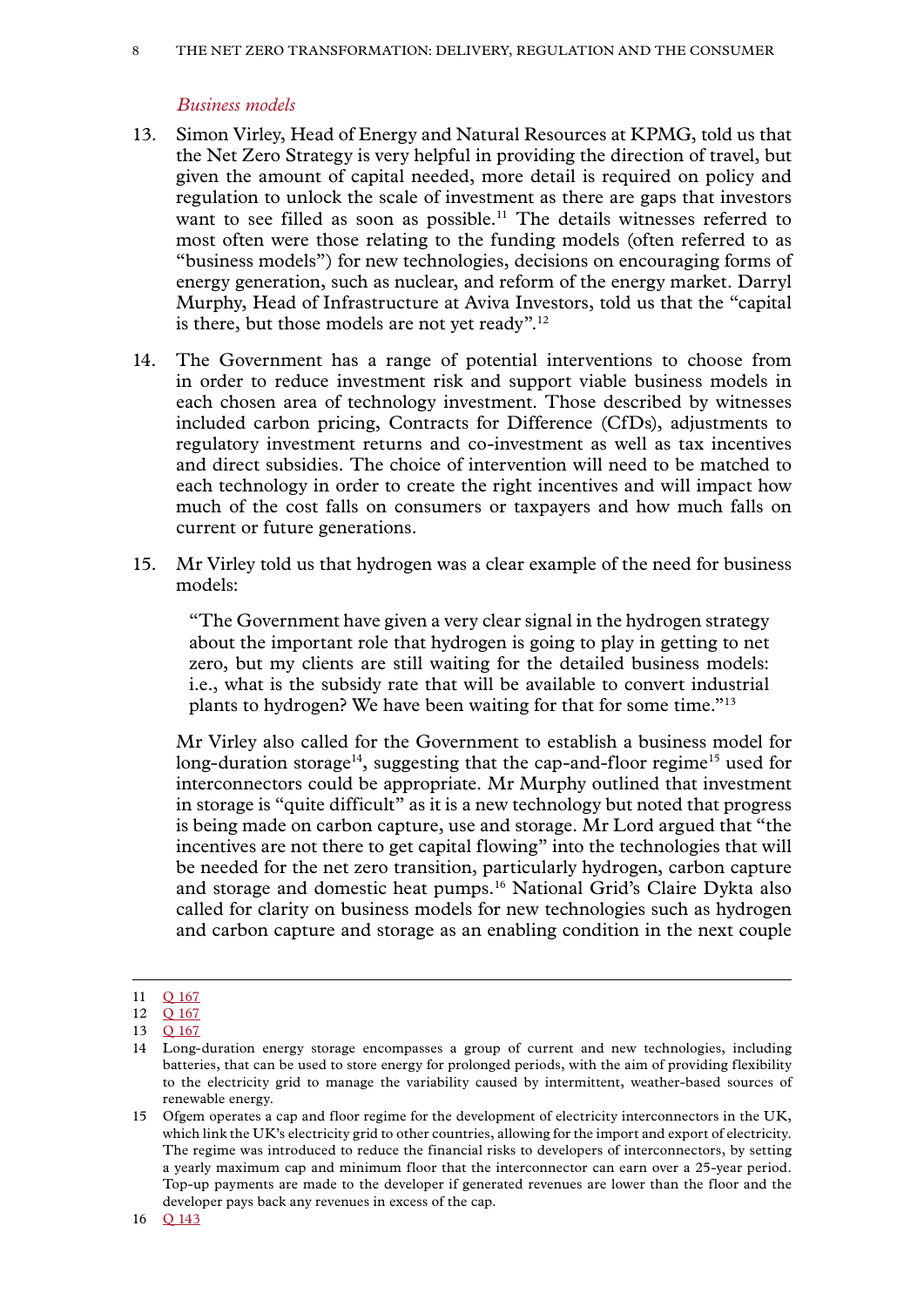<span id="page-10-0"></span>of years. As Mr Virley concluded: "It is all about the implementation—the detail now of those business models to unlock the investment."<sup>17</sup>

16. Mr Virley also said that he was "puzzled" that the Government does not use carbon pricing to provide a greater price signal, suggesting that hydrogen and carbon capture and storage would be less reliant on subsidy in such an environment. He argued that the Government should give greater longterm clarity on carbon pricing rather than announcing prices annually at the Budget, suggesting that this is a "big gap".18

#### *The energy mix*

- 17. There is an expectation that the increased use of electricity in transport, buildings and industry will lead to increased overall demand for electricity. In the Sixth Carbon Budget, the CCC estimated that in its Balanced Pathway, electricity demand "rises 50% to 2035, doubling or even trebling by 2050".19 Alongside the target to decarbonise the power sector by 2035, this will require a large increase in the generation of low-carbon electricity.
- 18. The Government plays a key role in determining the amount of energy the UK generates, and from what sources. It does this through its management of two policies, and markets that flow from them, that are influential in deciding how energy is generated in the UK: Contracts for Difference and the Capacity Market.
- 19. The Contracts for Difference (CfDs) scheme is the Government's main mechanism for supporting low-carbon electricity generation.<sup>20</sup> CfDs pay developers of renewable energy projects with high upfront costs and long lifetimes a flat rate, indexed to the market, for the electricity that they produce over a 15-year period. This provides direct protection from volatile wholesale prices. CfDs are allocated to companies through auctions. So far, there have been three rounds of auctions, with a fourth having begun in December 2021. At each auction, the Government decides how much electricity it aims to secure and how much funding is available to secure it. The Government argued that the fourth allocation round will secure more renewable electricity capacity than the previous three rounds combined and is open to an expanded number of renewable energy technologies.<sup>21</sup>
- 20. Lord Adair Turner, Chair of the Energy Transitions Commission, told us that the Government needs to outline the specific CfDs auction schedule through the 2020s that will deliver the target of 40 gigawatts (GW) of offshore wind by 2030.<sup>22</sup> Solar Energy UK called for more frequent auctions, and for decisions about the CfD to be aligned with the delivery of carbon budgets and the net zero target. $^{23}$

<sup>17</sup> **Q** [167](https://committees.parliament.uk/oralevidence/3044/html/)

<sup>18</sup> **Q** [170](https://committees.parliament.uk/oralevidence/3044/html/)

<sup>19</sup> Climate Change Committee, *The Sixth Carbon Budget* (December 2020): [https://www.theccc.org.uk/](https://www.theccc.org.uk/wp-content/uploads/2020/12/The-Sixth-Carbon-Budget-The-UKs-path-to-Net-Zero.pdf) [wp-content/uploads/2020/12/The-Sixth-Carbon-Budget-The-UKs-path-to-Net-Zero.pdf](https://www.theccc.org.uk/wp-content/uploads/2020/12/The-Sixth-Carbon-Budget-The-UKs-path-to-Net-Zero.pdf) [accessed 23 February 2022]

<sup>20</sup> Department for Business, Energy and Industrial Strategy, 'Contracts for Difference' (December 2021): <https://www.gov.uk/government/publications/contracts-for-difference/contract-for-difference> [accessed 23 February 2022]

<sup>21</sup> Department for Business, Energy and Industrial Strategy, 'Biggest ever renewable energy support scheme opens' (13 December 2021): [https://www.gov.uk/government/news/biggest-ever-renewable](https://www.gov.uk/government/news/biggest-ever-renewable-energy-support-scheme-opens)[energy-support-scheme-opens](https://www.gov.uk/government/news/biggest-ever-renewable-energy-support-scheme-opens) [accessed 23 February 2022]

<sup>22</sup> Q [82](https://committees.parliament.uk/oralevidence/2755/html/)

<sup>23</sup> Written evidence from Solar Energy UK [\(ONZ0017](https://committees.parliament.uk/writtenevidence/38192/html/))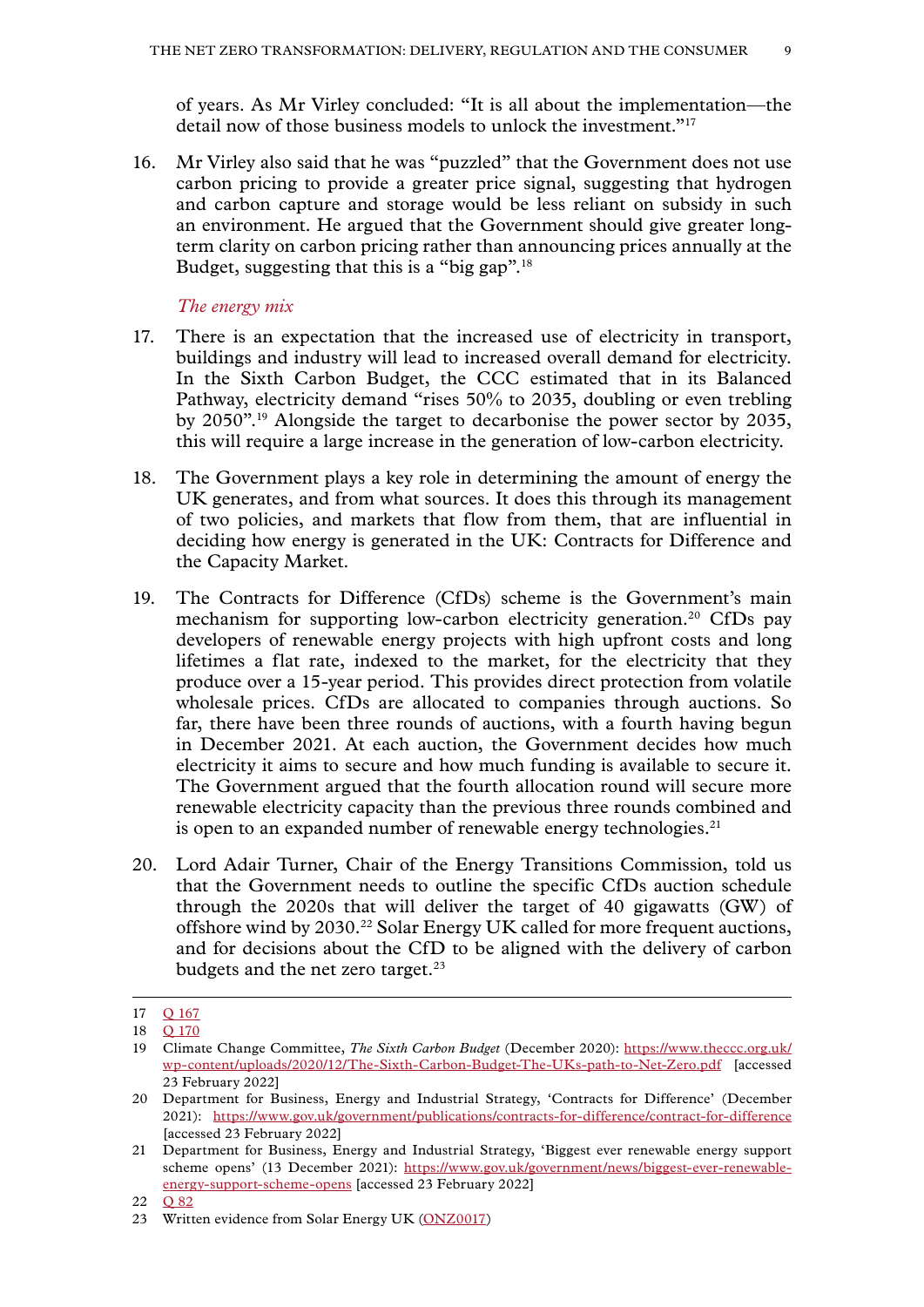- 21. On 9 February 2022, the Government announced that from 2023, it would move to annual CfD auctions, rather than every two years as they have been held previously. The Government argued that this underlines its commitment to "accelerating the deployment of low-cost, low-carbon electricity generation."24
- 22. The Government also provides support for more traditional fuel-based energy generation through the Capacity Market. The Capacity Market ensures a secure electricity supply by providing payments to reliable sources of electricity capacity to ensure they deliver energy to the system where it is needed, particularly at times when weather-based renewables are not providing enough electricity to the grid.25
- 23. Mr Lord called for broader institutional reform of the electricity generation market, which he argued is "structured around fossil fuel technologies" that have low construction costs but high running costs, emphasising that the new technologies that are needed have the opposite characteristics. He also suggested that generation, networks and consumers have been treated very separately, outlining that in "the next phase of the transition, you are going to see those three elements of the system having to come together in very different ways". He called for Ofgem and the Government to lead a process of "fundamental reform", suggesting that this has to happen quickly because of the time that it would take.<sup>26</sup>
- 24. Juliet Davenport, Founder of Good Energy, a renewable energy supplier, set out the benefits of rethinking the way the Capacity Market works, arguing that new benefits including customer flexibility and batteries are being "isolated in a separate marketplace", instead calling for them to be reflected in the wholesale market to ensure better pricing for consumers and greater flexibility to the grid.<sup>27</sup>
- 25. The Government also has a role in deciding the role that technologies such as nuclear energy will play in the system and providing the incentives to ensure sufficient capacity. Paul Spence, Director of Strategy and Corporate Affairs at EDF Energy, said that EDF wanted detail on "the Government's view on how much nuclear they would like to see and the mechanism that is going to be used to support the financing of that nuclear project." He suggested that a different financing mechanism is needed to the Hinkley Point C nuclear power station project as it would be too large a burden on EDF's balance sheet, stating that a regulated asset base  $(RAB)^{28}$  structure would be a way of recognising some of the costs as the project is carried out.29 In October 2021, the Government announced that it would introduce the RAB model

<sup>24</sup> Department for Business, Energy and Industrial Strategy, 'Government hits accelerator on lowcost renewable power' (9 February 2022): [https://www.gov.uk/government/news/government-hits](https://www.gov.uk/government/news/government-hits-accelerator-on-low-cost-renewable-power)[accelerator-on-low-cost-renewable-power](https://www.gov.uk/government/news/government-hits-accelerator-on-low-cost-renewable-power) [accessed 23 February 2022]

<sup>25</sup> Department for Business, Energy and Industrial Strategy, 'Capacity Market' (1 March 2019): <https://www.gov.uk/government/collections/electricity-market-reform-capacity-market> [accessed 23 February 2022]

<sup>26</sup> Q [142](https://committees.parliament.uk/oralevidence/2988/html/)

<sup>27</sup> Q [115](https://committees.parliament.uk/oralevidence/2909/html/)

<sup>28</sup> The Regulated Asset Base (RAB) model is used by the UK to enable the delivery of infrastructure in a number of areas, including in energy networks. The RAB model allows the costs of infrastructure delivery to be charged to consumers through their bills, with the level of costs incurred, investment allowed and returns received by the company overseen by a regulator to ensure value for money. In the case of energy networks, Ofgem provides this oversight.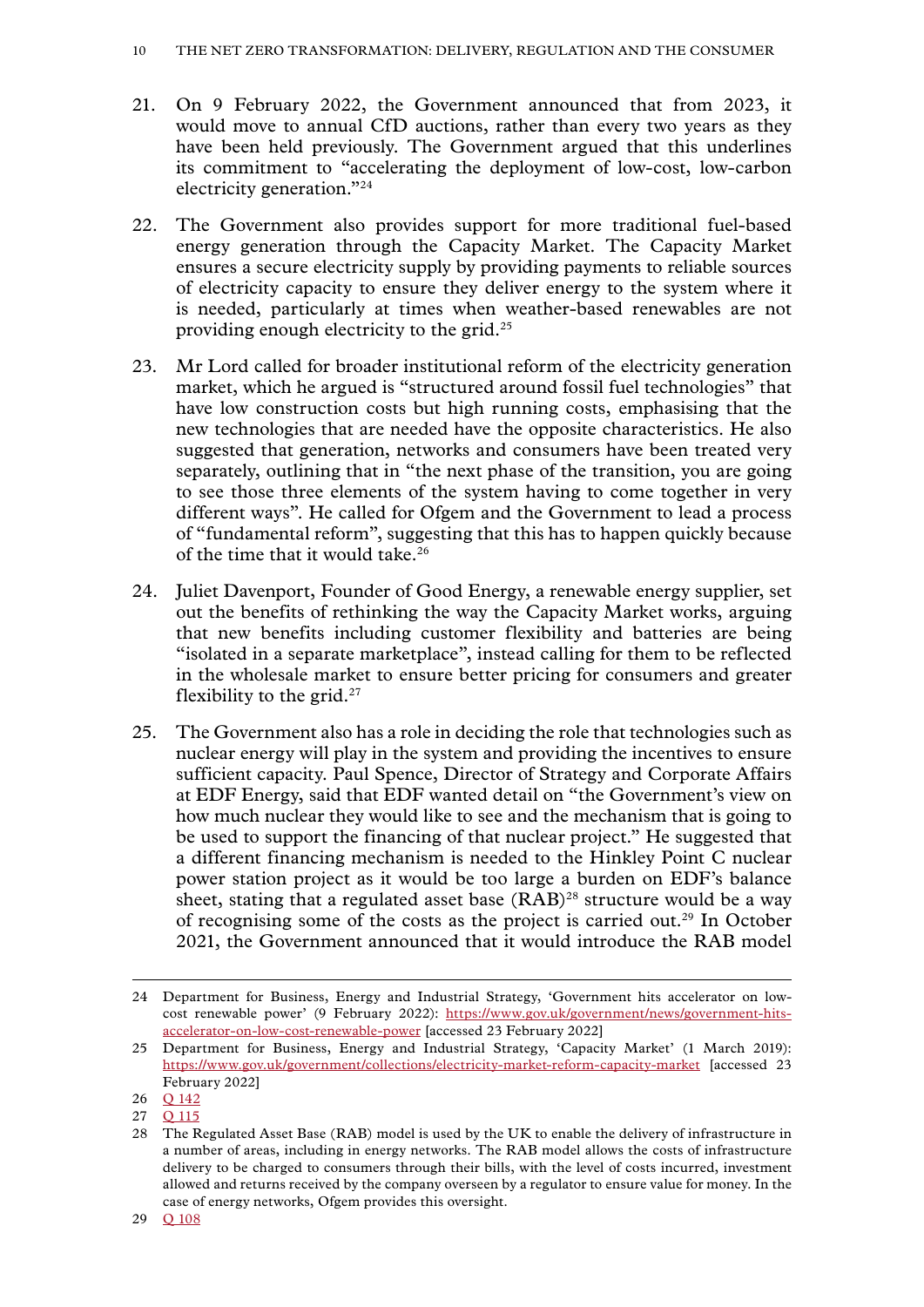for nuclear power projects, introducing the Nuclear Energy (Financing) Bill to Parliament.<sup>30</sup>

- 26. Jake Rigg, Director of Corporate Affairs at National Grid Electricity System Operator (ESO), which operates the UK's electricity system and ensures security of supply, said that all of the ESO's scenarios for the future energy system "have an increased role for nuclear from today".<sup>31</sup> Chris O'Shea, CEO of Centrica, argued that "nuclear is an essential part of electricity generation", alongside other technologies. He argued that "we have to get going to understand the mix that we want", noting the lead times for building nuclear power plants and other energy infrastructure.<sup>32</sup>
- 27. This large increase in the amount of energy that the UK needs to generate, alongside the intermittent, weather-based nature of much of the UK's renewable energy, raises the issue of security of supply. The Committee heard differing views on the level of risk that a more renewables-based system poses for security of supply, with some arguing that the technology and data in the system can manage any increased risks,<sup>33</sup> while others suggested that there are "new opportunities and new challenges" to security of supply in a more renewables-based system and that this more complex system may increase costs.34
- 28. Sir Dieter Helm, Professor of Economic Policy at the University of Oxford, outlined that this is because renewables create a "decentralised, zeromarginal-cost, disaggregated energy system", with a much larger number of generators and the ability to have more flexible demand and storage.<sup>35</sup> He argued that there needs to be large, centralised nuclear power stations and other plants, alongside more decentralised elements of renewables, flexibility and storage; "if you diversify your portfolio, you reduce the total risk of the portfolio".36
- 29. Alejandro Hernández, Head of the Renewable Integration and Secure Electricity Unit at the International Energy Agency (IEA), also emphasised the importance of using demand flexibility, enabled by batteries in electric vehicles and households and by electric heating, to ensure greater security in the energy system by helping reduce consumption at moments of scarcity. He also emphasised the need for "an efficient basket of technologies" to enable security with a large share of renewables.<sup>37</sup> Mr Rigg, from the UK's system operator, also emphasised the need for a diverse energy mix that includes storage.<sup>38</sup>
- 30. We also heard that there will be a continued role for fossil fuels in the energy system in the medium term, both in making blue hydrogen and when abated

- 33 Q [18](https://committees.parliament.uk/oralevidence/2493/html/)
- 34 [QQ](https://committees.parliament.uk/oralevidence/2601/html/) 43, [74](https://committees.parliament.uk/oralevidence/2754/html/)
- 35 QQ [43, 45](https://committees.parliament.uk/oralevidence/2601/html/) 36 Q [45](https://committees.parliament.uk/oralevidence/2601/html/)
- 37 Q [123](https://committees.parliament.uk/oralevidence/2972/html/)
- 38 Q [133](https://committees.parliament.uk/oralevidence/2973/html/)

<sup>30</sup> Department for Business, Energy and Industrial Strategy, 'New finance model to cut cost of new nuclear power stations' (26 October 2021): [https://www.gov.uk/government/news/new-finance-model](https://www.gov.uk/government/news/new-finance-model-to-cut-cost-of-new-nuclear-power-stations?utm_medium=email&utm_campaign=govuk-notifications&utm_source=62f1c253-a358-43df-b104-bc21b021f986&utm_content=daily)[to-cut-cost-of-new-nuclear-power-stations](https://www.gov.uk/government/news/new-finance-model-to-cut-cost-of-new-nuclear-power-stations?utm_medium=email&utm_campaign=govuk-notifications&utm_source=62f1c253-a358-43df-b104-bc21b021f986&utm_content=daily) [accessed 23 February 2022]

<sup>31</sup> Q [133](https://committees.parliament.uk/oralevidence/2973/html/)

<sup>32</sup> Q [111](https://committees.parliament.uk/oralevidence/2908/html/)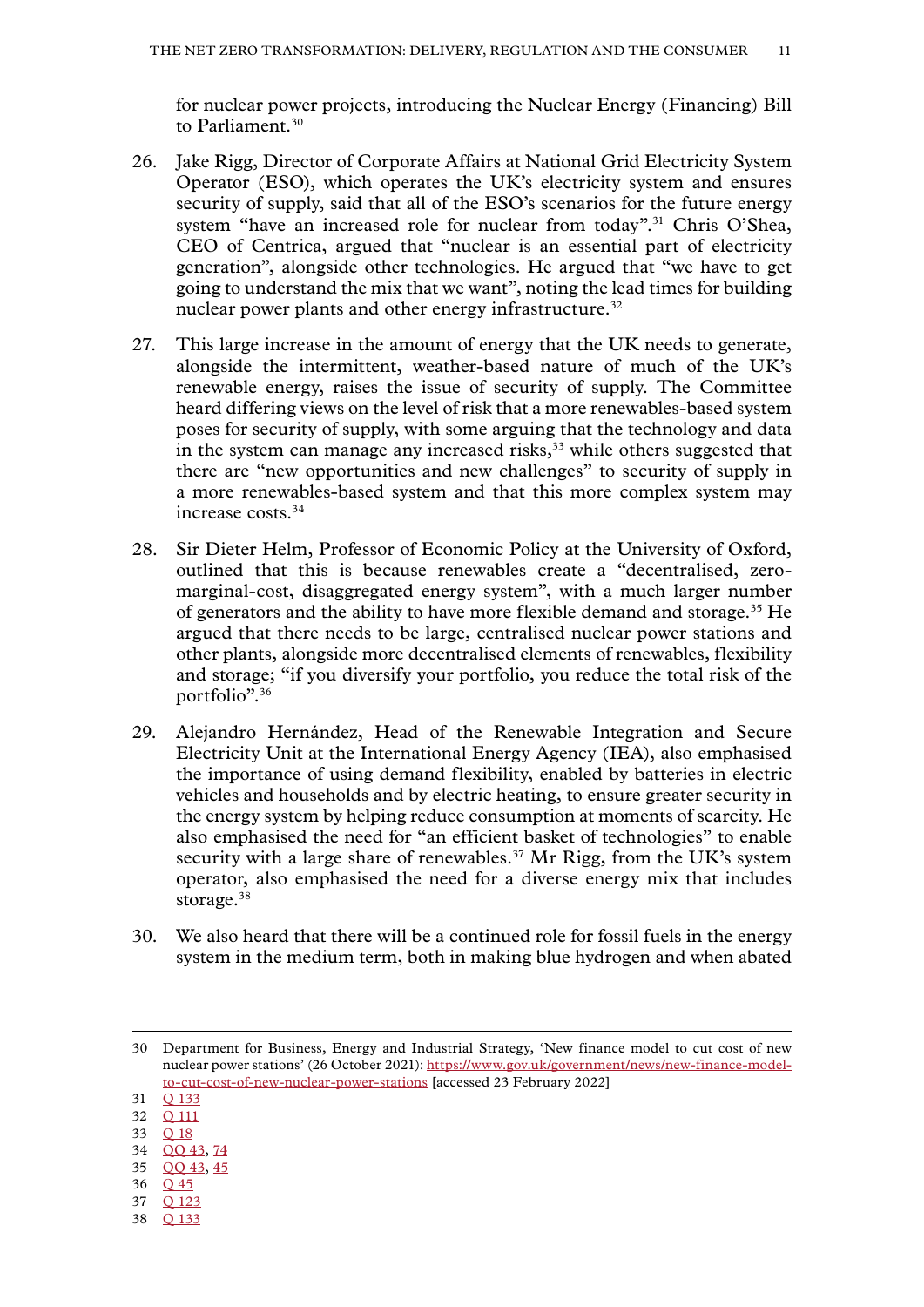<span id="page-13-0"></span>with carbon capture and storage.<sup>39</sup> Chris O'Shea, CEO of Centrica, outlined that the UK operates in a global gas market and does not produce all of its own gas, meaning that the UK is partially dependent on international supplies. He argued that "the more that we are self-sufficient in energy, the more insulated we are from … price shocks", suggesting a role for gas in the future because of its speed and responsiveness. However, he indicated that this does not have to be natural gas and could be zero-carbon hydrogen. $40$ However, Mr Rigg suggested that "it is clearly part of the shift to net zero to be moving away from gas", arguing that demand-side response is crucial to reducing the UK's dependence on it.<sup>41</sup>

#### *Offshore wind and the planning system*

- 31. Claire Dykta, National Grid's UK Head of Strategy, told us that the foundational energy infrastructure needs to be in place this decade, calling for the energy National Policy Statement, the institutional governance and the regulatory framework to be settled over the next two years. She argued that these are foundational issues and without clarity there is a danger of missing the delivery of the infrastructure; if this is not delivered this decade, "you are already in catch-up mode".<sup>42</sup>
- 32. Ms Dykta also said that there is a significant challenge in delivering the targeted 40GW of offshore wind generation by 2030, given that currently the UK only has 10GW of offshore wind generation and it takes approximately nine years to deliver new wind energy infrastructure.
- 33. Another significant component of delivering the offshore wind target is the planning regulations involved. Ms Dykta told us that:

"it is really important that we have clarity in the planning regime, and in national policy statements, so there is a very clear commitment to that infrastructure being delivered that then allows the network companies to deliver it so that it is an enabler to net zero and does not become a blocker."43

34. A similar point was made with respect to nuclear by Tom Samson, CEO of Rolls-Royce SMR, a consortium of investors majority owned by Rolls-Royce which has plans to build several small modular nuclear reactors. He stated that the main obstacle is "the planning process in trying to deliver at pace … Working through the mechanisms to unlock some of those barriers in planning, siting and future locations for SMRs is very important."44

#### *Decarbonising heat*

35. A number of witnesses suggested that progress in decarbonising heat is slow. Dr Tony Ballance, Director of Regulation and Strategy at Cadent Gas, argued that the moving back of a potential mandate on hydrogen-ready boilers from 2025 to 2026 in recent announcements could work against the urgent need to develop hydrogen, arguing that an earlier decision would send a signal to

44 Q [183](https://committees.parliament.uk/oralevidence/3045/html/)

<sup>39</sup> QQ [91–92.](https://committees.parliament.uk/oralevidence/2809/html/) Blue hydrogen is produced mainly from natural gas combined with heated water in the form of steam. This creates hydrogen and carbon dioxide meaning carbon capture and storage can be used to store the carbon.

<sup>40</sup> Q [111](https://committees.parliament.uk/oralevidence/2908/html/)

<sup>41</sup> Q [133](https://committees.parliament.uk/oralevidence/2973/html/)

<sup>42</sup> Q [136](https://committees.parliament.uk/oralevidence/2973/html/)

<sup>43</sup> Q [132](https://committees.parliament.uk/oralevidence/2973/html/)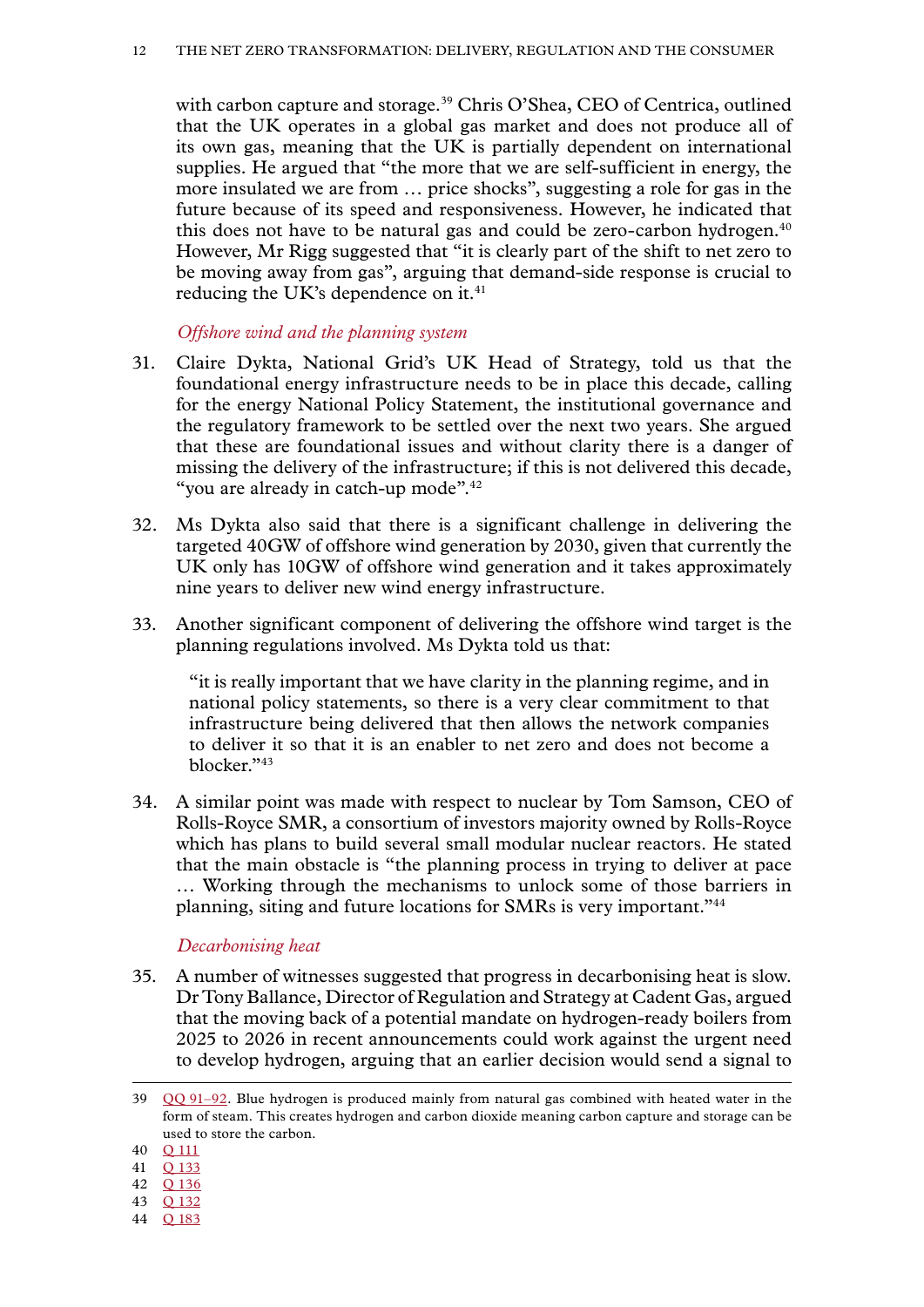manufacturers. He argued that without a signal from government, "there is an unwillingness to go into full-scale production".45 Mr Lord also expressed concern that the decision on hydrogen on the gas network has been pushed back to 2026 and emphasised that the incentives for consumers to move to heat pumps are "not there at the moment" due to policy costs being focused on electricity bills rather than gas bills.46 However, Chris O'Shea, CEO of Centrica, emphasised that there are some homes for which heat pumps are not an option due to a lack of insulation and the need for a water tank. $47$ 

- 36. James Richardson, Chief Economist at the National Infrastructure Commission (NIC), said that there are still major questions to be answered following the publication of recent Government documents, including what level of insulation will be needed to efficiently operate heat pumps, whether hydrogen for heating will be available as a source of heat for all homes, what this means for the continuing use of the gas network, and how to deliver these major changes in people's homes.<sup>48</sup> Sustainability First's Maxine Frerk also said that for the purposes of heat decarbonisation decisions are needed on how building standards need to evolve to accommodate the need for flexibility, not just energy efficiency.<sup>49</sup>
- 37. Ofgem Chief Executive Jonathan Brearley argued that the biggest and most fundamental issue is the heat transition, suggesting that more work is needed but that decisions will need to be taken "relatively soon, because that transition needs to start".50
- 38. Joanna Whittington, Director-General of Energy and Security at the Department for Business, Energy and Industrial Strategy (BEIS), said that the most important way to get investment into the sector is to have "the right business models". She argued that Contracts for Difference have been successful in promoting wind and solar power and explained that the Government is "working on business models to support the other technologies". She said that the 2035 target for a decarbonised power system "will require all the generating technologies to play their part", pointing to the RAB model for nuclear and ongoing work on carbon capture and storage.51 In relation to the electricity generation market, Ms Whittington accepted that new generating technologies might require "changes to the Capacity Market and how those mechanisms work. That will then feed into the regulatory system".52
- 39. Rt Hon Greg Hands MP, Minister for Energy, Clean Growth and Climate Change, contested the argument that policy implementation detail was lacking, maintaining that "many commentators in other countries said that the net-zero strategy from the UK was a model for others to follow". The Minister further reiterated some of the announcements contained in the Net Zero Strategy and the Heat and Buildings Strategy.<sup>53</sup> In relation to security of supply, the Minister argued that the best way to approach the issue is to have diverse sources of supply that are "home-grown" as much as is possible.

<sup>45</sup> Q [96](https://committees.parliament.uk/oralevidence/2809/html/)

<sup>46</sup> Q [148](https://committees.parliament.uk/oralevidence/2988/html/)

<sup>47</sup> Q [109](https://committees.parliament.uk/oralevidence/2908/html/)

<sup>48</sup> Supplementary written evidence from the National Infrastructure Commission ([ONZ0057](https://committees.parliament.uk/writtenevidence/106594/html/))

<sup>49</sup> Supplementary written evidence from Sustainability First [\(ONZ0058](https://committees.parliament.uk/writtenevidence/106595/html/))

<sup>50</sup> Q [186](https://committees.parliament.uk/oralevidence/3133/html/)

<sup>51</sup> Q [211](https://committees.parliament.uk/oralevidence/3134/html/)

<sup>52</sup> Q [225](https://committees.parliament.uk/oralevidence/3134/html/)

<sup>53</sup> Q [211](https://committees.parliament.uk/oralevidence/3134/html/)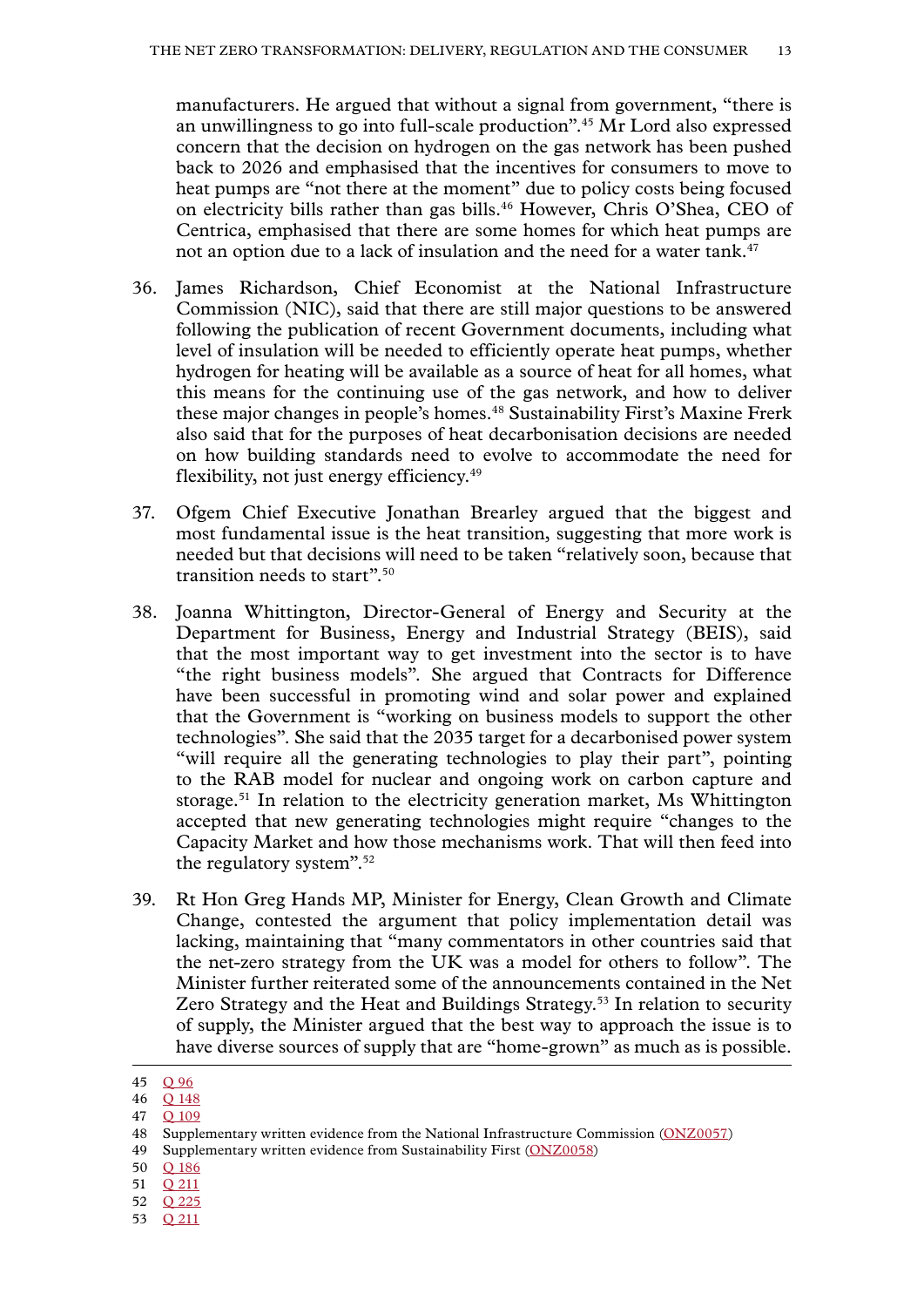<span id="page-15-0"></span>He argued that there is a big role for increasing renewables and nuclear in improving security of supply. In relation to gas, he emphasised the need to "value" the 50 per cent of consumption that is met by the UK's domestic production, as well as maintaining relationships with friendly international suppliers of gas, such as Norway.<sup>54</sup>

- 40. **Given the timescales involved in complex infrastructure projects and the life expectancy of newly built energy assets, the current decade is crucial to the ambition of achieving net zero by 2050. While we welcome the targets set in the Government's Net Zero Review, we do not believe that the necessary policy detail is in place to achieve those targets, with further detail needed to encourage the scale of investment required to decarbonise the energy system while maintaining energy security.**
- 41. *We call for clarity from the Government in the following areas:*
	- *a business model to support the development of long-duration storage technologies;*
	- *the overall funding envelope and business model for carbon capture, usage and storage (CCUS);*
	- *the funding mechanism for the deployment of small modular reactors (SMR);*
	- *business models and financial support for hydrogen conversion;*
	- *an accelerated decision on the role of hydrogen in heating;*
	- *the future role of the gas distribution network;*
	- *funding incentives to deliver heat pumps;*
	- *funding to support the energy efficiency of homes; and*
	- *a review of the non-financial barriers to the deployment of 40GW of offshore wind by 2030.*
- 42. *The Government should set out by the end of 2024 the roadmap by which it will deliver the energy mix it envisages for achieving net zero in a secure way, including setting out the funding structures for any new technologies that the Government aims to rely on. This roadmap needs to be dynamic, recognising that technology developments over time may result in differing incentives and priorities becoming appropriate. The Government should also set out the role it intends gas to play in the future system and where it will source this from, given security of supply and price volatility in international markets. Given the ongoing requirement for gas, the Government must take all steps to facilitate the exploration and exploitation of our own resources.*

**Who pays: taxpayers vs. billpayers**

43. In its Sixth Carbon Budget, advising the Government on how to meet its climate change objectives, the Climate Change Committee outlines a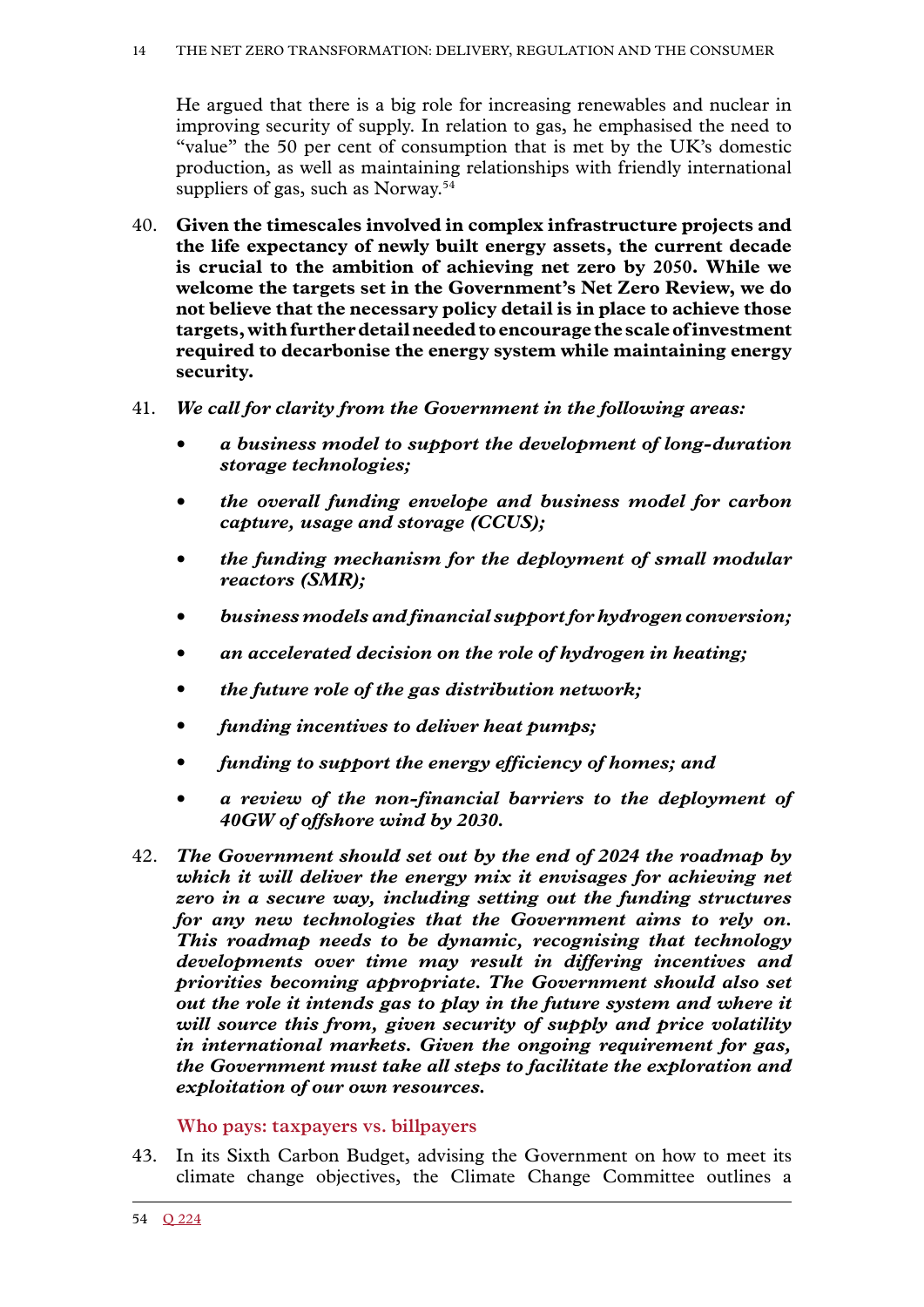"Balanced Pathway" that involves "a large sustained increase in investment, adding around  $\dot{f}$ , 50 billion annually by 2030", noting that the largest increases are for low-carbon power capacity, retrofitting buildings and the added costs of batteries and infrastructure for electric vehicles. The CCC argue that the required increase in investment can be delivered "largely by the private sector" and that in later years the savings in fuel costs will offset the upfront costs of the initial investment. The CCC outlined their estimate that the net annualised resource cost of reaching the net zero target in 2050 has fallen to "less than 1% of GDP by 2050", a reduction on previous estimates to reflect more detailed modelling and the falling costs of low-carbon technologies.<sup>55</sup>

- 44. Professor Helm set out the debate around the costs of net zero, noting that there are "a lot of people out there who think that it will not cost very much at all to decarbonise". He suggested that the idea put forward that it might cost 1 per cent of GDP or under to decarbonise is "nonsense", arguing that such figures assume that there will be no failures in government policy. He said that there are high costs and it will be "very expensive", arguing that the Government needs to be up front with the public about this.<sup>56</sup> Mr Stark agreed that an important aspect of the level of costs is "good policy-making to drive investment in a low-risk way for investors".57
- 45. Although there is uncertainty and debate about the exact cost of the transition—uncertainty that may be impossible to resolve with any degree of precision—the question of how the large-scale investment necessary for the transition is funded is unavoidable. This is often framed in terms of how much should be funded from general taxation versus charges added to consumers' energy bills.
- 46. Our witnesses nearly all agreed that bills are unjustly regressive as a primary source of that funding, taking proportionately larger amounts from those with the fewest resources.<sup>58</sup> Mr O'Shea set out the amount that these taxes add to the average consumer's bill: of the approximately  $f<sub>1</sub>1,000$  average bill in 2020 for a dual-fuel gas and electricity household,  $f<sub>1</sub>176$  was "government policy costs", which provide the funding for environmental and social policies pursued by the Government, such as the Warm Homes Discount and the Energy Company Obligation, by recouping them from consumer energy bills.<sup>59</sup>
- 47. Whilst agreeing in general about the broadly regressive nature of charges on bills, Lord Turner noted that there were complexities in assessing their impact and that it was not a simple matter of the poorest paying most. Usage patterns vary in complicated ways with fine-grained demographic characteristics:

"While richer people tend to use much more energy, when you look at the real details, you end up with a very granular picture. You particularly end up with households of retired older people who tend to be at home all the time, whereas richer people who were working, at least until Covid, were spending some of the time out of the home at the office. If

<sup>55</sup> Climate Change Committee, *Sixth Carbon Budget* (December 2020): [https://www.theccc.org.uk/wp](https://www.theccc.org.uk/wp-content/uploads/2020/12/The-Sixth-Carbon-Budget-The-UKs-path-to-Net-Zero.pdf)[content/uploads/2020/12/The-Sixth-Carbon-Budget-The-UKs-path-to-Net-Zero.pdf](https://www.theccc.org.uk/wp-content/uploads/2020/12/The-Sixth-Carbon-Budget-The-UKs-path-to-Net-Zero.pdf) [accessed 23 February 2022]

<sup>56</sup> Q [48](https://committees.parliament.uk/oralevidence/2601/html/)

<sup>57</sup> Q [55](https://committees.parliament.uk/oralevidence/2671/html/)

<sup>58</sup> [QQ](https://committees.parliament.uk/oralevidence/2493/html/) 13, [23, 26](https://committees.parliament.uk/oralevidence/2562/html/), [34](https://committees.parliament.uk/oralevidence/2562/html/), [58–60](https://committees.parliament.uk/oralevidence/2671/html/), [79,](https://committees.parliament.uk/oralevidence/2754/html/) [83,](https://committees.parliament.uk/oralevidence/2755/html/) [110,](https://committees.parliament.uk/oralevidence/2908/html/) [148,](https://committees.parliament.uk/oralevidence/2988/html/) [150](https://committees.parliament.uk/oralevidence/2988/html/)

<sup>59</sup> Q [110](https://committees.parliament.uk/oralevidence/2908/html/)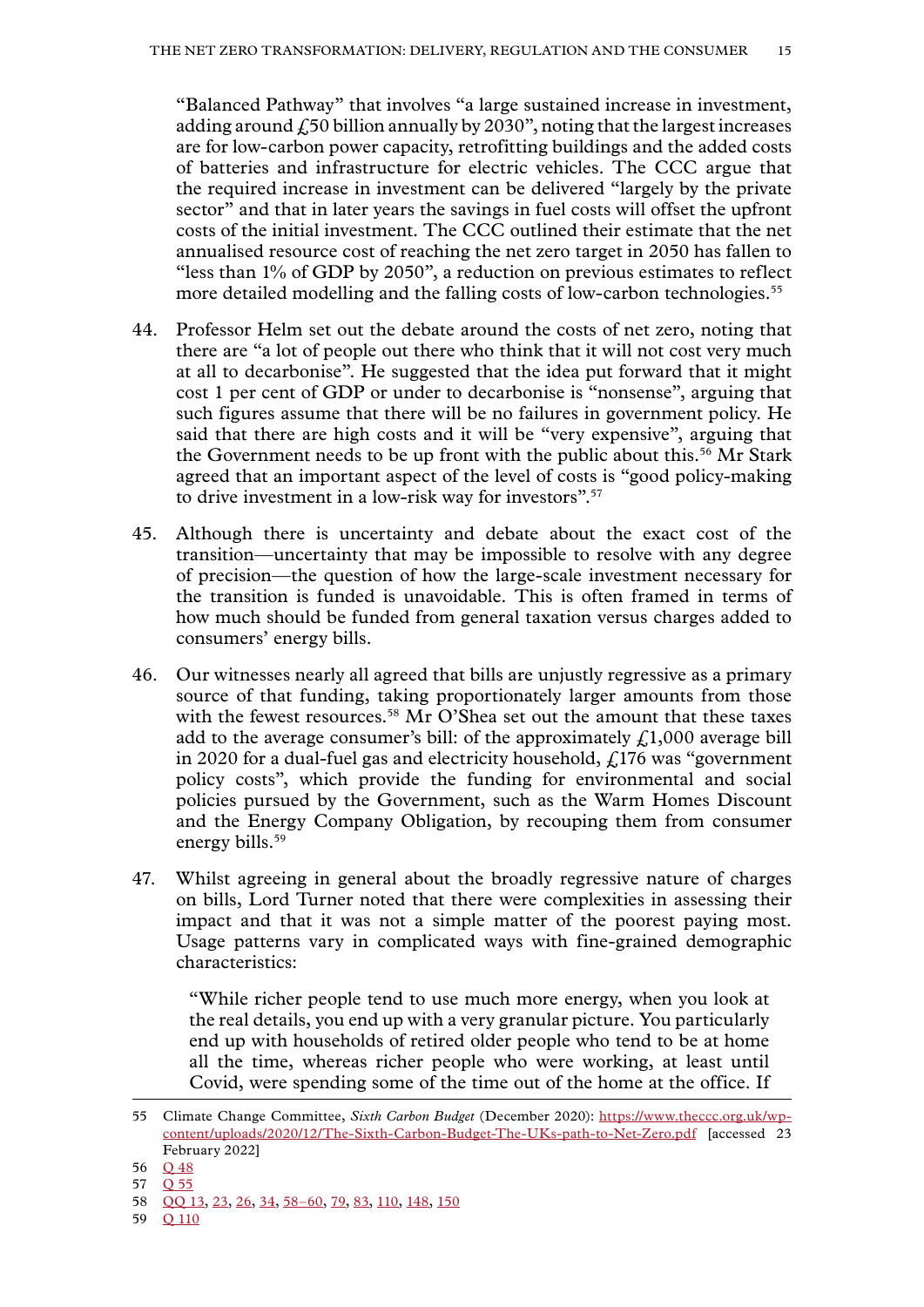these retired people are in badly insulated buildings, they tend to have large energy bills. They may also be in houses that are quite expensive to bring up to a high level of insulation."60

- 48. These distributional matters also relate to the question of how customers are charged. Ms Frerk noted that Ofgem have proposed that the costs for the energy infrastructure that enables electric vehicles should be recovered from all energy billpayers. Yet "the bottom decile of customers has 35% car ownership. In the top four deciles, it is 90% car ownership. If you get all customers to pay for the reinforcement of the networks, you will hit those on low incomes hardest."<sup>61</sup>
- 49. However much is added to consumer bills in the form of charges, we were told by Flint Global's Josh Buckland that such funding could not raise enough to pay for all aspects of the transition: "We are now talking about the need for a really substantial increase in investment, and that means you cannot fund the entire transition through energy bills."62 Adding charges to bills also poses a risk of turning consumers against action to tackle climate change:

"It is unsustainable to assume that you can continually add to bills between now and 2050 without having a direct impact on consumers that is viewed as unacceptable, and that also leads to a significant pushback on the support for climate action."63

- 50. Most witnesses stated that there was therefore an important role for general taxation. Mr Stark told us that: "One of the lead options to avoid [the] regressive impact … is to move some of those costs potentially from the consumer bill to general taxation".64 Some said there was also a role for government borrowing and a carbon tax.65 No witness, though, told us that the transition should be funded entirely from general taxation; Ms Frerk concluded that "with a bit of political realism, recovering some costs through the bills is inevitable."66
- 51. Asked about the funding of the transition, the Minister, Rt Hon Greg Hands MP, accepted that the Government's analysis published in October 2020 "was on the costs of net zero rather than how they get paid."<sup>67</sup> Although the Government has committed to publishing a call for evidence on fairness and affordability,<sup>68</sup> this will focus only on issues relating to how costs are allocated between electricity and gas bills and "options to expand carbon pricing",<sup>69</sup> not on broader questions concerning who will fund all of the investment needed to reach net zero. On the timing of this call for evidence,

<sup>60</sup> Q [83](https://committees.parliament.uk/oralevidence/2755/html/)

<sup>61</sup> Q [83](https://committees.parliament.uk/oralevidence/2755/html/)

<sup>62</sup> Q [148](https://committees.parliament.uk/oralevidence/2988/html/)

<sup>63</sup> Q [150](https://committees.parliament.uk/oralevidence/2988/html/)

<sup>64</sup> Q [59](https://committees.parliament.uk/oralevidence/2671/html/)

<sup>65</sup> [QQ](https://committees.parliament.uk/oralevidence/2493/html/) 13, [84](https://committees.parliament.uk/oralevidence/2755/html/), [141](https://committees.parliament.uk/oralevidence/2988/html/), [148](https://committees.parliament.uk/oralevidence/2988/html/)

<sup>66</sup> Q [83](https://committees.parliament.uk/oralevidence/2755/html/)

<sup>67</sup> Q [222](https://committees.parliament.uk/oralevidence/3134/html/)

<sup>68</sup> Department for Business, Energy and Industrial Strategy, *Net Zero Strategy, Build Back Greener* (October 2021): [https://assets.publishing.service.gov.uk/government/uploads/system/uploads/attachment\\_data/](https://assets.publishing.service.gov.uk/government/uploads/system/uploads/attachment_data/file/1033990/net-zero-strategy-beis.pdf) [file/1033990/net-zero-strategy-beis.pdf](https://assets.publishing.service.gov.uk/government/uploads/system/uploads/attachment_data/file/1033990/net-zero-strategy-beis.pdf) [accessed 23 February 2022]

<sup>69</sup> Q [222](https://committees.parliament.uk/oralevidence/3134/html/)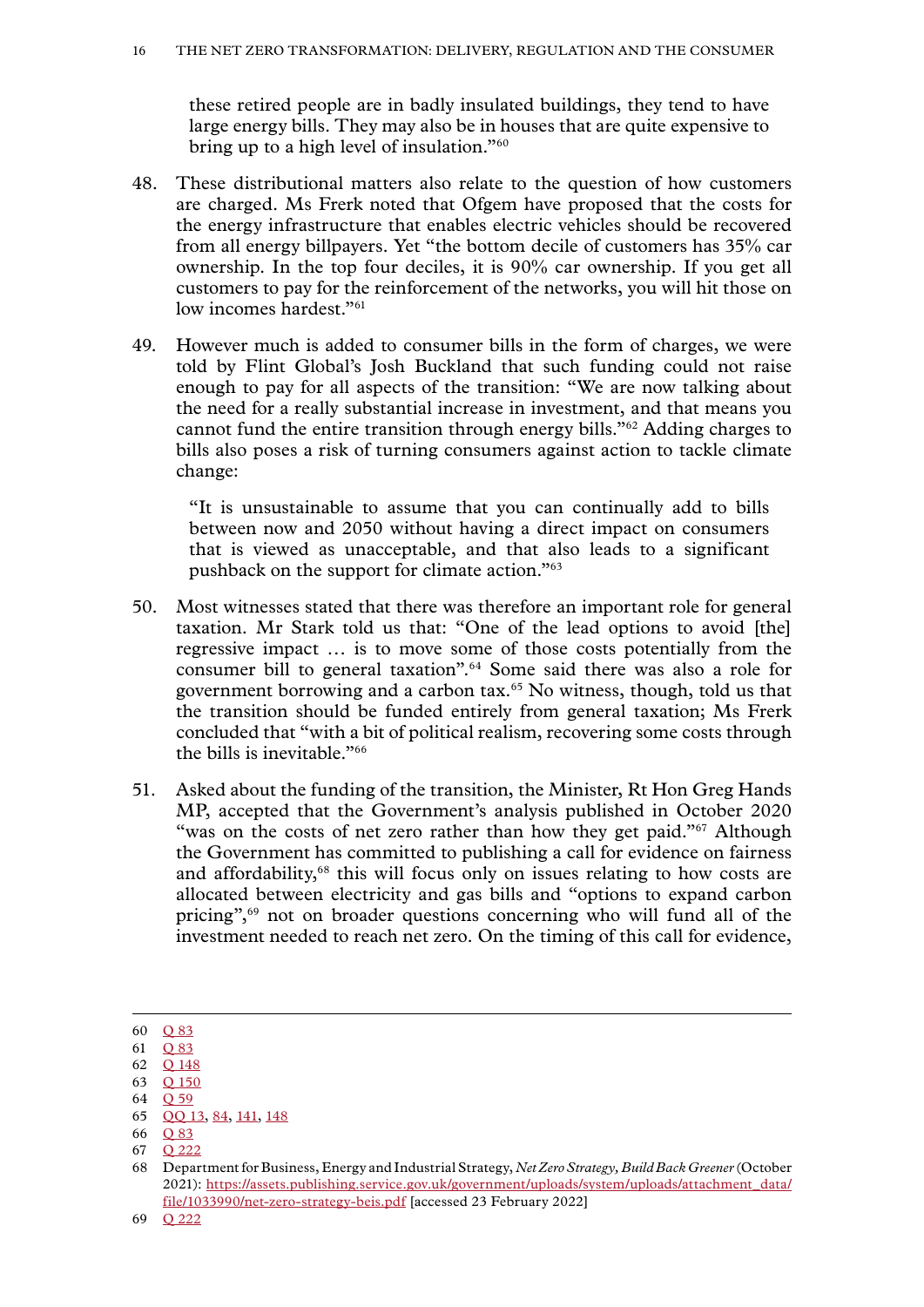the Net Zero Strategy says only that the Government will launch it "with a view to taking decisions in 2022", with no further detail.<sup>70</sup>

- 52. The Net Zero Review stated that if additional public investment is needed to support decarbonisation, it "may need to be funded through additional taxes or reprioritised from other areas of government spending". The Review firmly rejected the idea of funding the investment needed for net zero through increasing government borrowing, which it argued would damage intergenerational fairness and push up the cost of the transition.<sup>71</sup> The Treasury has also outlined the potential need to introduce new charges and taxes to pay for the loss of revenue from fuel duty and other emissionsbased taxes. However, the Business Secretary has said that tax rises are not inevitable and that the aim is to "bring people along with us" rather than imposing "additional costs and burdens" to pay for new commitments.<sup>72</sup>
- 53. *We strongly urge the Government to set out how the transition will be funded. In doing so, it should explicitly set out the distributional consequences for any funding proposals. Funding the transition primarily through charges to billpayers is regressive and involves invidious trade-offs, making some consumers pay for investments that will not directly benefit them.*
- 54. *There are a number of ways in which the Government can support energy investment. We urge the Government to consider the full range of funding options including the UK Infrastructure Bank, the British Business Bank, carbon pricing, co-investment, investment subsidies, investment tax relief and Contracts for Difference.*
- 55. *We also call on the Government to reconsider its opposition to the use of government borrowing, due to its suitability for this type of investment financing, and because future generations will be the main beneficiaries of net zero investment.*
- 56. *We support the Government's plans to publish this year a call for evidence on fairness and affordability. We call on the Government to publish this as soon as possible and commit to consulting on more detailed proposals by the end of 2022.*

<sup>70</sup> Department for Business, Energy and Industrial Strategy, *Net Zero Strategy, Build Back Greener* (October 2021): [https://assets.publishing.service.gov.uk/government/uploads/system/uploads/attachment\\_data/](https://assets.publishing.service.gov.uk/government/uploads/system/uploads/attachment_data/file/1033990/net-zero-strategy-beis.pdf) [file/1033990/net-zero-strategy-beis.pdf](https://assets.publishing.service.gov.uk/government/uploads/system/uploads/attachment_data/file/1033990/net-zero-strategy-beis.pdf) [accessed 23 February 2022]

<sup>71</sup> HM Treasury, *Net Zero Review: Analysis exploring the key issues* (October 2021): [https://assets.publishing.](https://assets.publishing.service.gov.uk/government/uploads/system/uploads/attachment_data/file/1026725/NZR_-_Final_Report_-_Published_version.pdf) service.gov.uk/government/uploads/system/uploads/attachment\_data/file/1026725/NZR -\_Final\_ Report - Published version.pdf [accessed 23 February 2022]

<sup>72</sup> 'Green revolution in UK will not inevitably mean tax rises, says minister', *London Evening Standard* (20 October 2021): [https://www.standard.co.uk/news/politics/green-revolution-in-uk-not-inevitably](https://www.standard.co.uk/news/politics/green-revolution-in-uk-not-inevitably-mean-tax-rises-minister-b961473.html)[mean-tax-rises-minister-b961473.html](https://www.standard.co.uk/news/politics/green-revolution-in-uk-not-inevitably-mean-tax-rises-minister-b961473.html) [accessed 23 February 2022]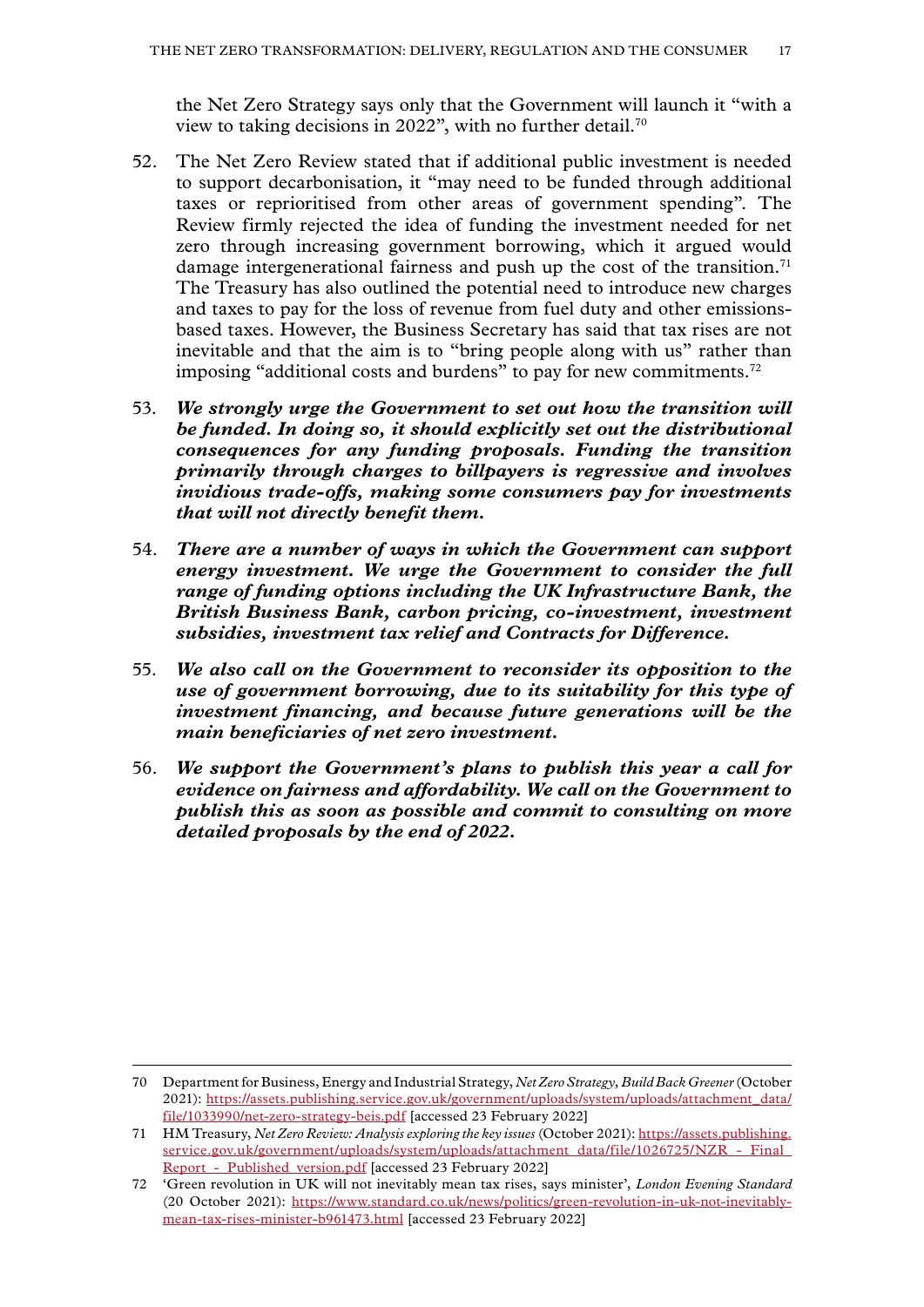# <span id="page-19-0"></span>**Chapter 3: INSTITUTIONAL ARCHITECTURE AND CO-ORDINATION**

#### **Co-ordination in government and the public sector**

#### *Current levels of co-ordination*

- 57. Given the scale of the energy transformation outlined in the previous chapter, we looked at whether the institutional architecture of government and the energy sector was fit for the task and whether there is sufficient co-ordination within government and between the Government and other stakeholders.
- 58. Dr Jeffrey Hardy, Senior Research Fellow at Imperial College London and a former Head of Sustainable Energy Futures at Ofgem, suggested that there is a "question of big strategic direction or vision that we do not have at the moment", noting that responsibility is split across a number of government departments, the regulator and network operators. He said that "nobody owns the future and gives that coherent vision", which is a "really important thing that we are missing".73 Several other witnesses agreed that the energy sector is very siloed.<sup>74</sup>
- 59. Chris Stark, Chief Executive of the Climate Change Committee, argued that "there is a greater need generally for better co-ordination", particularly in relation to heat decarbonisation.<sup>75</sup> Chris O'Shea, CEO of Centrica, said that "we have to think about how we co-ordinate the efforts for net zero", adding that "having a co-ordinated, overarching plan with a regulator or something else focused purely on that can only be helpful to pull together the many different interested parties". He said that "having something that focuses on this is incredibly important and will help us to achieve better results".<sup>76</sup>
- 60. David Gray, a Director at the Regulatory Policy Institute and a former Chair of Ofgem, argued that "I do not think co-ordination works well", outlining that "we already have the technology for all new housing to be energy-neutral … yet there is no co-ordination between BEIS and the housing ministry". He told us that in his final year as Chair of Ofgem, "I tried to get some traction" between departments on this issue but was unsuccessful. "People were interested but the structures somehow did not lead to anything happening."77
- 61. Josh Buckland, Partner at Flint Global, told us that "co-ordination within government, across departmental boundaries, is always a challenge but it is better than it was", noting that "committees have been set up and there is a better level of co-ordination". He said that during his time as Special Adviser to Greg Clark, then-Secretary of State for Business, Energy and Industrial Strategy, there was good co-ordination between individual organisations, outlining that the challenge is co-ordinating multiple decision-makers, which "is where the current framework does not bear itself well in the net zero context".78 Tim Lord, Senior Fellow at the Tony Blair Institute for Global Change and a former BEIS official, agreed that co-ordination has improved

76 Q [109](https://committees.parliament.uk/oralevidence/2908/html/)

<sup>73</sup> [Q](https://committees.parliament.uk/oralevidence/2454/html/) 1

<sup>74</sup> [QQ](https://committees.parliament.uk/oralevidence/2493/html/) 13, [106,](https://committees.parliament.uk/oralevidence/2809/html/) [139](https://committees.parliament.uk/oralevidence/2973/html/), written evidence from Cadent Gas ([ONZ0019\)](https://committees.parliament.uk/writtenevidence/38195/html/), E.ON [\(ONZ0043](https://committees.parliament.uk/writtenevidence/38417/html/)) and Energy UK [\(ONZ0054\)](https://committees.parliament.uk/writtenevidence/38575/html/)

<sup>75</sup> Q [62](https://committees.parliament.uk/oralevidence/2671/html/)

<sup>77</sup> Q [160](https://committees.parliament.uk/oralevidence/2989/html/)

<sup>78</sup> Q [144](https://committees.parliament.uk/oralevidence/2988/html/)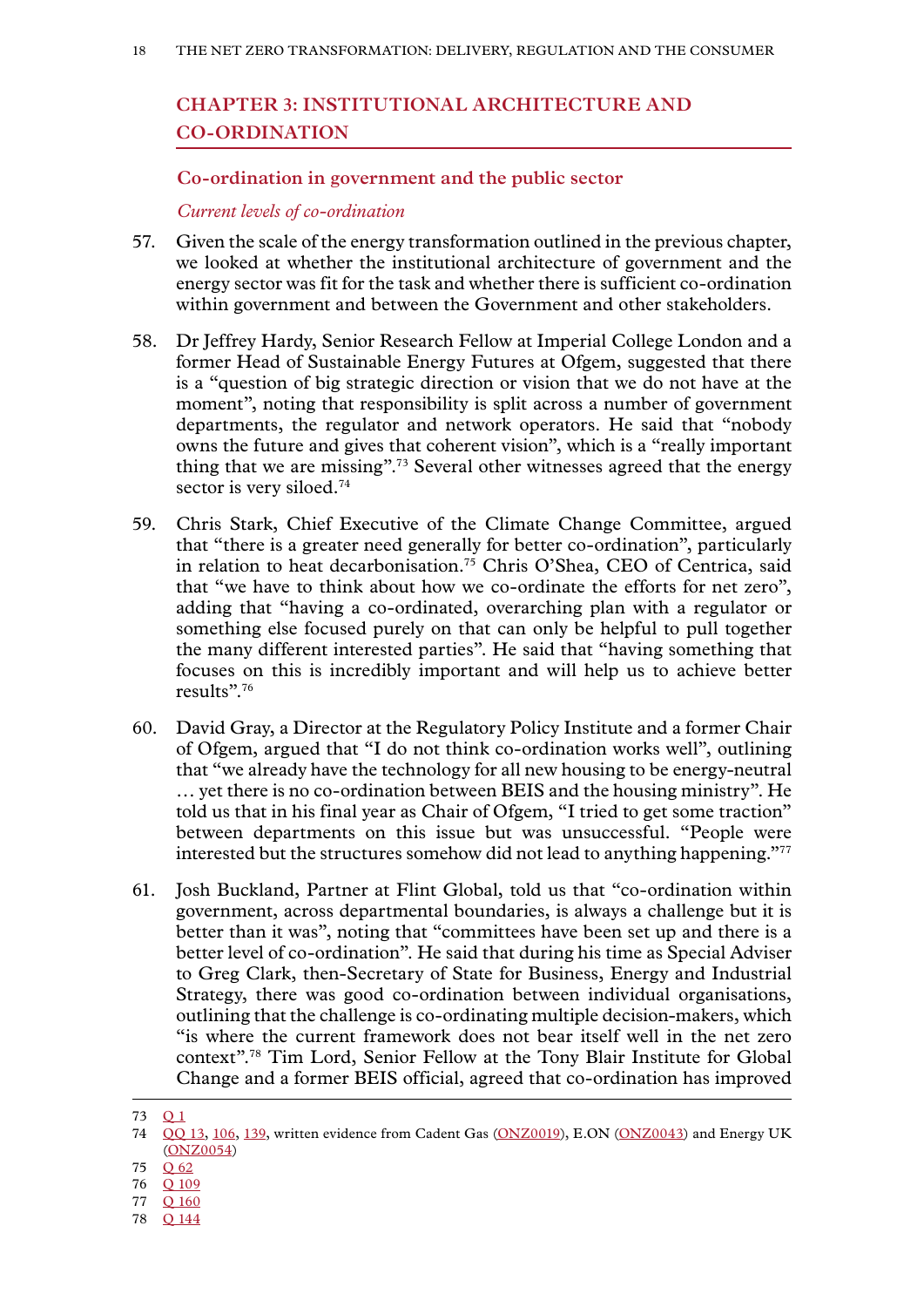<span id="page-20-0"></span>with the introduction of Cabinet committees, but argued that the challenge "is not necessarily one of structure so much as clear political direction and prioritisation."79

- 62. Mr Gray suggested that the obstacle to reaching net zero is "bandwidth—the ability of the organisations concerned to handle it".<sup>80</sup> KPMG's Simon Virley agreed: "we are not set up yet for the delivery of net zero because of a lack of bandwidth in key areas, which means that we will just move too slowly in order to hit the Government's targets".<sup>81</sup>
- 63. Jonathan Brearley, CEO of Ofgem, suggested that "it is fundamental to hitting our net-zero goals that we have the Whitehall co-ordination that we need", but said that "I do think that there is co-ordination there now". He told us that Ofgem "would like to develop a common understanding, with government and the industry" of how ambitions might play out in different areas, arguing that this would make it easier to build infrastructure and hold companies to account.<sup>82</sup>
- 64. The Minister, Rt Hon Greg Hands MP, explained that "BEIS does not own all these policy levers—far from it. We need to work well with a whole host of government departments … in all these areas, particularly on heat and buildings".83 Ms Whittington explained that the Government sees a need for greater co-ordination to move at the necessary pace and reflect the new technologies in the energy system and the interdependencies between them.<sup>84</sup>
- 65. **The changes needed to ensure the transition to net zero by 2050 are transformational, not gradual and incremental. There is insufficient co-ordination within Government on net zero, as well as evidence of insufficient bandwidth in BEIS to tackle the full range of issues associated with the transition.**

#### *Improving co-ordination*

- 66. Some witnesses were sceptical of the need to establish a new institution, suggesting that this is "precisely the wrong way of dealing with this problem". Professor Helm argued that the UK already has the institutions needed to achieve net zero and ensure security of supply, arguing that this should be directed by an independent system operator taking instruction from the Government and the Climate Change Committee.<sup>85</sup>
- 67. Lord Turner, Chair of the Energy Transitions Commission, said that he is "wary of suggesting that the answer to the problem is to create a new body", suggesting that "the Committee on Climate Change has the overall strategic view and does that well"86, while Mr Buckland outlined the risk that any new body becomes "just another entity to co-ordinate".87

- 80 Q [159](https://committees.parliament.uk/oralevidence/2989/html/) 81 Q [167](https://committees.parliament.uk/oralevidence/3044/html/)
- 82 QQ [186, 188](https://committees.parliament.uk/oralevidence/3133/html/)
- 83 Q [212](https://committees.parliament.uk/oralevidence/3134/html/)
- 84 Q [212](https://committees.parliament.uk/oralevidence/3134/html/)
- 85 QQ [42, 46](https://committees.parliament.uk/oralevidence/2601/html/)
- 86 Q [85](https://committees.parliament.uk/oralevidence/2755/html/)
- 87 Q [144](https://committees.parliament.uk/oralevidence/2988/html/)

<sup>79</sup> Q [144](https://committees.parliament.uk/oralevidence/2988/html/)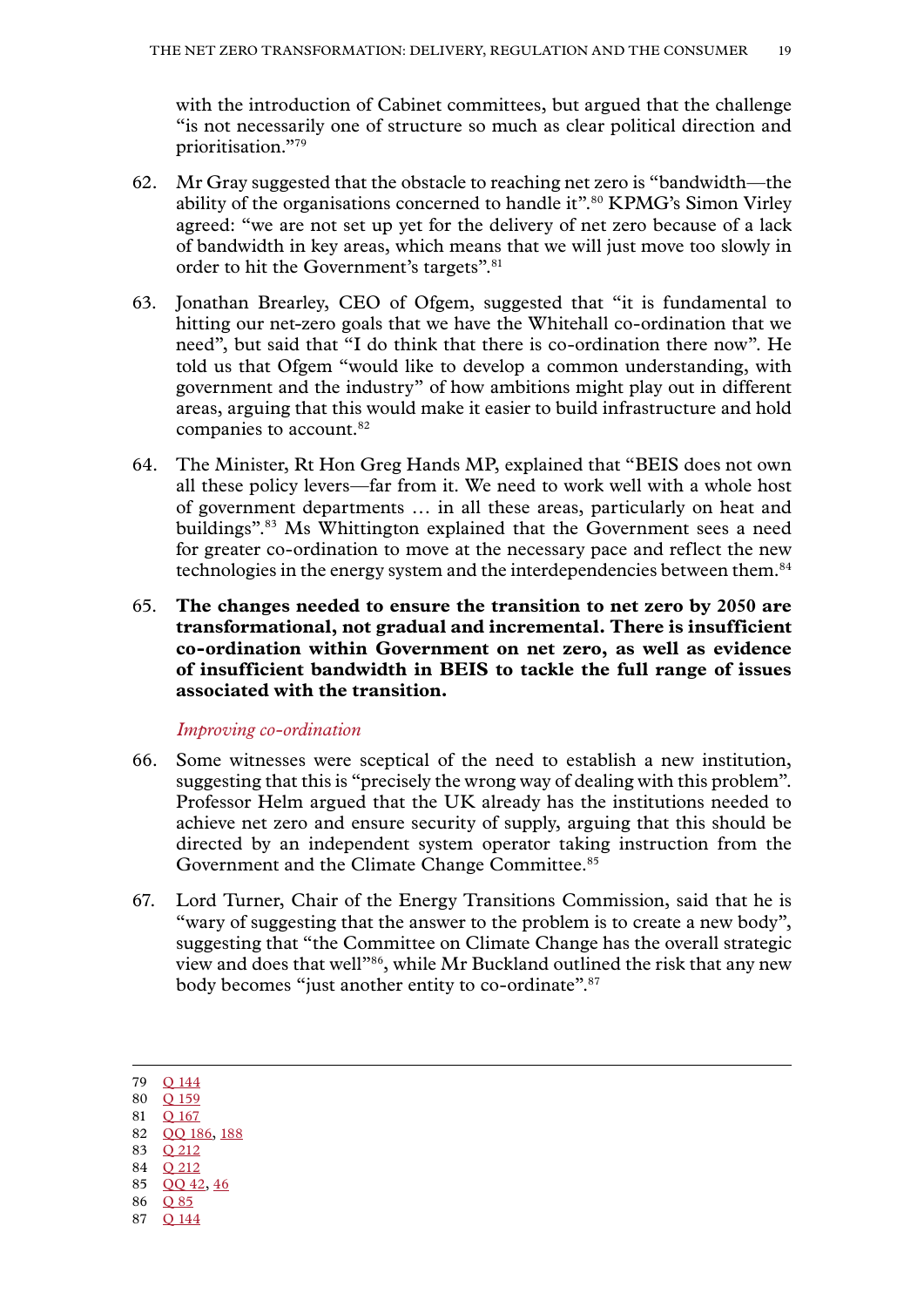68. Other witnesses emphasised the importance of the Government retaining decision-making responsibilities. James Richardson, Chief Economist at the National Infrastructure Commission (NIC), argued that:

"in the end these decisions are so important and so political that only Government Ministers can make them … you cannot hand that to a technocratic delivery agency and just expect them to get on with it. Ultimately the Government are going to have to take those big strategic decisions and set them out".<sup>88</sup>

- 69. Laura Sandys, Chair of the Government's Energy Digitalisation Taskforce, suggested that another institution is not needed, arguing that "BEIS needs to be a little bit more of a conductor of the orchestra. Otherwise you end up again with this multiplying of different roles and responsibilities".<sup>89</sup>
- 70. However, a number of witnesses called for a new body to be created to drive the energy transition. Claire Dykta, UK Head of Strategy at National Grid, said that "there is an organisation missing that would take responsibility for converting … overarching objectives into deliverable plans", with the obligation to think across different sectors and impacts.90 Other witnesses argued in favour of a body focused on the delivery of policy.<sup>91</sup> Mr Gray said that he was struck by the contrast with the water sector, where the Environment Agency "is the driving force for a lot of the environmental work". He said that in the energy sector "that government implementation body does not exist… there is just a missing piece somehow".92
- 71. Mr Virley called for "the creation of an expert delivery body… what I call a national energy agency", which he described as "the Bank of England for energy". He said that the agency would be "accountable to government for the energy system that we are going to need to get to net zero". He said that the Government and Ofgem's proposal for a Future System Operator (FSO) "could become the basis of that delivery body", expressing concern that it is set to be established in 2026. He advocated setting it up in shadow form before putting it on a statutory footing at "the first parliamentary opportunity".93 These proposals are discussed in more detail later in this report.
- 72. Others argued that the body should have responsibility for providing a strategic plan and co-ordinating between government departments and other agencies. Catherine Mitchell, Professor of Energy Policy at the University of Exeter, argued that "there should be a new, higher entity", an energy transformation commission, providing greater co-ordination and resolving complex issues, and reporting into the Cabinet Committee on Climate Change.<sup>94</sup> Darryl Murphy, Head of Infrastructure at Aviva Investors, said that a "guiding mind, particularly around delivery, will be welcome".<sup>95</sup> Tom Samson, CEO of the Rolls-Royce Small Modular Reactors (SMR) Consortium, said that there is not currently a body responsible for delivering clean energy in the UK, calling for the establishment of "a very

- 92 Q [164](https://committees.parliament.uk/oralevidence/2989/html/)
- 93 Q [169](https://committees.parliament.uk/oralevidence/3044/html/)
- 94 [Q](https://committees.parliament.uk/oralevidence/2454/html/) 1
- 95 **Q** [169](https://committees.parliament.uk/oralevidence/3044/html/)

<sup>88</sup> Q [68](https://committees.parliament.uk/oralevidence/2672/html/)

<sup>89</sup> Q [161](https://committees.parliament.uk/oralevidence/2989/html/)

<sup>90</sup> Q [135](https://committees.parliament.uk/oralevidence/2973/html/)

<sup>91</sup> OO 47, [85](https://committees.parliament.uk/oralevidence/2755/html/) and written evidence from E.ON [\(ONZ0043\)](https://committees.parliament.uk/writtenevidence/38417/html/)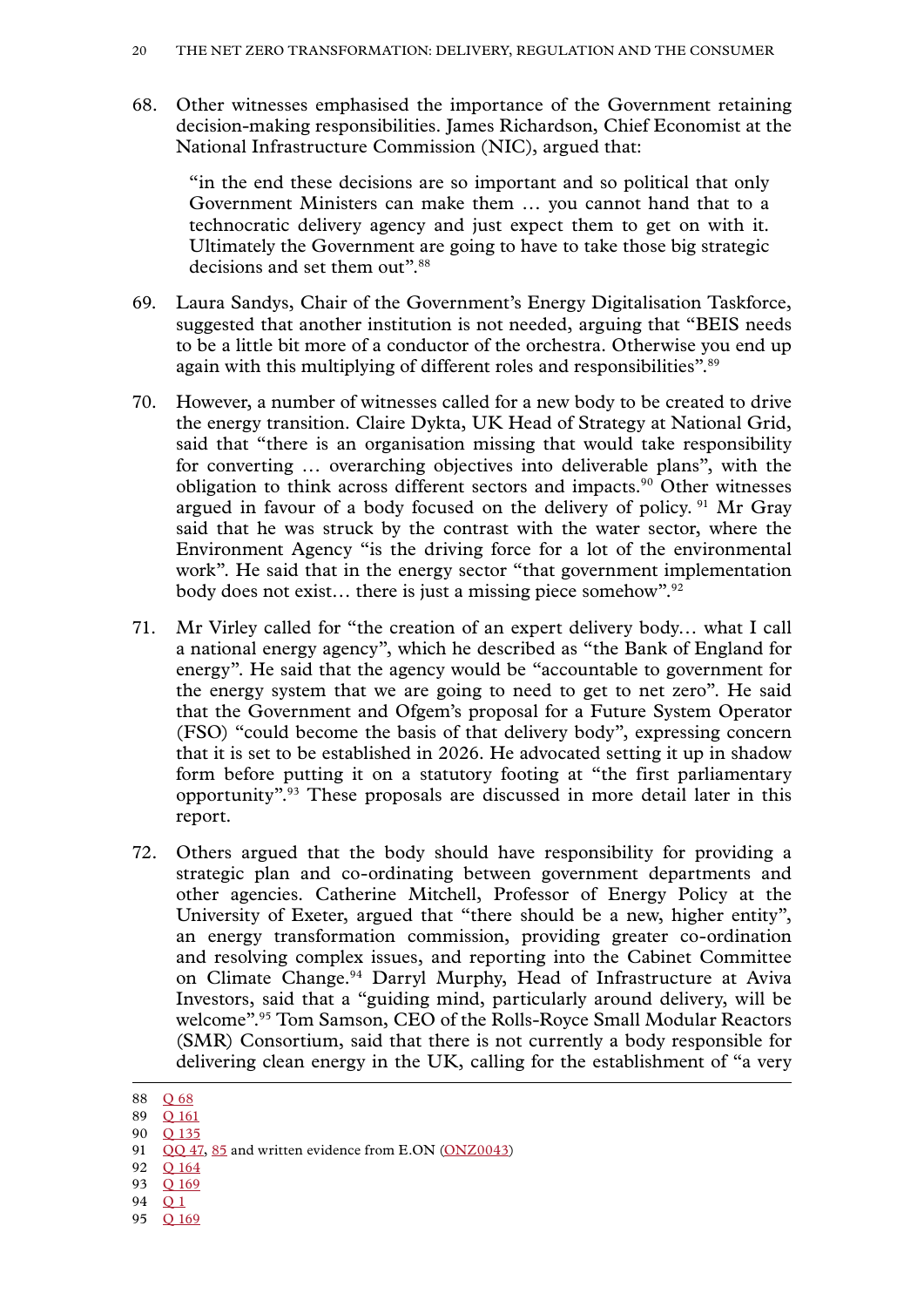<span id="page-22-0"></span>small, dedicated team, but with clear accountability, focus and drive" to deliver the necessary low-carbon capacity.<sup>96</sup>

- 73. **The scale of the net zero challenge requires urgent action across the economy and across a range of government departments and public sector bodies. We are concerned that there is insufficient coordination and strategic direction in relation to reaching the target, particularly in translating high-level targets into detailed, deliverable policy. However, it is key that any co-ordination function does not create new and unnecessary levels of bureaucracy, and instead helps to drive cohesive decision-making at a political level, while directing and overseeing implementation of detailed policy.**
- 74. *We propose the creation of an expert taskforce, following the example of the Vaccine Taskforce—but on a longer term footing—responsible for economy-wide strategic planning, cross-departmental coordination, implementation of some agreed policies and operational delivery monitoring in relation to the net zero transition by all departments and agencies. Given the inherent uncertainty of the transition, the taskforce model provides the agility necessary to adapt to a rapidly changing landscape.*
- 75. *The transformation taskforce will need to address politically sensitive policy issues, including public spending commitments, so—following the model of the Vaccine Taskforce—cannot be independent of Government. The taskforce should report directly to a Cabinet Committee chaired by the Prime Minister which would agree the strategy and key policy components and authorise any Government financing. The taskforce, housed within the Cabinet Office, will then have the authority to translate the policy into detailed policy implementation covering all Government departments. The taskforce should be set up immediately given the urgent need for action on net zero within the next few years.*

#### **The role of the Future System Operator**

- 76. The electricity grid connects electricity generators and consumers. The Great Britain grid is formed of two types of network: the high-voltage transmission network, which connects large power stations over longer distances with the lower-voltage distribution networks, which connect to consumers locally and integrate smaller power generators. The GB grid is owned by a series of transmission and distribution network operators, all monopolies of specific areas, and covers England, Scotland and Wales.
- 77. The electricity transmission network is managed across England, Scotland and Wales by the National Grid Electricity System Operator (ESO), which is legally separated from National Grid's commercial operations. As the system operator, National Grid ESO is legally required to manage the transmission network, ensuring there is enough supply to meet distribution networks' demand at all times and planning for future balancing.<sup>97</sup> The gas transmission network is operated by National Grid Gas.<sup>98</sup>

<sup>96</sup> Q [177](https://committees.parliament.uk/oralevidence/3045/html/)

<sup>97</sup> House of Commons Library, *Electricity Grids*, Briefing Paper, [Number 8472,](https://researchbriefings.files.parliament.uk/documents/CBP-8472/CBP-8472.pdf) 8 January 2019

<sup>98</sup> National Grid, 'Gas Transmission': <https://www.nationalgrid.com/uk/gas-transmission/> [accessed 23 February 2022]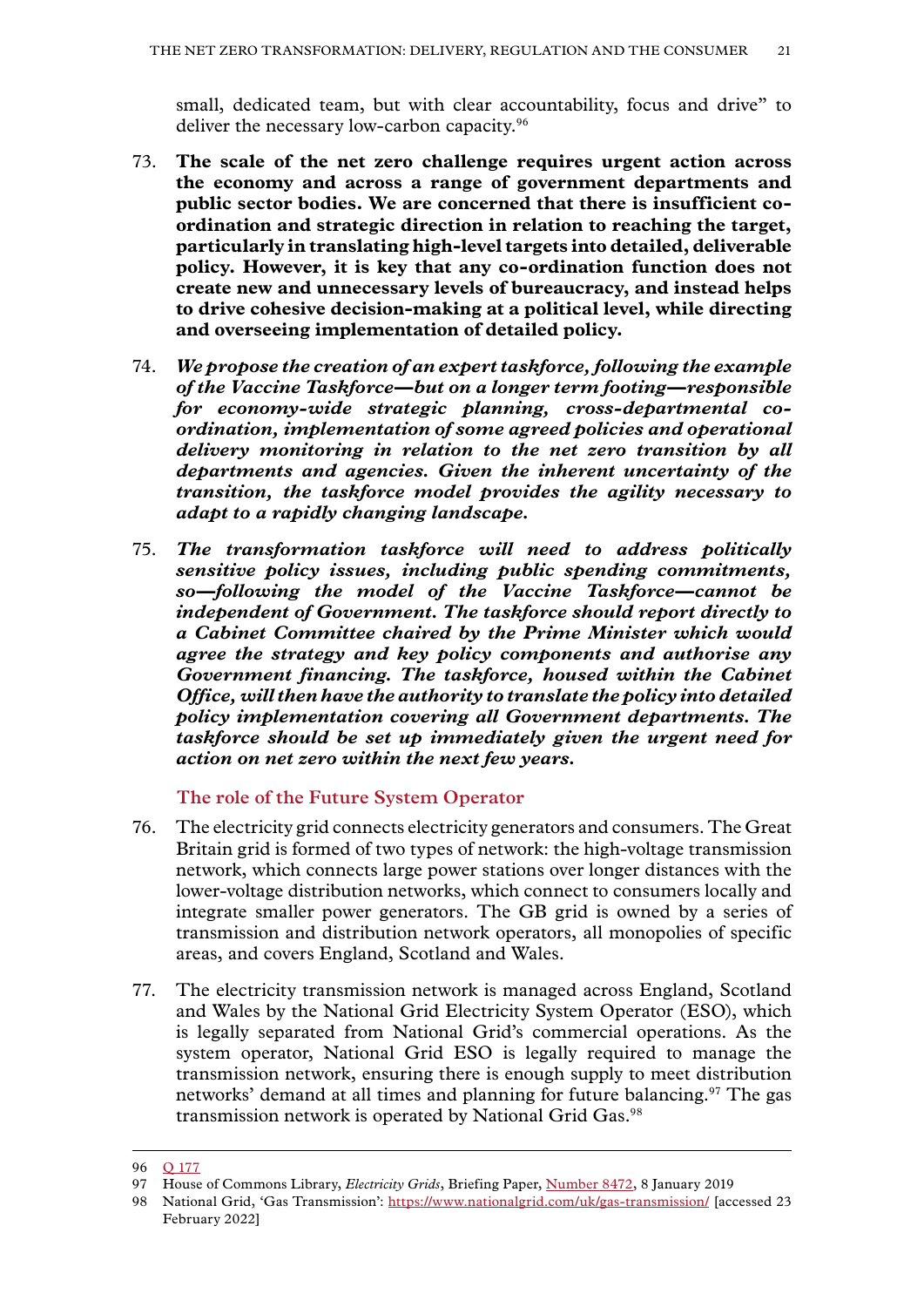- 78. In January 2021, Ofgem published a review of GB system operation to assess whether the right governance framework is in place to deliver the UK's net zero emissions targets. Ofgem recommended that the ESO should be made independent of National Grid Group and should be given additional responsibilities to provide independent advice to government on how best to achieve net zero and to play a more active role in designing and planning the future energy system, ensuring a level playing field between different parts of the energy network and energy services.99
- 79. Following this review, Ofgem and BEIS published a consultation on proposals for a Future System Operator (FSO) in July 2021, seeking views on proposals for all the current National Grid ESO responsibilities to be carried out by an expert, impartial FSO with responsibilities across the electricity and gas systems.<sup>100</sup> The consultation proposed that the FSO provide independent advice to government, undertake network planning and long-term forecasting, as well as market strategy functions. The consultation sought views on the new roles and functions of the FSO, whether the independent FSO should be privately owned or an independent public sector body, and the phasing of its introduction. The consultation ran until September 2021.
- 80. Jonathan Brearley, CEO of Ofgem, outlined that Ofgem sees "a big role for strategic planning in how we build the system that we need to support the generation that we want to build" and is "very hopeful that the role of the Future System Operator will be able to help us, as a sector, to have a much wider, more co-ordinated and strategic plan".<sup>101</sup>
- 81. Ms Whittington outlined the Government's view that "there is a really important role for a Future System Operator that provides that co-ordination, if we are to move at the pace needed in order to hit those ambitious targets". She emphasised that this would build on the ESO's "really good technical knowledge of how the system works … recognising the role it can play in delivery as a body that is expert in operating the systems of today", while outlining the need for "very strong democratic accountability" due to the significance of decisions in this area.<sup>102</sup>
- 82. Some witnesses called for the FSO to take on responsibility for co-ordinating net zero more widely across the economy. As noted in the previous section, Mr Virley proposed that the FSO could form the basis of his proposed "national energy agency", with responsibilities covering power, heat, transport and industry.103 Professor Helm argued that the main institution for the "delivery of the detail" should be the system operator, suggesting that this should be a "standalone agency", charged with achieving targets set by the Climate Change Committee and the Government in relation to carbon targets and security of supply.<sup>104</sup> Mr Buckland said that if the FSO proposals "can be done well, it is an organisation that could do the co-ordinating role".105

105 Q [144](https://committees.parliament.uk/oralevidence/2988/html/)

<sup>99</sup> Ofgem, 'Review of GB energy system operation' (January 2021): [https://www.ofgem.gov.uk/](https://www.ofgem.gov.uk/publications/review-gb-energy-system-operation) [publications/review-gb-energy-system-operation](https://www.ofgem.gov.uk/publications/review-gb-energy-system-operation) [accessed 23 February 2022]

<sup>100</sup> Department for Business, Energy and Industrial Strategy/Ofgem, *Proposals for a Future System Operator*  role (July 2021): [https://assets.publishing.service.gov.uk/government/uploads/system/uploads/](https://assets.publishing.service.gov.uk/government/uploads/system/uploads/attachment_data/file/1004044/energy-future-system-operator-condoc.pdf) [attachment\\_data/file/1004044/energy-future-system-operator-condoc.pdf](https://assets.publishing.service.gov.uk/government/uploads/system/uploads/attachment_data/file/1004044/energy-future-system-operator-condoc.pdf) [accessed 23 February 2022]

<sup>101</sup> Q [186](https://committees.parliament.uk/oralevidence/3133/html/)

<sup>102</sup> QQ [212–213](https://committees.parliament.uk/oralevidence/3134/html/)

<sup>103</sup> QQ [169, 174](https://committees.parliament.uk/oralevidence/3044/html/)

<sup>104</sup> Q [42](https://committees.parliament.uk/oralevidence/2601/html/)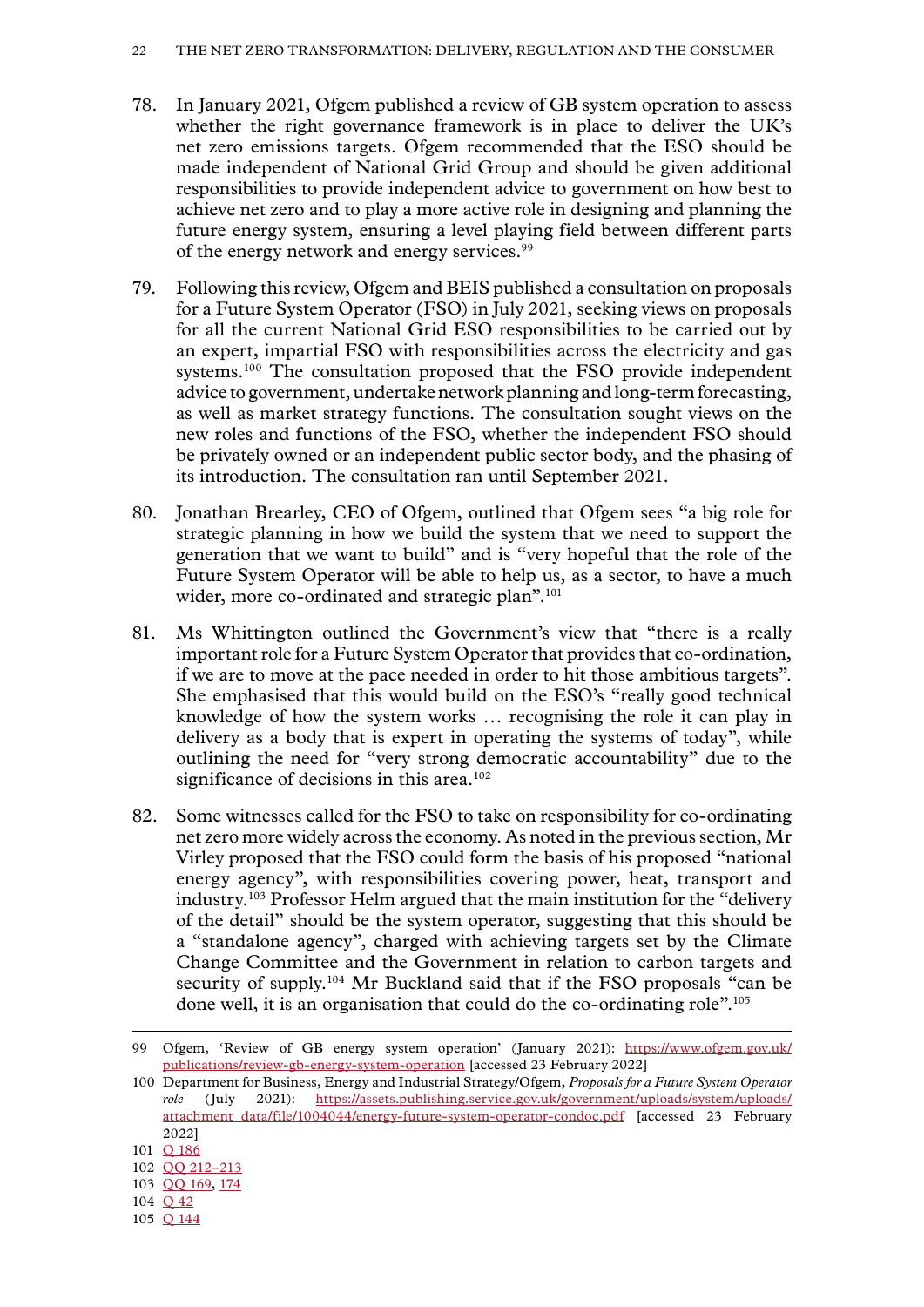- 83. However, other witnesses were more sceptical of the FSO's ability to perform a wider, more political co-ordinating role. Ms Sandys outlined that she is "not against a Future System Operator at all" but said that some of the roles and responsibilities that the FSO might run are "political and they are trade-offs", involving decisions about potentially increasing consumer bills to ensure secure energy supplies or promote decarbonising the energy system. She emphasised that "it is incredibly important that you do not put technical and operational people in the role of having to make those tradeoffs. We have to be quite separate". Mr Gray argued that while it may be coherent to set up the FSO as a co-ordinating and implementing body, this is not necessarily a good fit for the technical skills currently present in the system operator.<sup>106</sup>
- 84. While the issue of a wider co-ordinating role in relation to net zero was more contentious, most of the evidence we heard supported the FSO proposals due to the need for greater strategic co-ordination in the energy sector, particularly in energy networks. Dr Tony Ballance, Director of Regulation and Strategy at Cadent Gas, a gas distribution network operator, set out "the need for much greater system planning and optimisation … where there is a need to really strengthen what we have".<sup>107</sup> He said that currently, in relation to system planning issues:

"There is a lack of that in the sense of someone thinking about the capacity that we need in the electricity distribution and transmission networks and the equivalent on the gas side, and how we ensure that we get the right balance of scenarios there. That is where some new form of system planning needs to come in".<sup>108</sup>

- 85. Joe Perkins, Senior Vice-President and Head of Research at Compass Lexecon, suggested that creating "an independent system architect role … as opposed to the very narrow system operator that we see at the moment", could "make a fundamental difference".109 Ms Dykta said that the National Grid is largely supportive of the FSO proposals, which she described as "a very positive step forward". Jake Rigg, Director of Corporate Affairs at National Grid ESO, said that establishing the FSO is "an absolutely critical step on the path", suggesting that the FSO will provide clarity for market participants.<sup>110</sup>
- 86. However, Guy Jefferson, Chief Operating Officer at ScottishPower Energy Networks, argued that "from a planning perspective there is expertise in all the transmission operators and distribution operators … I do not see that replicating it in an FSO would necessarily be very efficient or effective."<sup>111</sup> Professor Helm suggested that the Government and Ofgem's proposed FSO is "a very big system operator", taking on responsibility for the day-to-day operation of the system as well as capacity planning and implementation of objectives. He outlined his preference for a "small, focused transfer of the job of auctioning and modelling the systems and inviting the various players to come forward with options in order to achieve those objectives".<sup>112</sup>

- 107 Q [88](https://committees.parliament.uk/oralevidence/2809/html/)
- 108 Q [90](https://committees.parliament.uk/oralevidence/2809/html/)
- 109 Q [12](https://committees.parliament.uk/oralevidence/2493/html/)
- 110 Q [135–6](https://committees.parliament.uk/oralevidence/2973/html/)
- 111 Q [106](https://committees.parliament.uk/oralevidence/2809/html/)
- 112 Q [47](https://committees.parliament.uk/oralevidence/2601/html/)

<sup>106</sup> Q [161](https://committees.parliament.uk/oralevidence/2989/html/)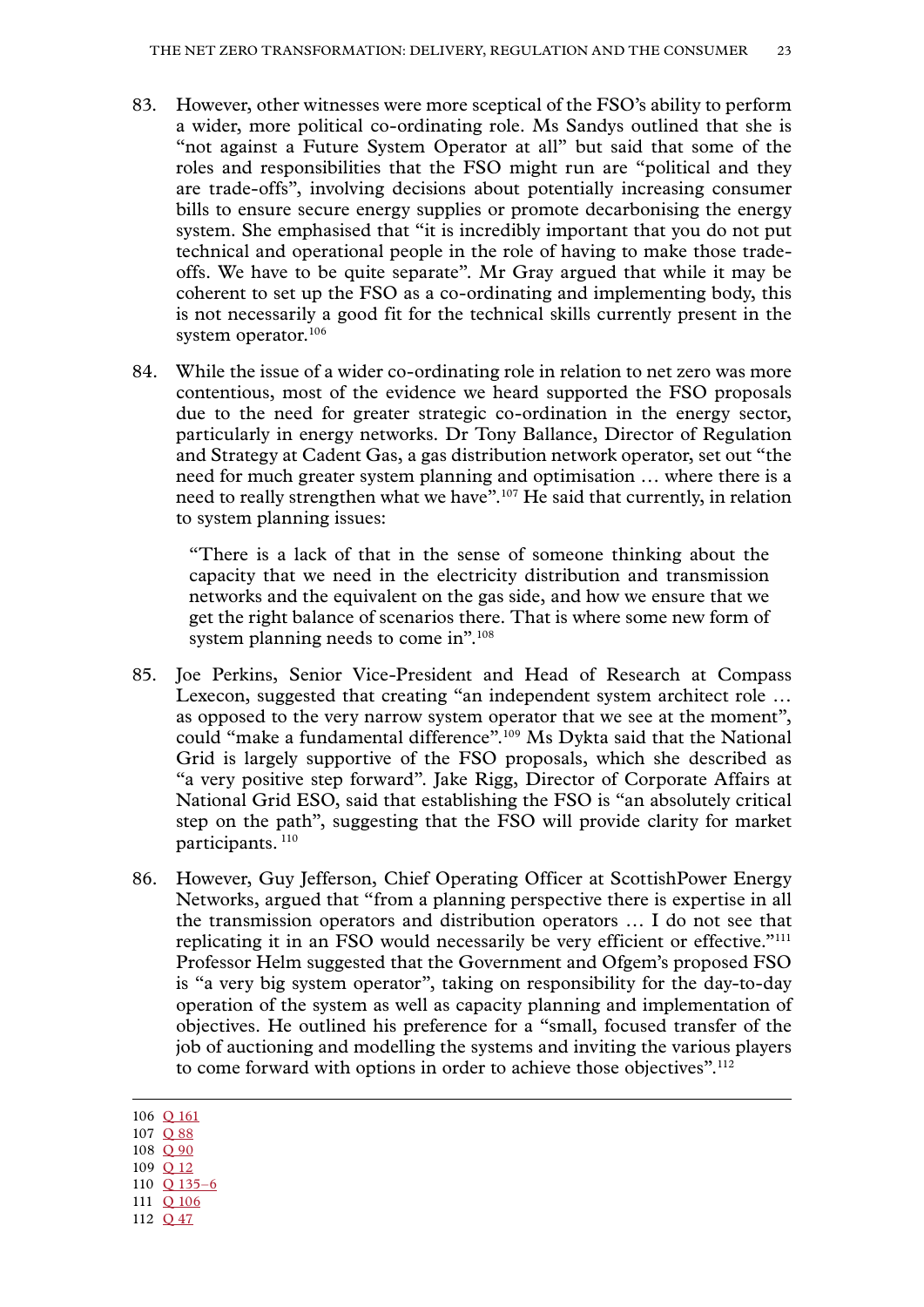- <span id="page-25-0"></span>87. National Grid ESO currently has responsibility for balancing the system and ensuring security of supply in the short term, including by operating the Capacity Market. National Grid ESO's Jake Rigg noted that the Government is looking at long-term responsibility for security of supply in its consultation on the FSO, arguing that it is "really important we start locking that down quite quickly". Ms Dykta said that in relation to security of supply, "there are some gaps that would definitely benefit from greater clarity in roles and responsibilities".113 However, Mr Lord emphasised that depoliticising decisions in relation to security of supply by giving them to the system operator is difficult.<sup>114</sup> Other pieces of written evidence endorsed the FSO having a role in ensuring security of supply.115 However, the Minister, Rt Hon Greg Hands MP, told us that it is "primarily the responsibility of government to make sure that we have security of supply in the long term".116
- 88. *There is clearly a role for the Future System Operator in considering both the electricity and gas networks and providing greater planning of their future needs to ensure security of supply. We urge the Government to move promptly in establishing the Future System Operator and call for it to have clear objectives and responsibilities to avoid increasing complexity in the governance of the energy sector. Nonetheless, we believe that the Future System Operator should not have a wider role in co-ordinating the net zero transition; political trade-offs in this area should be decided by the Government.*

#### **Ofgem and its role in the net zero transition**

#### *Ofgem's remit*

- 89. Ofgem explained that it "provides regulatory frameworks, along with the design and support of institutional and market frameworks, to enable net zero at least cost, support innovation and protect consumers."<sup>117</sup>
- 90. The Committee received evidence that Ofgem has an important role to play in the transition, although as Electricity North West, a distribution network, noted "the role of Ofgem is vital, though [it] is not the single leading role", emphasising that the regulator will "enable, facilitate and support the delivery of Government policy".118 Centrica also argued that Ofgem has a "critical role to play" but cannot meet the target "singlehandedly".119 BEIS, in its own written submission, set out the Government's belief that "Ofgem has a key role" in ensuring the UK meets its net zero target, setting out that Ofgem's remit "is likely to expand" to include regulating heat networks.<sup>120</sup> Since then, BEIS has announced its intention to appoint Ofgem as the regulator of heat networks.121

<sup>113</sup> Q [134](https://committees.parliament.uk/oralevidence/2973/html/)

<sup>114</sup> Q [146](https://committees.parliament.uk/oralevidence/2988/html/)

<sup>115</sup> Written evidence from Fred. Olsen Renewables [\(ONZ0024](https://committees.parliament.uk/writtenevidence/38202/html/)) and Sustainability First [\(ONZ0035\)](https://committees.parliament.uk/writtenevidence/38219/html/)

<sup>116</sup> Q [224](https://committees.parliament.uk/oralevidence/3134/html/)

<sup>117</sup> Written evidence from Ofgem [\(ONZ0021](https://committees.parliament.uk/writtenevidence/38197/html/))

<sup>118</sup> Written evidence from Electricity North West [\(ONZ0006\)](https://committees.parliament.uk/writtenevidence/38174/html/)

<sup>119</sup> Written evidence from Centrica [\(ONZ0026\)](https://committees.parliament.uk/writtenevidence/38204/html/)

<sup>120</sup> Written evidence from the Department for Business, Energy and Industrial Strategy ([ONZ0023](https://committees.parliament.uk/writtenevidence/38201/html/))

<sup>121</sup> Department for Business, Energy and Industrial Strategy/Ofgem, *UK government announces major expansion of heat networks in latest step to power homes with green energy* (December 2021): [https://www.](https://www.gov.uk/government/news/uk-government-announces-major-expansion-of-heat-networks-in-latest-step-to-power-homes-with-green-energy) [gov.uk/government/news/uk-government-announces-major-expansion-of-heat-networks-in-latest](https://www.gov.uk/government/news/uk-government-announces-major-expansion-of-heat-networks-in-latest-step-to-power-homes-with-green-energy)[step-to-power-homes-with-green-energy](https://www.gov.uk/government/news/uk-government-announces-major-expansion-of-heat-networks-in-latest-step-to-power-homes-with-green-energy) [accessed 23 February 2022]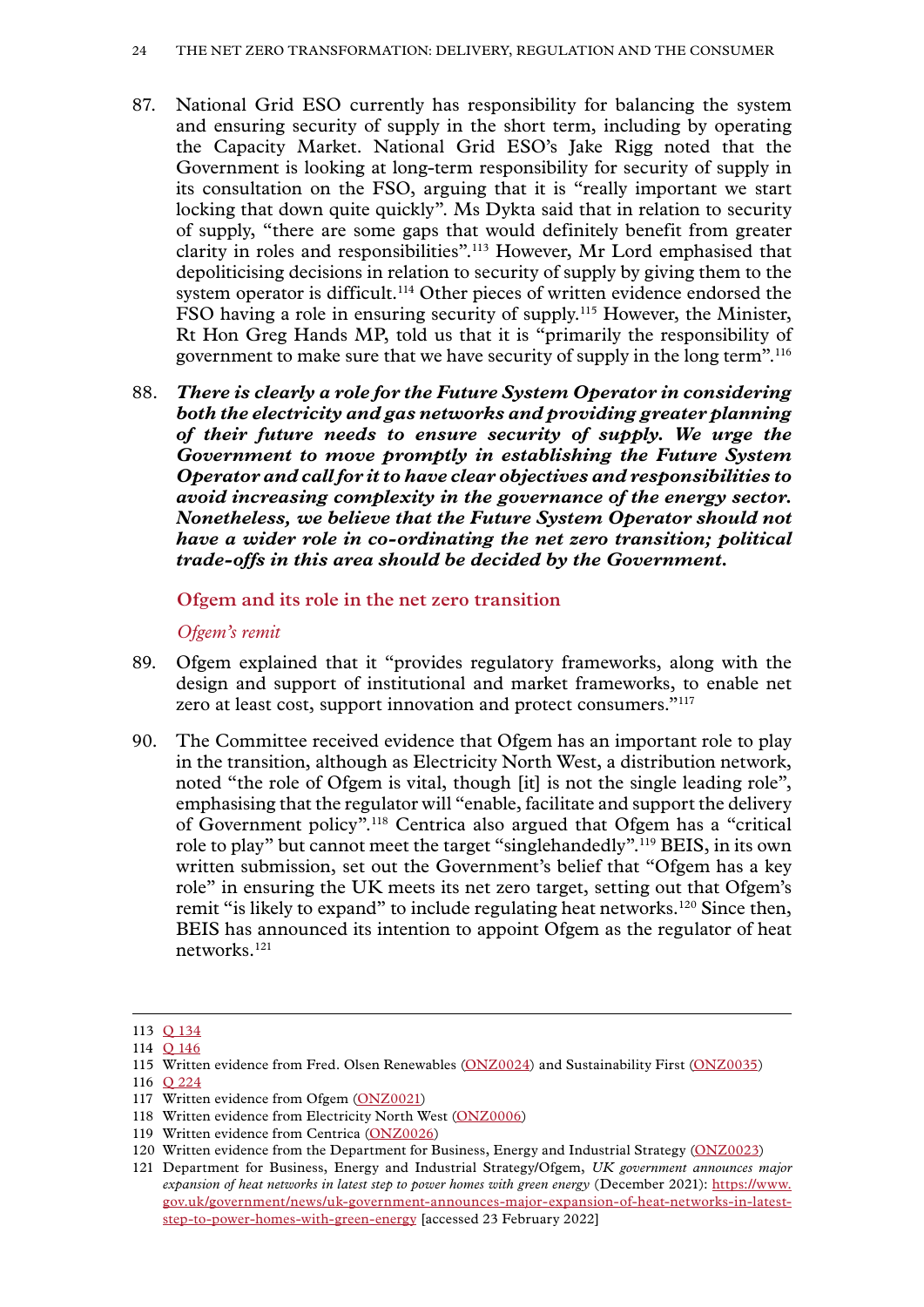- 91. However, we heard differing views on whether Ofgem's overall role should be expanded or narrowed. Mike Thompson, the Climate Change Committee's Chief Economist, noted the increasing integration of energy with transport and heat, including the potential for "cars sitting on driveways acting as batteries and putting electricity back into the grid." He argued that there is a "need for real integration and a regulator that can think from a systems perspective", suggesting that hydrogen and heat networks should be within Ofgem's remit.<sup>122</sup>
- 92. Dhara Vyas, Head of Future Energy Services at Citizens Advice, said that Ofgem's remit is "quite narrow" in the broader context of net zero, calling for its remit to be expanded to include heat networks, which she argued would be "crucial if we are to get to net zero".<sup>123</sup> SSE, an energy supplier, argued that Ofgem must play a "strategic co-ordination role" as the sector regulator, considering and resolving wider barriers to investments across the industry.124 Citizens Advice<sup>125</sup> and the Social Market Foundation<sup>126</sup> called for Ofgem to be given responsibility for regulating third-party intermediaries, given their current and expanding future role in the market.
- 93. Professor Mitchell in contrast argued that "Ofgem should be reduced back to being an economic regulator, so that the complex decisions that it gets into, to do with social and environmental stuff, can be left to the co-ordinating body".127 Professor Helm suggested that in a world where the system operator is given greater responsibility for delivering net zero and security of supply, "Ofgem can largely be abolished". While noting that Ofgem's price controls for energy networks will need to be continued, he suggested that "we do not need a whole Ofgem to do that", outlining that Ofgem's previous responsibilities in the area of generation have already moved across to the system operator.<sup>128</sup>
- 94. E.ON argued that with the Government's proposed Future System Operator playing the role of system architect, Ofgem should focus on enforcement, customer protection and economic regulation, broadening its consumer protection to new sectors including heat networks, price comparison sites, flexibility providers and other emerging service models.129 Mr Virley said that if his proposed delivery body was set up, "Ofgem's remit would be smaller. It would be to ensure value for money from the delivery of those infrastructure investments".130
- 95. Jonathan Brearley, CEO of Ofgem, said that "planning the system and setting how it evolves should not really be done by the regulator. The regulator's job is to make sure that that is done efficiently and effectively by the companies concerned."131

#### 96. *Ofgem has an important role to play in enabling the transition. However, we believe that Ofgem's primary focus should remain*

- 130 Q [174](https://committees.parliament.uk/oralevidence/3044/html/)
- 131 Q [186](https://committees.parliament.uk/oralevidence/3133/html/)

<sup>122</sup> Q [62](https://committees.parliament.uk/oralevidence/2671/html/)

<sup>123</sup> Q [23](https://committees.parliament.uk/oralevidence/2562/html/)

<sup>124</sup> Written evidence from SSE Group [\(ONZ0052](https://committees.parliament.uk/writtenevidence/38434/html/))

<sup>125</sup> Written evidence from Citizens Advice [\(ONZ0012\)](https://committees.parliament.uk/writtenevidence/38185/html/)

<sup>126</sup> Written evidence from the Social Market Foundation [\(ONZ0018](https://committees.parliament.uk/writtenevidence/38193/html/))

<sup>127</sup> **[Q](https://committees.parliament.uk/oralevidence/2454/html/)** 1

<sup>128</sup> Q [46](https://committees.parliament.uk/oralevidence/2601/html/)

<sup>129</sup> Written evidence from E.ON [\(ONZ0043](https://committees.parliament.uk/writtenevidence/38417/html/))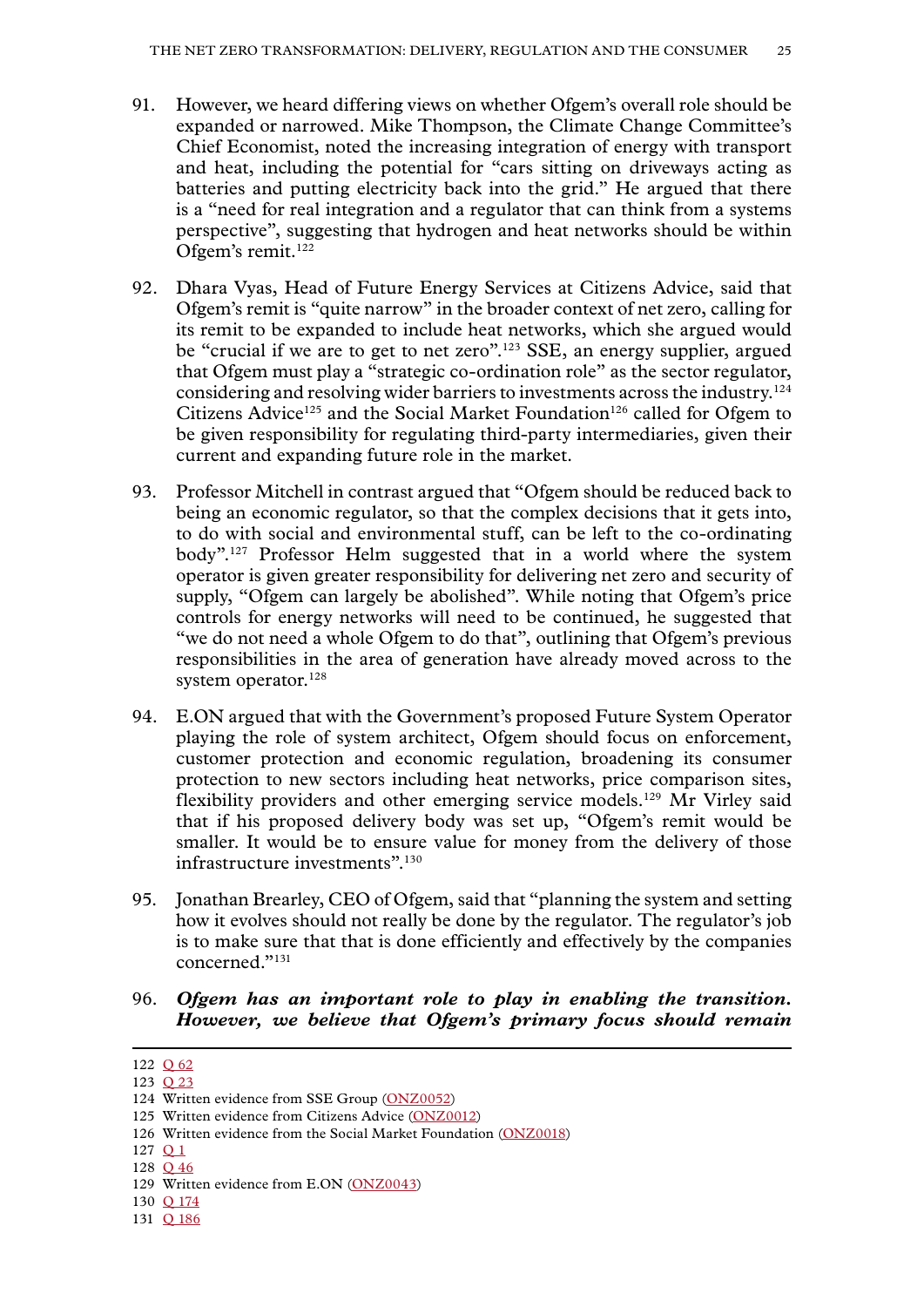<span id="page-27-0"></span>*on its supplier regulation, economic regulation and consumer protection responsibilities. While we recognise that these may need to be expanded to cover new technologies and services, we do not believe that Ofgem needs to be given a more strategic role in planning the energy system; this role should instead be the responsibility of the Future System Operator.*

# **Energy Transformation Taskforce** – strategy with respect to the whole energy system – driving Government/Cabinet decisions – co-ordinating between Government departments – direct implementation of some agreed policies – monitoring implementation by departments and agencies **Cabinet Sub-Committee HMT** – Funding and taxation **Energy suppliers and distributors Consumers: Industry and residential Future System Operator** – network planning – running of capacity auctions – day-to-day system operation **Ofgem** – licensing – consumer protection – economic regulation – operating Government schemes – regulating heat networks

#### **Figure 1: Proposed institutional architecture**

*Giving Ofgem a statutory duty in relation to net zero*

97. Ofgem's primary duty, laid out in statute, is to "protect the interests of existing and future consumers in relation to gas conveyed through pipes and electricity conveyed by distribution or transmission systems". This objective is to protect these interests "taken as a whole, including their interests in the reduction of greenhouse gases and in the security of the supply of gas and electricity to them".132 Ofgem has outlined that its principal duty "permeates our whole approach to regulation: it obliges us to evaluate almost any situation or proposed change in the first instance through the lens of energy consumers."<sup>133</sup> This duty guides Ofgem when making decisions and trade-offs in its regulatory framework between the three objectives of decarbonisation, affordability and security of supply, often referred to as the energy 'trilemma'.

<sup>132</sup> Ofgem, 'Our powers and duties' (July 2013): [https://www.ofgem.gov.uk/publications/our-powers-and](https://www.ofgem.gov.uk/publications/our-powers-and-duties)[duties](https://www.ofgem.gov.uk/publications/our-powers-and-duties) [accessed 23 February 2022]

<sup>133</sup> Ofgem, 'Ofgem strategic narrative: 2019–23' (July 2019): [https://www.ofgem.gov.uk/publications/](https://www.ofgem.gov.uk/publications/ofgem-strategic-narrative-2019-23) [ofgem-strategic-narrative-2019–23](https://www.ofgem.gov.uk/publications/ofgem-strategic-narrative-2019-23) [accessed 23 February 2022]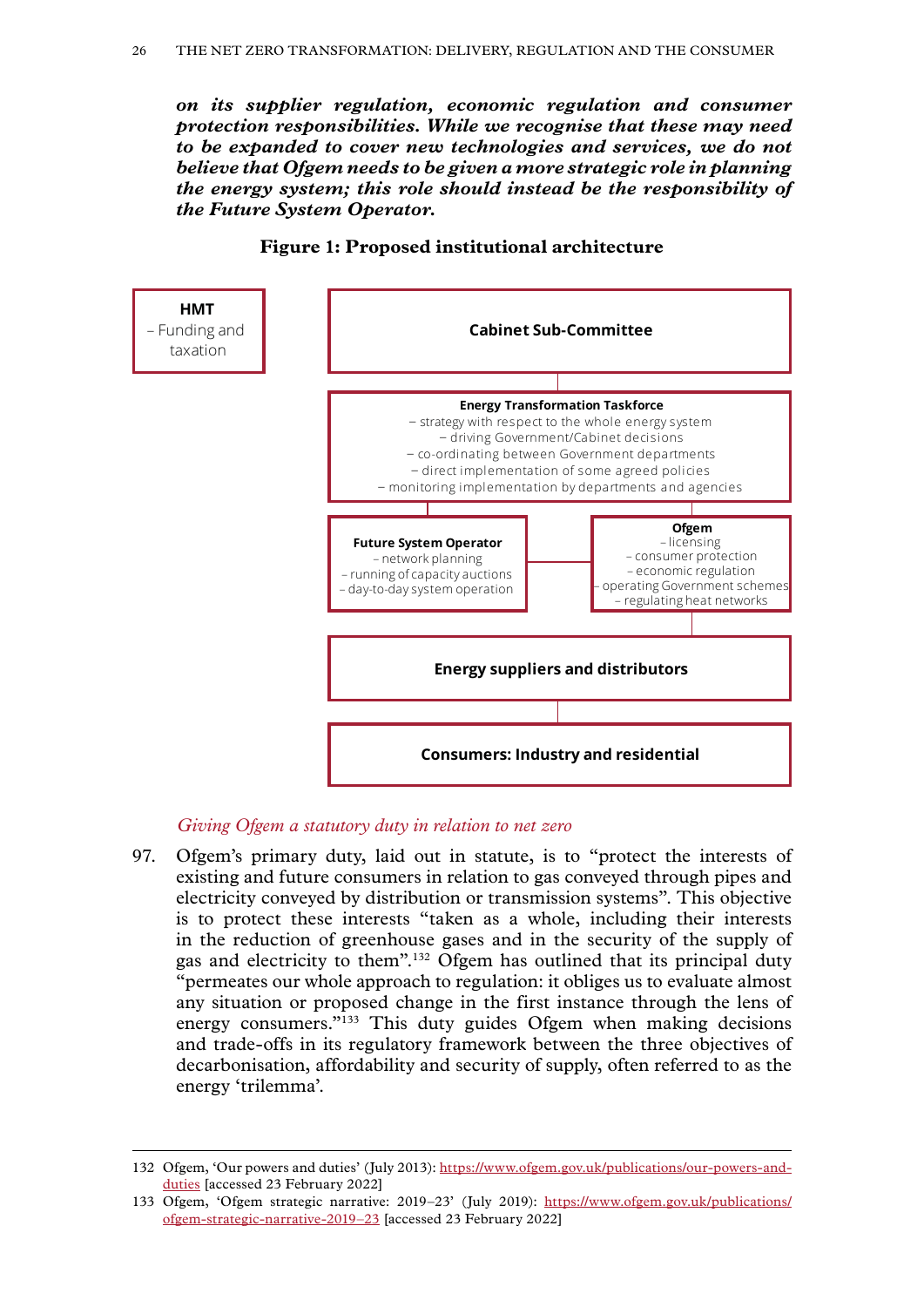- 98. Some witnesses argued that Ofgem has been given an overly long and complex set of duties. Dr Hardy outlined his experience over four and a half years at Ofgem, where he "found that it was quite difficult to get decisions taken while balancing out all Ofgem's duties without ending up in a bit of a fudge or a mess", as "it is too complex as a set of duties".134 Catherine Waddams, Emeritus Professor at Norwich Business School, said that there should be "real reform" of Ofgem's duties, setting out that they have expanded and "you cannot meet all of them simultaneously", a view reflected by Centrica.135 Mr Perkins said that net zero involved "a wide range of trade-offs" that technocrats are not well-placed to make.<sup>136</sup>
- 99. A number of witnesses told the Committee that the net zero target should be included explicitly within Ofgem's statutory duties. Dr Hardy said that he would "put net zero up top", balancing out its other duties against the context of "hitting that legislated carbon target".137 Professor Mitchell said that "net zero has to be the *raison d'être* of Ofgem" and argued that "delivering on legally enshrined commitments to decarbonise" should form part of Ofgem's principal duty. She said that Ofgem "has very opaque duties, which can be judicially reviewed and so forth, so it very much self-constrains, but then it also tends to take the middle way".138
- 100. Ms Dykta said that "while it is just a duty to protect consumers, without the explicit reference to net zero, there is a danger that decisions are very shortterm in nature", focusing on short-term costs for consumers and not the long-term costs of not achieving net zero.<sup>139</sup> Mr Rigg explained that National Grid ESO is strongly in favour of Ofgem having net zero in its statutory duties, suggesting that it is "quite odd that it does not" when other regulators have such a duty. He argued that its absence "holds back the system in certain ways", particularly in relation to offshore network investment.<sup>140</sup>
- 101. The Climate Change Committee's Mr Stark said:

"Giving Ofgem a net zero responsibility seems like quite a sensible step because that gives it a different outlook. It will think more strategically about the changes that lie ahead so that we can minimise the cost to the consumer in the long run."<sup>141</sup>

Flint Global's Mr Buckland, however, added that whilst there "is value in giving Ofgem a mandate that includes a net zero target" as "it will allow them to think about those trade-offs, … it does not necessarily make [the] trade-offs any easier", arguing that the Government has "a role in setting how Ofgem should approach those trade-offs".<sup>142</sup>

102. Matt Copeland, Head of Policy and Public Affairs at National Energy Action, said that if Ofgem's remit is expanded to have "that greater net-zero focus, that cannot come at the cost of its current obligations to protect vulnerable

- 136 Q [14](https://committees.parliament.uk/oralevidence/2493/html/)
- 137 [Q](https://committees.parliament.uk/oralevidence/2454/html/) 1
- 138 QQ [2, 10](https://committees.parliament.uk/oralevidence/2454/html/) 139 Q [136](https://committees.parliament.uk/oralevidence/2973/html/)
- 140 Q [136](https://committees.parliament.uk/oralevidence/2973/html/)
- 141 Q [62](https://committees.parliament.uk/oralevidence/2671/html/)
- 142 Q [146](https://committees.parliament.uk/oralevidence/2988/html/)

<sup>134</sup> [Q](https://committees.parliament.uk/oralevidence/2454/html/) 1

<sup>135</sup> Q [21](https://committees.parliament.uk/oralevidence/2493/html/) and written evidence from Centrica [\(ONZ0026\)](https://committees.parliament.uk/writtenevidence/38204/html/)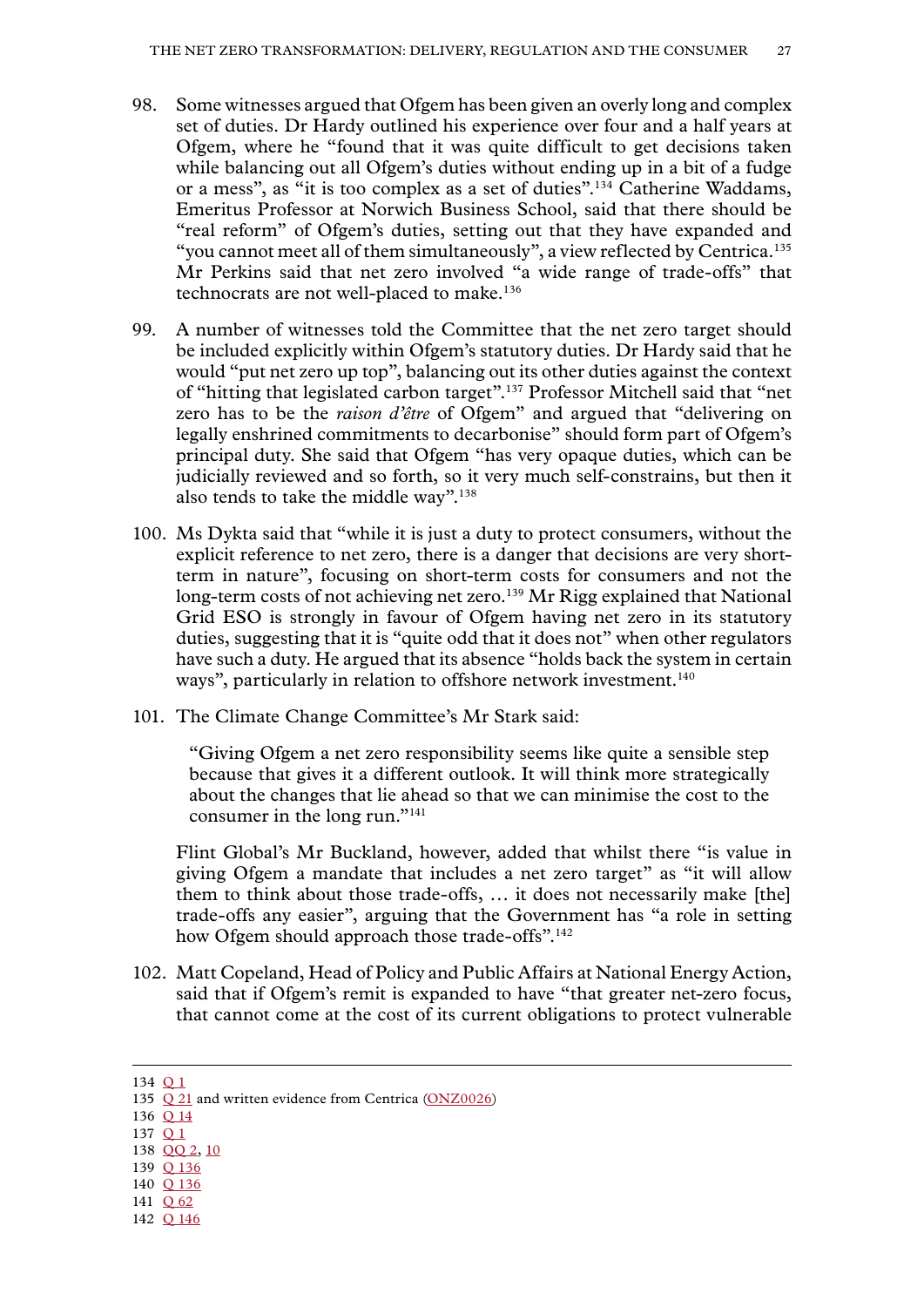consumers in the energy market".143 Andrew Large, Chair of the Energy Intensive Users Group said that Ofgem should have greater duties with regard to international competitiveness and to work with the Government in support of the net zero agenda, "rather than finding itself in a position where its regulatory approach and the Government's industrial strategy might butt up against each other and end up producing some perverse outcomes".144

- 103. Cadent Gas' Dr Tony Balance said said that he "would not be against a netzero duty" but argued that "in adding to the duties, we have probably to some extent moved away from the original construct of what the regulators were there to do", outlining that he is "more of a proponent of sharpening up what the regulator is there to do, which in essence is to ensure that customers get best value for the outcomes that the regulated utilities are supposed to deliver".<sup>145</sup>
- 104. The NIC's Mr Richardson felt that while "there needs to be a clear signal from government to the regulator that net zero is part of its job", that "in fairness to Ofgem, it is acting as if it is anyway, so I do not think this lack is causing any problems".146
- 105. Jonathan Brearley, CEO of Ofgem said that Ofgem is open-minded about whether it should be given a primary duty to achieve net zero, arguing that "I and the board have been very clear that we see net zero as fundamental to our existing duty". He said that "we feel that we are behaving as if we have those goals as part of the statutory duty that we have", while noting that there may be a benefit to clarifying that. However, he emphasised that "you have to be careful not to distort the trade-offs that we might have to make along the way".<sup>147</sup>
- 106. The Minister, Rt Hon Greg Hands MP said that "Ofgem's current duty to consumers encompasses net zero", as "that is obviously in the interest of consumers. On the face of it, I do not see a necessity to change the statutory definition of Ofgem's role for it to be able to take account of net zero." He said that he "would be nervous about changing that fundamentally", arguing that "it is extremely important that consumers can have confidence that this market is well regulated and has good oversight, and Ofgem performs that very well".<sup>148</sup>
- 107. In January 2022, the Government published a policy paper on economic regulation<sup>149</sup> and the Business Secretary published an open letter to the chief executives of Ofgem, the Water Services Regulation Authority (Ofwat) and the Office of Communications (Ofcom), setting out the Government's strategic priorities for the utilities sectors.<sup>150</sup> In his letter, the Business Secretary asked that the regulators review their regulatory frameworks for

<sup>143</sup> Q [27](https://committees.parliament.uk/oralevidence/2562/html/)

<sup>144</sup> Q [35](https://committees.parliament.uk/oralevidence/2562/html/)

<sup>145</sup> Q [102](https://committees.parliament.uk/oralevidence/2809/html/)

<sup>146</sup> Q [69](https://committees.parliament.uk/oralevidence/2672/html/)

<sup>147</sup> QQ [189,](https://committees.parliament.uk/oralevidence/3133/html/) 194

<sup>148</sup> Q [214](https://committees.parliament.uk/oralevidence/3134/html/)

<sup>149</sup> Department for Business, Energy and Industrial Strategy, *Economic regulation policy paper* (January 2022): [https://assets.publishing.service.gov.uk/government/uploads/system/uploads/attachment\\_data/](https://assets.publishing.service.gov.uk/government/uploads/system/uploads/attachment_data/file/1051261/economic-regulation-policy-paper.pdf) [file/1051261/economic-regulation-policy-paper.pdf](https://assets.publishing.service.gov.uk/government/uploads/system/uploads/attachment_data/file/1051261/economic-regulation-policy-paper.pdf) [accessed 23 February 2022]

<sup>150</sup> Department for Business, Energy and Industrial Strategy, 'Strategic priorities and cross-sectoral opportunities for the utilities sectors: open letter to regulators' (January 2022): [https://www.gov.uk/](https://www.gov.uk/government/speeches/strategic-priorities-and-cross-sectoral-opportunities-for-the-utilities-sectors-open-letter-to-regulators?utm_medium=email&utm_campaign=govuk-notifications-topic&utm_source=a0573ad3-3285-4ce1-82ca-17e4c584856a&utm_content=daily) [government/speeches/strategic-priorities-and-cross-sectoral-opportunities-for-the-utilities-sectors](https://www.gov.uk/government/speeches/strategic-priorities-and-cross-sectoral-opportunities-for-the-utilities-sectors-open-letter-to-regulators?utm_medium=email&utm_campaign=govuk-notifications-topic&utm_source=a0573ad3-3285-4ce1-82ca-17e4c584856a&utm_content=daily)[open-letter-to-regulators](https://www.gov.uk/government/speeches/strategic-priorities-and-cross-sectoral-opportunities-for-the-utilities-sectors-open-letter-to-regulators?utm_medium=email&utm_campaign=govuk-notifications-topic&utm_source=a0573ad3-3285-4ce1-82ca-17e4c584856a&utm_content=daily) [accessed 23 February 2022]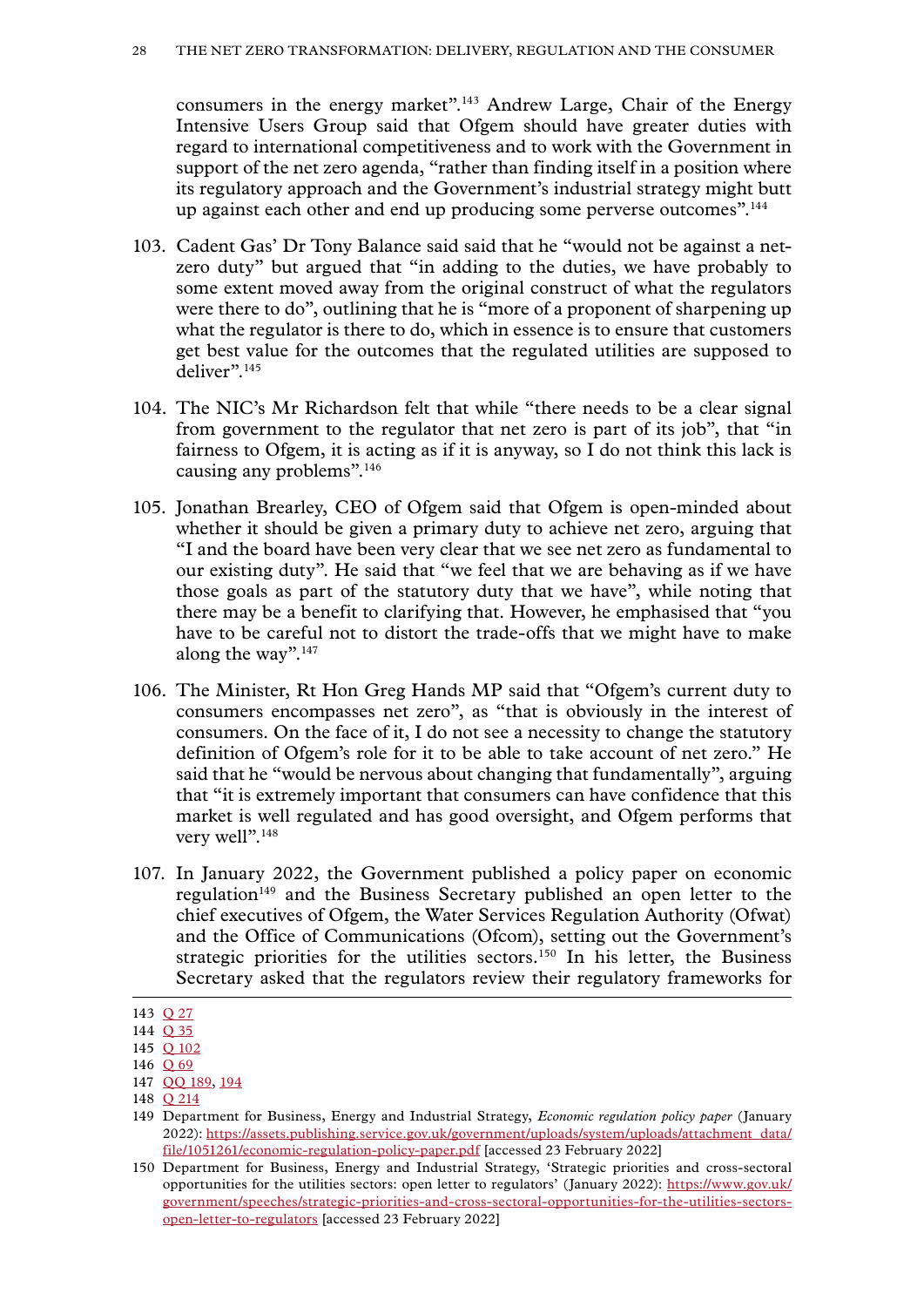<span id="page-30-0"></span>their compatibility with the Net Zero Strategy's pathways to 2050 and the interim carbon budgets, reporting back by summer 2022. In the policy paper, the Government announced that it will launch a review of utilities regulators' statutory duties in 2022, considering the need for duties to be coherent, covering price quality, resilience and the environment.

108. *We recognise that Ofgem's current leadership sees net zero as fundamental to its existing duties. To ensure that, on an enduring basis, the appropriate focus is given to net zero within its competing priorities, we recommend that Ofgem's duties should be amended to include explicit reference to having due regard to the net zero target. While Ofgem maintains that net zero considerations already factor into its decision-making, adding net zero explicitly to its statutory duties will serve to make this clear.*

*The need for a Strategy and Policy Statement*

- 109. The Energy Act 2013 provides that the Secretary of State for Business, Energy and Industrial Strategy "may designate a statement as the Strategy and Policy Statement", setting out the strategic priorities of the Government in formulating energy policy and the particular outcomes to be achieved. The Act provides that Ofgem "must have regard to the strategic priorities set out in the Strategy and Policy Statement when carrying out regulatory functions".<sup>151</sup>
- 110. In the Energy White Paper, published in December 2020, the Government committed to "set out our vision for energy as a guide to Ofgem, by consulting in 2021 on a Strategy and Policy Statement for the regulator". The White Paper stated that the strategic priorities will include "delivering a net zero energy system while ensuring secure supplies at lowest cost for consumers", which will "enable not just Ofgem, but energy consumers and industry as well, to better understand the Government's ambitions for the energy sector".<sup>152</sup>
- 111. Mr Perkins said that despite there being the scope for this "strategic policy steer" in legislation, it "has never happened". He said that "in principle [a Strategy and Policy Statement] could be quite a strong lever to help give a steer as to the quite difficult trade-offs that Ofgem has to manage and how it should balance them".<sup>153</sup> Professor Waddams noted that Ofwat has a strategic policy statement and must outline how it is responding to that annually.154
- 112. Mr Buckland emphasised that issues relating to affordability, decarbonisation and security of supply "are political trade-offs, and that is where the Government have a role in setting how Ofgem should approach those trade-offs". He said that the statement "would have to be relatively high level, because you need, critically, to defend and support the independence of the regulator, but the advice on trade-offs will at least allow Ofgem to

<sup>151</sup> Energy Act 2013, [Part 5](https://www.legislation.gov.uk/ukpga/2013/32/part/5/enacted)

<sup>152</sup> Department for Business, Energy and Industrial Strategy, *Energy White Paper: Powering our net zero future,* CP 337 (December 2020): [https://assets.publishing.service.gov.uk/government/uploads/](https://assets.publishing.service.gov.uk/government/uploads/system/uploads/attachment_data/file/945899/201216_BEIS_EWP_Command_Paper_Accessible.pdf) [system/uploads/attachment\\_data/file/945899/201216\\_BEIS\\_EWP\\_Command\\_Paper\\_Accessible.pdf](https://assets.publishing.service.gov.uk/government/uploads/system/uploads/attachment_data/file/945899/201216_BEIS_EWP_Command_Paper_Accessible.pdf) [accessed 23 February 2022]

<sup>153</sup> Q [21](https://committees.parliament.uk/oralevidence/2493/html/)

<sup>154</sup> Q [21](https://committees.parliament.uk/oralevidence/2493/html/)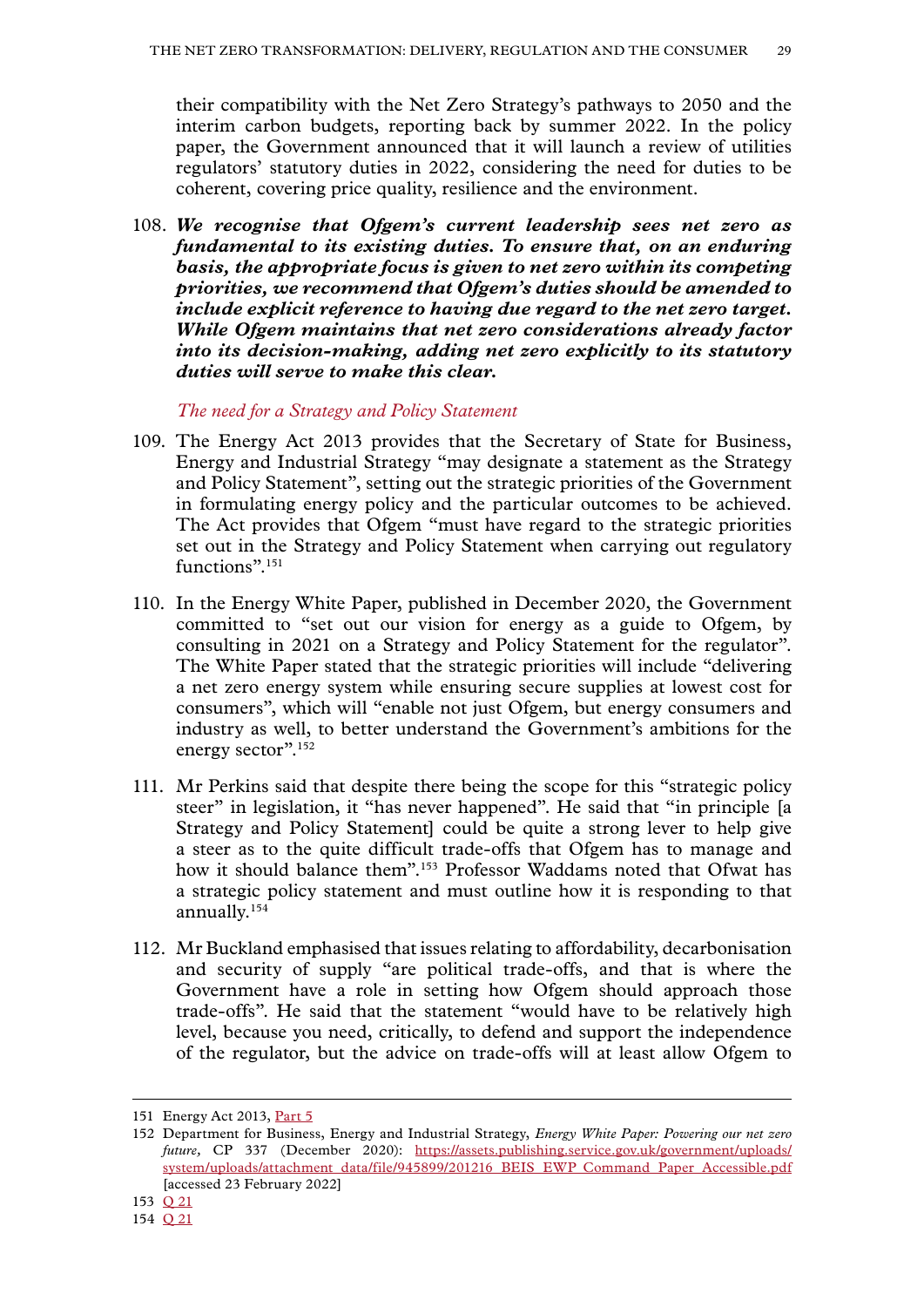act in accordance with that".<sup>155</sup> Tim Lord, Senior Fellow at the Tony Blair Institute for Global Change agreed that the trade-offs are "fundamentally political" suggesting that "that dialogue between government and Ofgem is potentially more valuable in making those decisions than simply giving it a duty to consider net zero in a slightly rhetorical and opaque sense, as opposed to when we are looking at specific decisions."156

- 113. Sustainability First's Maxine Frerk argued that Ofgem can have a shortterm perspective on investment, but that guidance from the Government can lead to a longer-term view. She said that even with a net-zero objective, some of the steer on investment must come from government, outlining that equivalent guidance given to Ofcom states that "where there is a trade-off to be made, the priority is to make sure that the focus is on investment and not on short-term bill reductions". She suggested that in practice, this will mean "Ofgem having a slightly different mindset. It is not always going to be able to have the same level of evidence to support a bid for investment in transmission network as it did previously".157
- 114. A number of other witnesses and submissions emphasised the benefits of the publication of a Strategy and Policy Statement, with very few arguing against its publication.158 Even Professor Mitchell, who argued that the Statement "is not going to be legally enforceable", welcomed that it was set to be published,159 although some submissions expressed concern that the Statement would not prove sufficient.<sup>160</sup>
- 115. Jonathan Brearley, CEO of Ofgem, said that "getting a clear idea … of the shared ambition that underpins this makes our job much more coherent … We respect the fact that, ultimately, the big trade-offs need to be made by government, not by the regulator".<sup>161</sup>
- 116. Ms Whittington said that the Strategy and Policy Statement means that "we can be really clear of the link between what government wants to see for the sector, particularly in the context of net zero, and what the regulator needs to deliver". She said that it is "really important that government is then clear about what you take" from its policy documents and how that is reflected in regulation. The Minister, Rt Hon Greg Hands MP, told us that the Government may not be able to meet the commitment to publish the Statement for consultation in 2021 but outlined that "we will do it quite soon".<sup>162</sup>
- 117. The Government recently published a policy paper on economic regulation,<sup>163</sup> and the Business Secretary wrote an open letter setting out the Government's

<sup>155</sup> QQ [146–7](https://committees.parliament.uk/oralevidence/2988/html/)

<sup>156</sup> Q [146](https://committees.parliament.uk/oralevidence/2988/html/)

<sup>157</sup> Q [86](https://committees.parliament.uk/oralevidence/2755/html/)

<sup>158</sup> [QQ](https://committees.parliament.uk/oralevidence/2562/html/) 24, [35](https://committees.parliament.uk/oralevidence/2562/html/), [136,](https://committees.parliament.uk/oralevidence/2973/html/) [163](https://committees.parliament.uk/oralevidence/2989/html/) and written evidence from the Global Infrastructure Investment Association [\(ONZ0014](https://committees.parliament.uk/writtenevidence/38188/html/)), SGN ([ONZ0015\)](https://committees.parliament.uk/writtenevidence/38189/html/), Mineral Products Association [\(ONZ0027\)](https://committees.parliament.uk/writtenevidence/38205/html/), EDF [\(ONZ0032](https://committees.parliament.uk/writtenevidence/38211/html/)), ClientEarth [\(ONZ0045\)](https://committees.parliament.uk/writtenevidence/38421/html/), RWE ([ONZ0048](https://committees.parliament.uk/writtenevidence/38428/html/)) and Aldersgate Group [\(ONZ0050](https://committees.parliament.uk/writtenevidence/38431/html/))

<sup>159</sup> [Q](https://committees.parliament.uk/oralevidence/2454/html/) 2

<sup>160</sup> Written evidence from Scottish Renewables ([ONZ0002](https://committees.parliament.uk/writtenevidence/38016/html/)), RenewableUK ([ONZ0049\)](https://committees.parliament.uk/writtenevidence/38430/html/) and RES [\(ONZ0055\)](https://committees.parliament.uk/writtenevidence/39194/html/)

<sup>161</sup> Q [194](https://committees.parliament.uk/oralevidence/3133/html/)

<sup>162</sup> Q [214](https://committees.parliament.uk/oralevidence/3134/html/)

<sup>163</sup> Department for Business, Energy and Industrial Strategy, *Economic regulation policy paper* (January 2022): [https://assets.publishing.service.gov.uk/government/uploads/system/uploads/attachment\\_data/](https://assets.publishing.service.gov.uk/government/uploads/system/uploads/attachment_data/file/1051261/economic-regulation-policy-paper.pdf) [file/1051261/economic-regulation-policy-paper.pdf](https://assets.publishing.service.gov.uk/government/uploads/system/uploads/attachment_data/file/1051261/economic-regulation-policy-paper.pdf) [accessed 23 February 2022]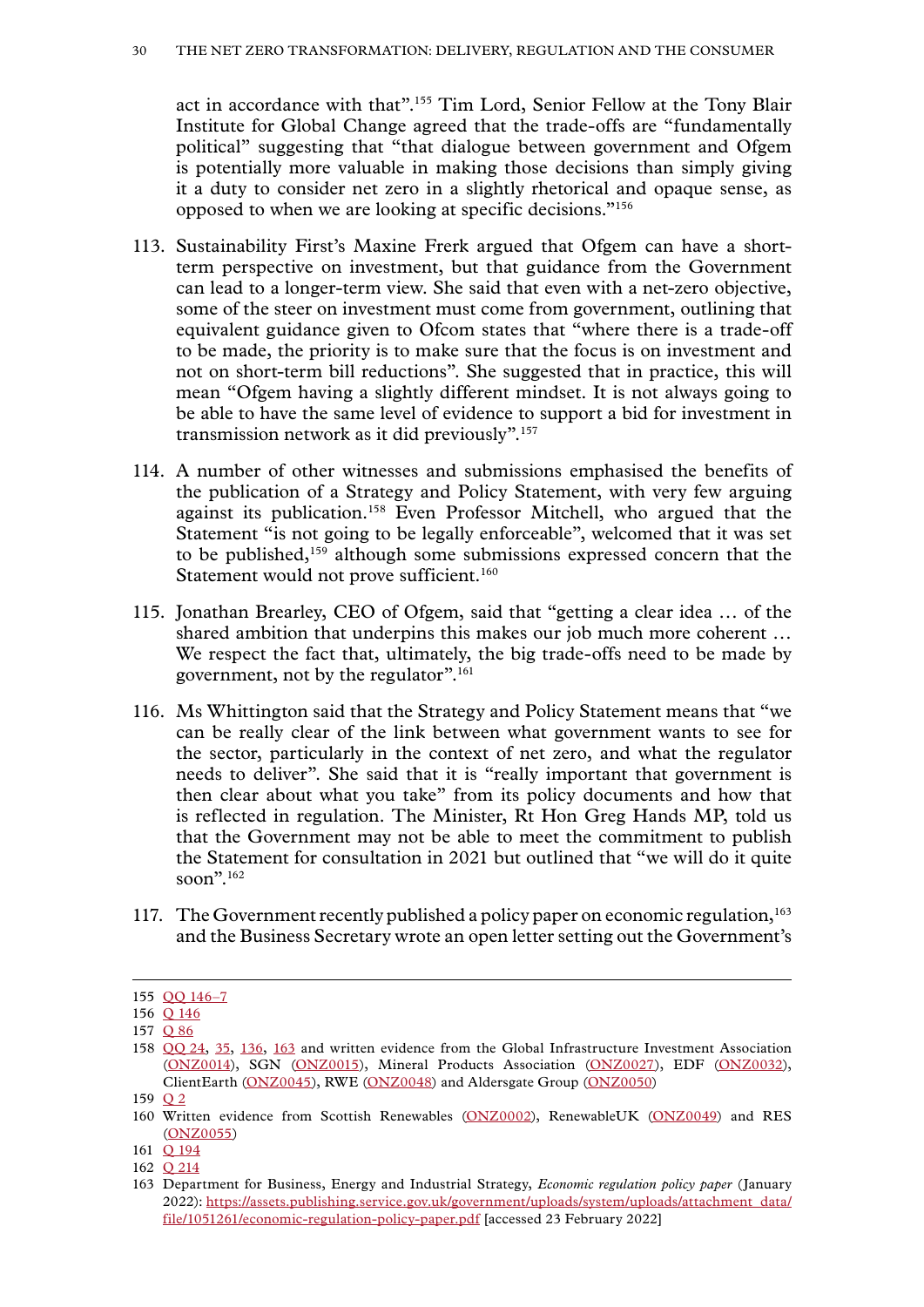strategic priorities for the utilities regulators, including Ofgem.164 The Business Secretary set out priorities including promoting growth, delivering a fair deal for consumers and fostering sustainability. However, in its policy paper, the Government notes that the Business Secretary's letter is "intended to complement existing sector specific guidance to regulators", which is not in place for Ofgem. The policy paper also set out that the Government will consider "whether it should issue further strategic guidance to the regulators to provide greater clarity and certainty on regulators' status and role within the broader regulatory framework as statutory guidance to which the regulators must have regard."

118. *Adding net zero to Ofgem's remit would not offer sufficient guidance for making judgements regarding trade-offs. For this reason, we emphasise the urgency of publishing the promised Strategy and Policy Statement. The Strategy and Policy Statement must provide further clarity on how Ofgem should make trade-offs between affordability, net zero, security of supply and the interests of current versus future generations in its regulatory decisions; these tradeoffs are political in nature and the Government needs to clearly set out how Ofgem should approach these issues.*

<sup>164</sup> Department for Business, Energy and Industrial Strategy, 'Strategic priorities and cross-sectoral opportunities for the utilities sectors: open letter to regulators' (January 2022): [https://www.gov.uk/](https://www.gov.uk/government/speeches/strategic-priorities-and-cross-sectoral-opportunities-for-the-utilities-sectors-open-letter-to-regulators?utm_medium=email&utm_campaign=govuk-notifications-topic&utm_source=a0573ad3-3285-4ce1-82ca-17e4c584856a&utm_content=daily) [government/speeches/strategic-priorities-and-cross-sectoral-opportunities-for-the-utilities-sectors](https://www.gov.uk/government/speeches/strategic-priorities-and-cross-sectoral-opportunities-for-the-utilities-sectors-open-letter-to-regulators?utm_medium=email&utm_campaign=govuk-notifications-topic&utm_source=a0573ad3-3285-4ce1-82ca-17e4c584856a&utm_content=daily)[open-letter-to-regulators](https://www.gov.uk/government/speeches/strategic-priorities-and-cross-sectoral-opportunities-for-the-utilities-sectors-open-letter-to-regulators?utm_medium=email&utm_campaign=govuk-notifications-topic&utm_source=a0573ad3-3285-4ce1-82ca-17e4c584856a&utm_content=daily) [accessed 23 February 2022]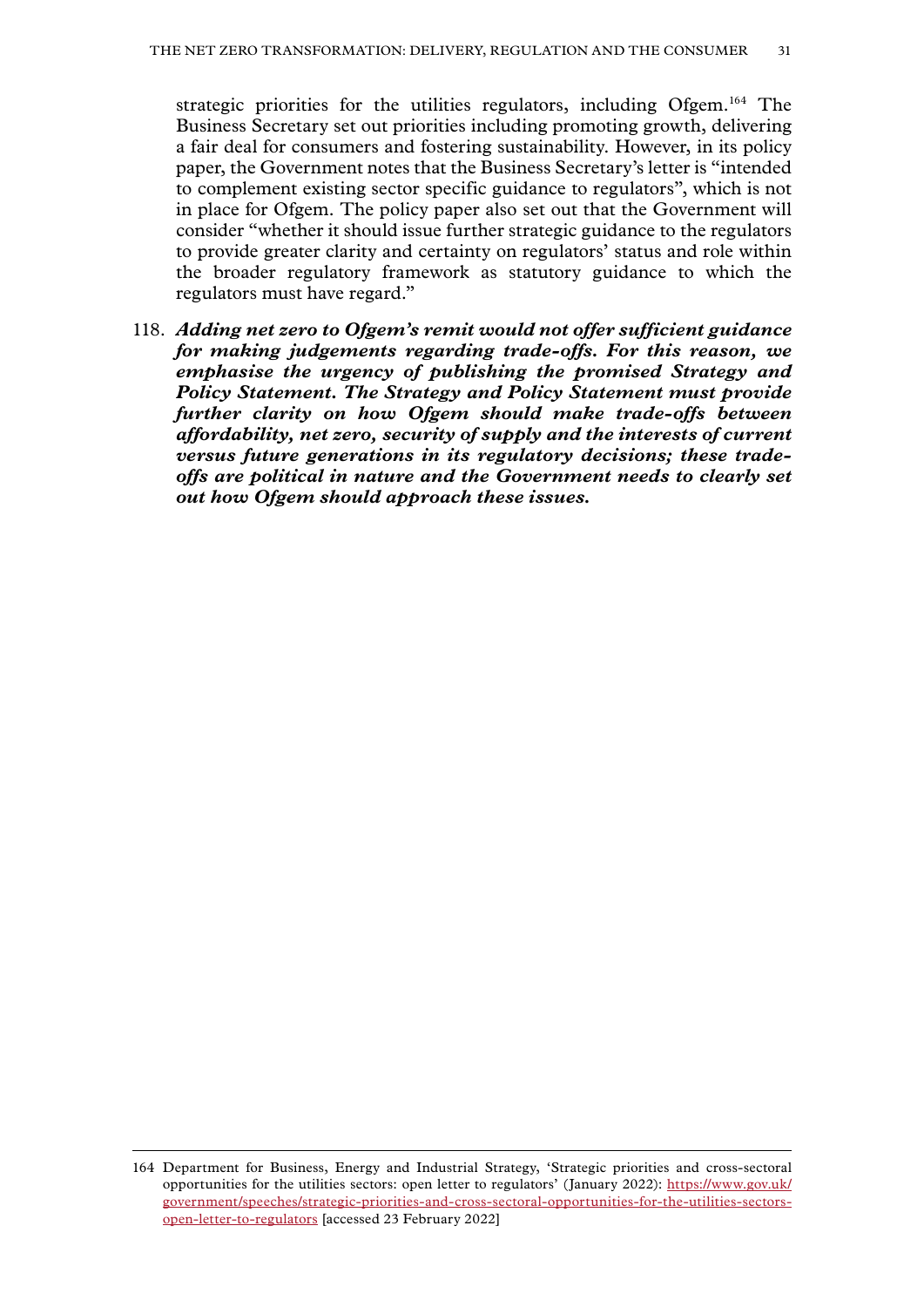# <span id="page-33-0"></span>**Chapter 4: REGULATION, INNOVATION AND THE CONSUMER EXPERIENCE**

#### **Price controls**

- 119. The UK's transmission and distribution network companies operate as regional monopolies, and as network costs comprise a part of consumer energy bills, they are subject to price controls operated by Ofgem. These price controls are called 'RIIO' (Revenue = Incentives + Innovation + Outputs) and apply over a particular period of time. The controls cap the maximum revenue that can be collected from customers, with incentives for remaining under the cap and penalties for exceeding it. Ofgem also allows a managed increase in network costs to upgrade the system.<sup>165</sup>
- 120. The newest set of price controls, RIIO-2, came into force for electricity transmission, gas distribution and the ESO in April 2021; those for electricity distribution network operators will come into force in 2023. To address criticisms that the first RIIO price control was too long, at eight years, the new price controls only cover a five-year period. In its final determinations, published in December 2020, Ofgem allowed  $\angle$  30 billion of up-front funding, with a further  $f<sub>10</sub>$  billion held "on standby" for future green energy projects under a new uncertainty mechanism, which aims to address the issue of potential technology change occurring during the price control period.166 Ofgem also expects network companies to make efficiency savings to reduce prices for consumers.

#### *Enabling investment*

- 121. We received numerous pieces of evidence, particularly from network companies, arguing that Ofgem is overly cautious when allowing 'anticipatory' investment in energy networks that may be needed to enable the transition, especially given the forecast increase in demand for electricity with the electrification of heat and transport, but for which there is not a direct and immediate need now. ScottishPower Energy Networks' Guy Jefferson explained that the decarbonisation of heat and transport will mean significant investments in the network, arguing that "we need to invest prior to need … to get the network ready" for increased demand.167 EDF welcomed recent moves by Ofgem that recognise the need for anticipatory investments in networks, arguing that "significant investment will be required to ensure networks do not become a barrier to achieving net zero" and calling for this approach to be "maintained and developed over time".<sup>168</sup>
- 122. A number of witnesses argued that allowing anticipatory investment and adapting price controls could reduce long-term costs.169 National Grid ESO argued that a statutory duty to achieve net zero would "allow Ofgem to more

<sup>165</sup> House of Commons Library, *Electricity Grids*, Briefing Paper, [Number 8472,](https://researchbriefings.files.parliament.uk/documents/CBP-8472/CBP-8472.pdf) 8 January 2019

<sup>166</sup> Ofgem, *RIIO-2 Final Determinations for Transmission and Gas Distribution network companies and the Electricity System Operator* (December 2020): [https://www.ofgem.gov.uk/publications/riio-2-final](https://www.ofgem.gov.uk/publications/riio-2-final-determinations-transmission-and-gas-distribution-network-companies-and-electricity-system-operator)[determinations-transmission-and-gas-distribution-network-companies-and-electricity-system](https://www.ofgem.gov.uk/publications/riio-2-final-determinations-transmission-and-gas-distribution-network-companies-and-electricity-system-operator)[operator](https://www.ofgem.gov.uk/publications/riio-2-final-determinations-transmission-and-gas-distribution-network-companies-and-electricity-system-operator) [accessed 23 February 2022]

<sup>167</sup> Q [88](https://committees.parliament.uk/oralevidence/2809/html/)

<sup>168</sup> Written evidence from EDF Energy [\(ONZ0032](https://committees.parliament.uk/writtenevidence/38211/html/))

<sup>169</sup> Written evidence from the Institution of Engineering and Technology [\(ONZ0013\)](https://committees.parliament.uk/writtenevidence/38187/html/) Solar Energy UK [\(ONZ0017\)](https://committees.parliament.uk/writtenevidence/38192/html/), Oil and Gas UK [\(ONZ0029\)](https://committees.parliament.uk/writtenevidence/38208/html/), ScottishPower [\(ONZ0033](https://committees.parliament.uk/writtenevidence/38212/html/)), Hitachi ABB Power Grids [\(ONZ0034](https://committees.parliament.uk/writtenevidence/38215/html/)), Confederation of British Industry [\(ONZ0037\)](https://committees.parliament.uk/writtenevidence/38221/html/), RenewableUK [\(ONZ0049\)](https://committees.parliament.uk/writtenevidence/38430/html/), Aldersgate Group [\(ONZ0050](https://committees.parliament.uk/writtenevidence/38431/html/)) and National Grid [\(ONZ0051\)](https://committees.parliament.uk/writtenevidence/38432/html/)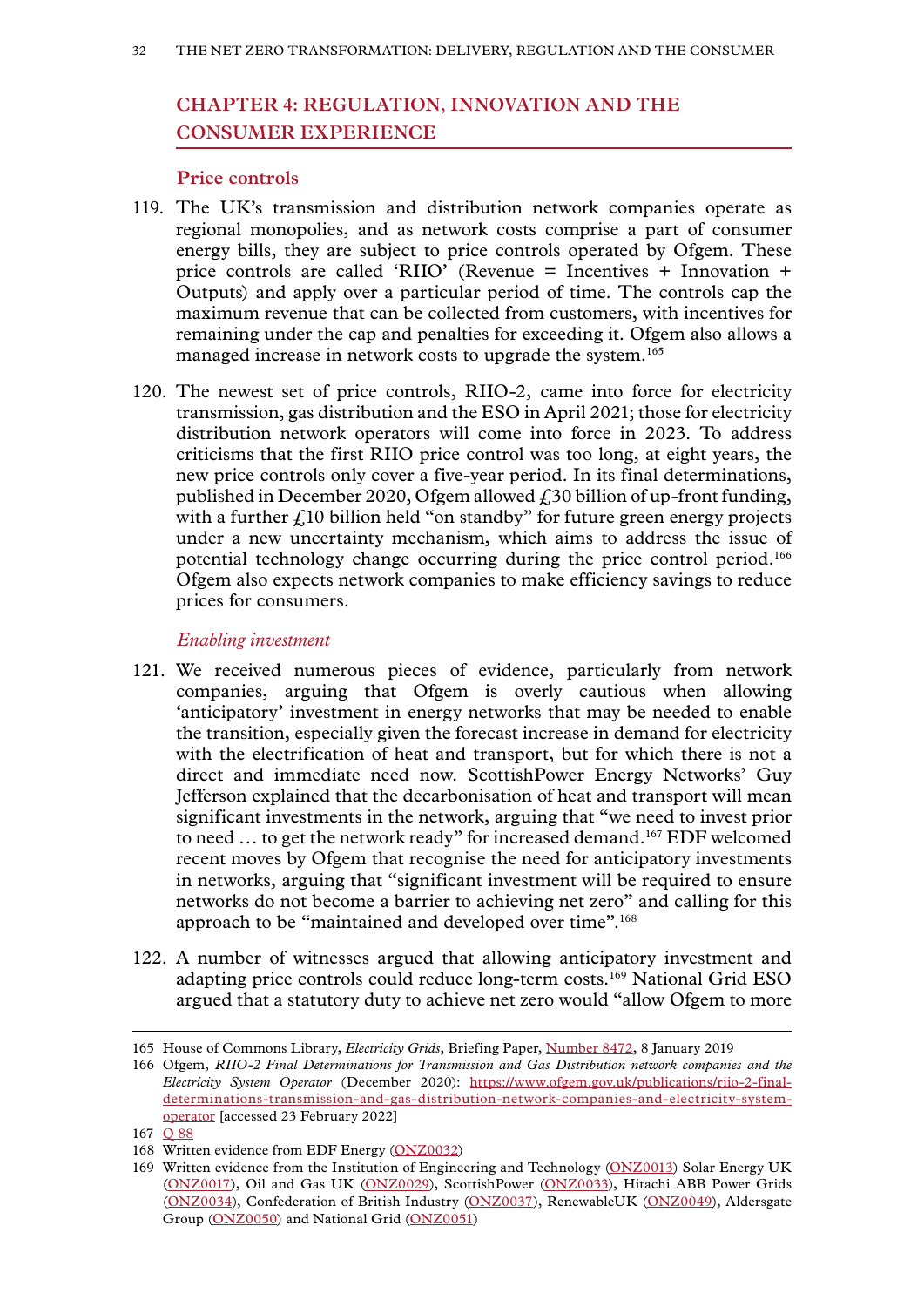readily consider the use of anticipatory investment", suggesting that this would "help to ensure that timely action is taken now, and future consumers are protected from inflated bills caused by delays in delivering net zero investments".<sup>170</sup>

- 123. Professor Jenkins said that Ofgem "has been quite cautious historically… the old standard of allowing investment only if there is evidence that it is definitely needed will not work here". She called for Ofgem to be allowed to take more risks in allowing investment.<sup>171</sup> Mr Thompson said that "there is a danger that Ofgem historically has been very focused on keeping costs down", suggesting that there is "a need for a different attitude that says we will oversize and we will sign off anticipatory investment where there is a clear potential for it to make costs lower in the future."172 Lord Turner agreed that a new mindset was needed to approve investments ahead of demand, suggesting that a net zero objective would enable this.<sup>173</sup>
- 124. Dr Ballance argued that while "five-year and eight-year windows… are good timeframes for looking at medium-term plans … they are less good at longer-term investment profiles". He encouraged Ofgem "to look hard at how to regulate for the longer term". He suggested that the energy sector is more restrictive than the water sector in allowing investment, calling for a more flexible, speculative and long-term mindset.<sup>174</sup>
- 125. Mr Rigg emphasised the need for the regulatory framework to enable investment in assets such as wind farms and networks, arguing that there are "specific examples of where that is not in place" and that this "has driven up overall capital costs".175 Ms Dykta said that the industry only has "certainty on around  $\ell$ ,400 million of the  $\ell$ ,10 billion that is needed to deliver" the infrastructure for the UK's target of 40GW of offshore wind by 2030. She suggested that this uncertainty "places greater risk and greater cost on consumers" through delays in delivery and by making the UK less attractive to investors.176
- 126. Speaking from the perspective of financial investors, Darryl Murphy, Head of Infrastructure at Aviva Investors, said that the relationship between private investors and Ofgem has "been a little strained". He argued that the regulatory asset base model for energy networks "and regulated companies generally in the UK has probably been the single, biggest success in mobilising private sector capital". However, he emphasised that to mobilise capital, "the regulator has to be supportive of encouraging that long-term investment".<sup>177</sup>
- 127. Others were more supportive of the current framework. Mr Perkins said that early in the RIIO-2 process, he thought Ofgem "might be being too severe", meaning that investors would not want to come forward due to lower costs of capital and incentive packages. However, he suggested that "those worries might be overblown", noting National Grid's recent acquisition of the Western Power Distribution network at a seemingly significant premium as evidence that "people are prepared to invest … even with tougher price

- 176 Q [137](https://committees.parliament.uk/oralevidence/2973/html/)
- 177 Q [174](https://committees.parliament.uk/oralevidence/3044/html/)

<sup>170</sup> Written evidence from National Grid Electricity System Operator [\(ONZ0020](https://committees.parliament.uk/writtenevidence/38196/html/))

<sup>171</sup> Q [16](https://committees.parliament.uk/oralevidence/2493/html/)

<sup>172</sup> Q [62](https://committees.parliament.uk/oralevidence/2671/html/)

<sup>173</sup> Q [86](https://committees.parliament.uk/oralevidence/2755/html/)

<sup>174</sup> QQ [89, 97](https://committees.parliament.uk/oralevidence/2809/html/)

<sup>175</sup> Q [136](https://committees.parliament.uk/oralevidence/2973/html/)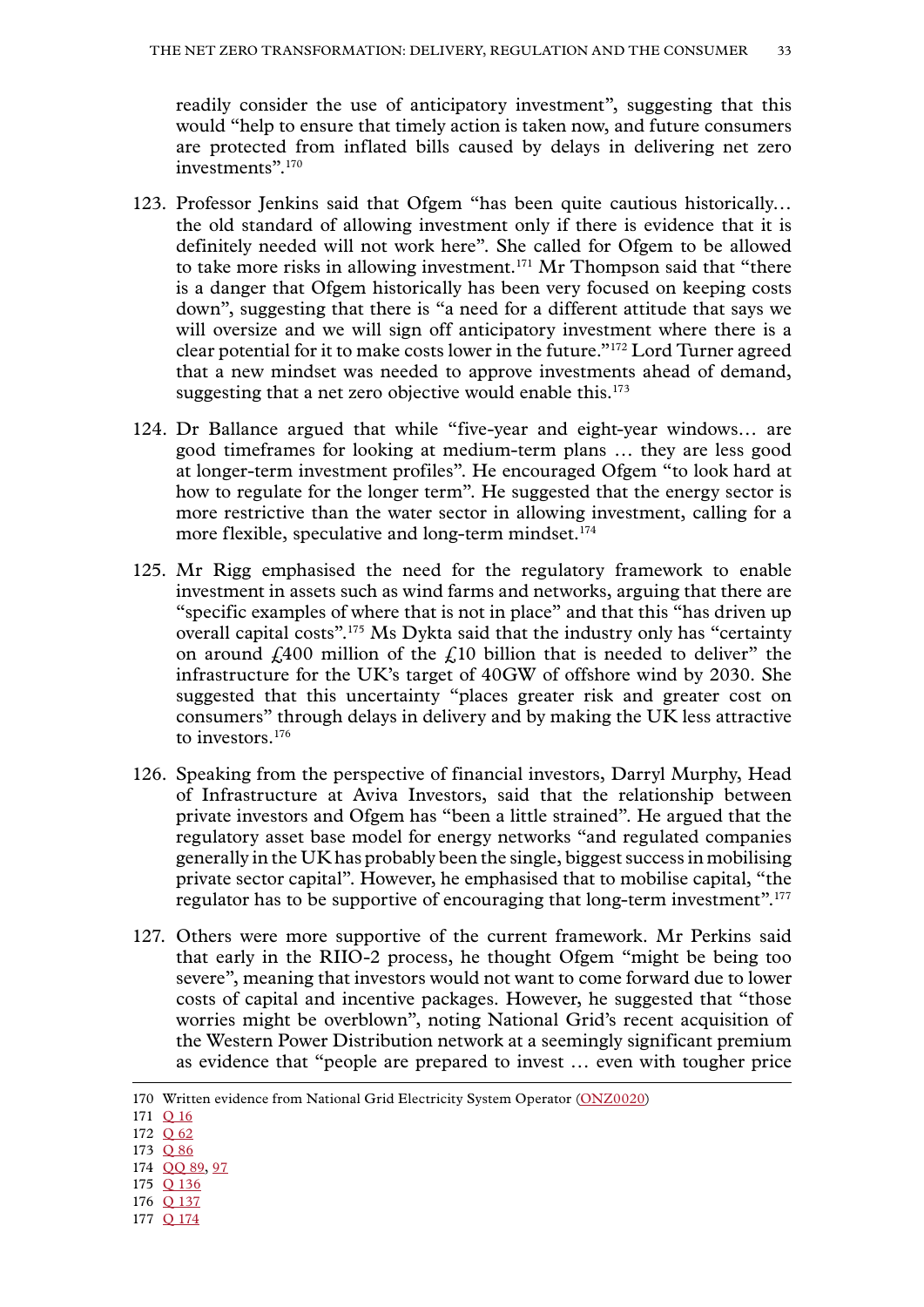<span id="page-35-0"></span>controls from Ofgem".178 Citizens Advice argued that the incentives provided by the price controls are "more than sufficient" to invest, demonstrated by recent prices paid to acquire network businesses. Instead, they argued that the rewards for investing under the price controls are too high, with network companies able to make higher than necessary returns, costing consumers more than it should.<sup>179</sup>

- 128. Jonathan Brearley, CEO of Ofgem, said that "there is always a debate, particularly with the network companies, about how much investment is needed and what the rates of return might be to shareholders as a result of that." He suggested RIIO-2 allows "a huge amount of investment". He accepted the argument that more up-front, anticipatory investment is needed, but argued that "that does not mean that we do not put a robust economic framework around it and make sure that projects ultimately deliver value for money for net zero in the long run".<sup>180</sup>
- 129. Ms Whittington outlined the need to ensure networks have the capacity to meet an "almost doubling of demand for electricity by the end of 2050". She argued that Ofgem's price regulation "supports the expansion of the onshore networks, but the question is really what we can do to invest ahead of need in order to minimise the overall impact and make the system as efficient as possible".181

#### *Uncertainty mechanisms*

- 130. Witnesses also raised concerns about the new uncertainty mechanisms that have been introduced in RIIO-2. Uncertainty mechanisms in price controls allow for the funding arrangements to respond to change, through reopening a decision. They allow for network companies to receive additional allowances in response to increased certainty about a requirement and can also allow Ofgem to reduce an allowance made in the original price control decision. Re-openers can be for five main reasons, including to change allowances when there is more certainty on the need for, or the cost of, a project, and to adjust allowances in the price control in line with the actual volume of work needing to be done.
- 131. Mr Jefferson argued that uncertainty mechanisms might cause delays in decision-making, suggesting that "some of them are fine at low level and allow us to crack on, but for others, when expenditure gets higher … there is another process to go through". While he said that he has "no problem with that  $\ldots$  we have to make sure that that is done in an efficient way".<sup>182</sup>
- 132. Dr Ballance said that "there are some positives" in the uncertainty mechanisms allowing companies to bring forward new investments before the next price control period but argued that there is a risk of becoming more "short-termist" by reviewing decisions on shorter timeframes. He argued that the regulator "does not have to try to second-guess every last bit of investment that you might need to make over the next five years", suggesting "a framework that allows, with some controls, the ability of

<sup>178</sup> Q [22](https://committees.parliament.uk/oralevidence/2493/html/)

<sup>179</sup> Written evidence from Citizens Advice [\(ONZ0012\)](https://committees.parliament.uk/writtenevidence/38185/html/)

<sup>180</sup> QQ [194, 206](https://committees.parliament.uk/oralevidence/3133/html/)

<sup>181</sup> Q [211](https://committees.parliament.uk/oralevidence/3134/html/)

<sup>182</sup> Q [97](https://committees.parliament.uk/oralevidence/2809/html/)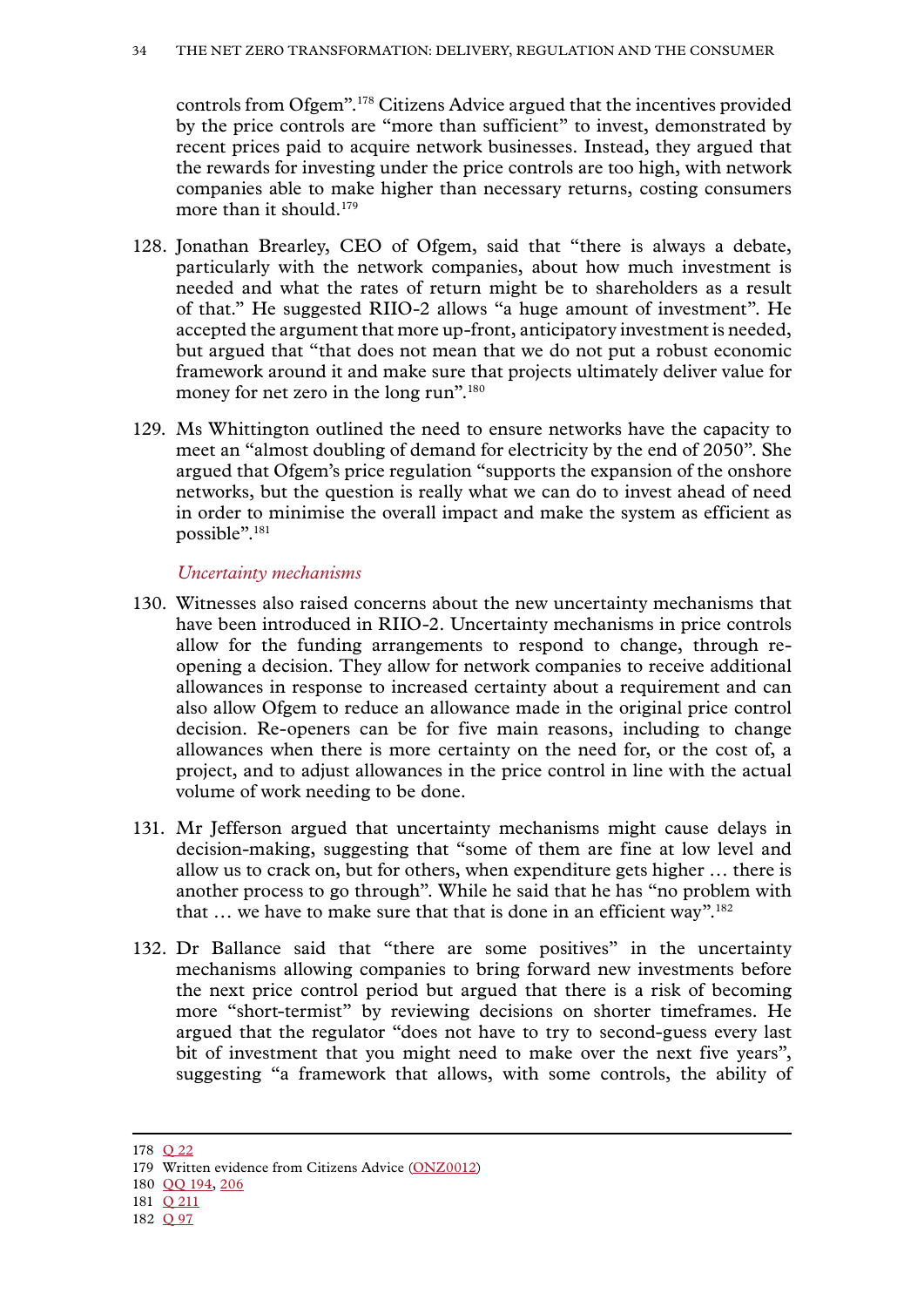<span id="page-36-0"></span>network companies to seek to bring forward or accelerate investment in particular areas without having had it prescribed by Ofgem".183

- 133. Mr Rigg said that "we cannot let things such as uncertainty mechanisms ... allow us as a system to prevaricate".<sup>184</sup> KPMG's Simon Virley suggested that "undoubtedly, there has been a shift from what used to be *ex ante* price regulation for seven years to, essentially, rolling price reviews that, in the words of one of my clients, never end. You are constantly in discussion with the regulator". He argued that it "remains to be seen" whether this secures the necessary investment.<sup>185</sup>
- 134. Jonathan Brearley, CEO of Ofgem, explained that RIIO-2 was designed "differently, because we have made it much more flexible and adaptable". He argued that Ofgem will be open-minded about allowing investment through uncertainty mechanisms, arguing that the regulator "will turn that around, we hope efficiently and effectively, to make sure that that can be built on time." He said that he understands "why investors are nervous, because they do not have all the money in their pockets right now" but argued that this is a more effective way of allowing companies to bring forward investments in this price control, rather than waiting for the next one.<sup>186</sup>
- 135. **We are concerned that the price controls regime has the potential to discourage investment at exactly the point when it is needed most. Ofgem needs to ensure that its price controls allow the appropriate level of investment ahead of need and do not restrict investments that are necessary to enable the transition.**
- 136. *We recommend that Ofgem commit to carrying out a review of its use of uncertainty mechanisms, their effectiveness, the regulatory burden they have placed on energy networks and their impact on investment. This should be done in time to allow any conclusions to be reflected in the decisions it makes for its next price control periods.*

**Decentralisation and flexibility**

*How the system is changing*

- 137. Professor Helm noted that in the past the energy system was straightforward, with "big power stations around a centralised grid" but "the world we are in now is almost completely different" with that demand becoming more active. He suggested that the current system was not designed with that in mind and so "the architecture we have is not the framework within which to solve these issues".<sup>187</sup>
- 138. Kristoffer Böttzauw, Director General at the Danish Energy Agency, set out his expectation that "we will go from a fossil-fuel based economy with large-scale centralised production to a decentralised producer and consumer environment, and you will see prosumers both producing and using energy at the same time." He argued that "we need to look at our energy system in a new way and at how to integrate the different sectors of our energy system …

<sup>183</sup> Q [97](https://committees.parliament.uk/oralevidence/2809/html/)

<sup>184</sup> Q [137](https://committees.parliament.uk/oralevidence/2973/html/)

<sup>185</sup> Q [174](https://committees.parliament.uk/oralevidence/3044/html/)

<sup>186</sup> QQ [194, 206](https://committees.parliament.uk/oralevidence/3133/html/)

<sup>187</sup> Q [45](https://committees.parliament.uk/oralevidence/2601/html/)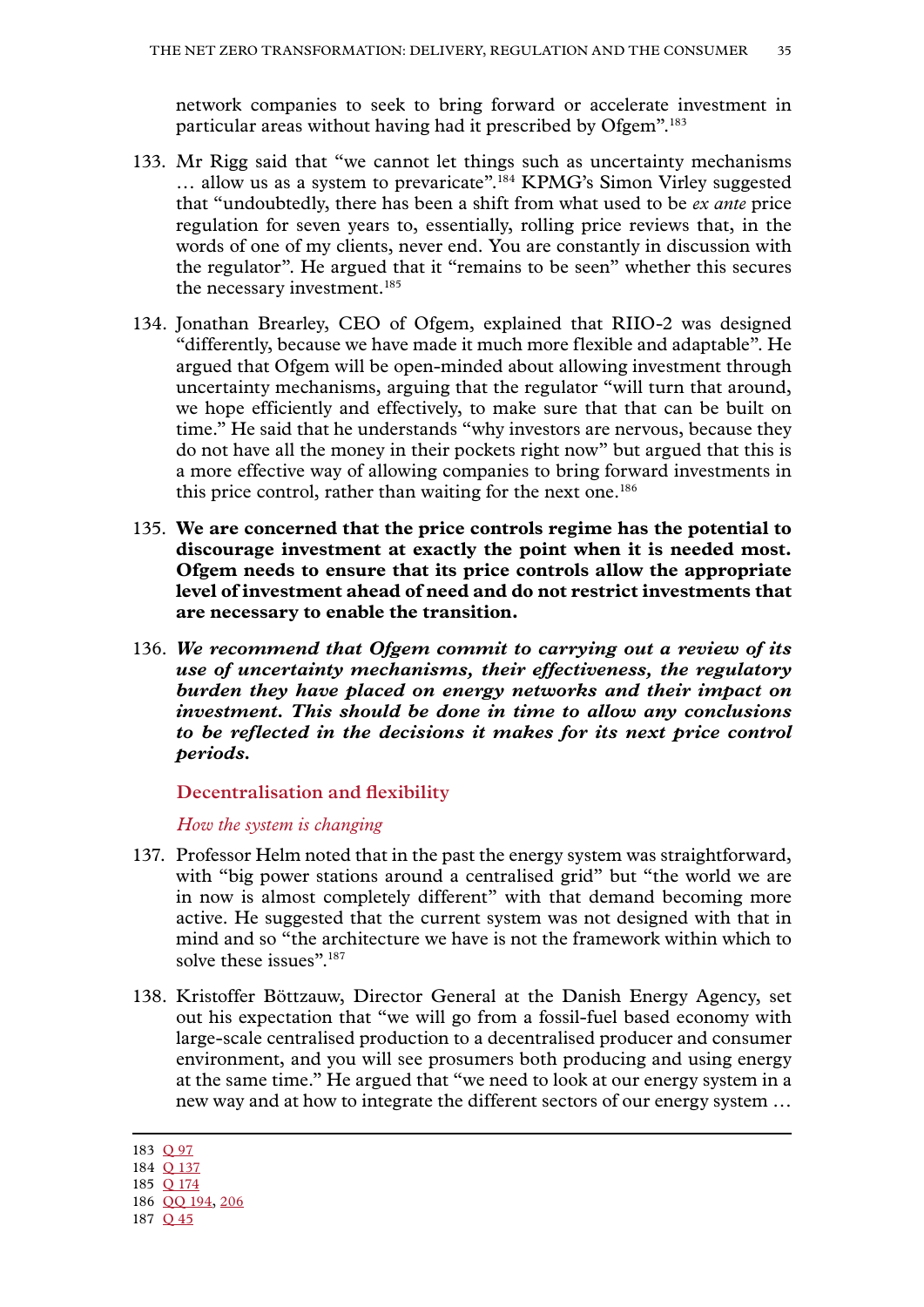<span id="page-37-0"></span>in the years to come. The energy sector and the energy infrastructure need to be able to be decentralised and integrated at the same time."188

- 139. Alejandro Hernández, Head of the Renewable Integration and Secure Electricity Unit at the International Energy Agency, agreed that supply and demand will interact differently in future. Using the words of a US operator, Mr Hernández said: "We are going from systems in which we used to schedule supply and forecast demand to exactly the opposite: we will go to systems in which more and more we will forecast supply and then schedule demand."189
- 140. Mr Rigg outlined that the ESO has two principal targets concerning net zero. The first is that "by 2025, we need to be able to operate the grid and the energy system in such a way that we can operate it with zero-carbon power for a short period of time". The second is that "by 2035 we want to be able to do that all of the time." He argued that these are "really stretching targets and necessitate a huge amount of change", including the "need to generate energy differently and move it around differently".190 Good Energy's Juliet Davenport said that:

"We now have a system that generates power from over a million small power stations that are connected to the distribution grid, and we fundamentally have not shifted the mode by which we are going to deliver it. We absolutely know that households will not just be a meter on the end of a grid; they will be integrated into the system, and we do not have any regulation that takes that into account."<sup>191</sup>

- 141. Asked whether he agreed that achieving net zero will require a move to a more decentralised model, and that regulation will need to change, Jonathan Brearley, CEO of Ofgem, said he did in principle, outlining that the regulator sees "a much bigger role for distributed generation … for batteries and for demand-side response". He suggested that "these things are very hard to plan strategically. You need to allow them to evolve in the system you have", agreeing that regulation will need to change to adapt to this.<sup>192</sup>
- 142. Ms Whittington said that the Government expects decentralisation "to be a really important part of how we meet net zero". She explained that "anything we can do to reduce demand for electricity means that we have to build less network, less storage, less generation capacity, so it is clearly in the long-term interests of consumers". She argued that "you do not need to move from a centralised to a decentralised system, but you need to have a system that allows centrally dispatched, centrally operated systems, with the national transmission system, to work in parallel with a distributed system".193

#### *Codes and licences*

143. Many of the detailed rules that facilitate the gas and electricity systems are set out in a series of codes that govern different areas.<sup>194</sup> In the retail energy

- 192 Q [195](https://committees.parliament.uk/oralevidence/3133/html/)
- 193 Q [217](https://committees.parliament.uk/oralevidence/3134/html/)

<sup>188</sup> Q [120](https://committees.parliament.uk/oralevidence/2972/html/)

<sup>189</sup> Q [120](https://committees.parliament.uk/oralevidence/2972/html/)

<sup>190</sup> Q [130](https://committees.parliament.uk/oralevidence/2973/html/)

<sup>191</sup> Q [115](https://committees.parliament.uk/oralevidence/2909/html/)

<sup>194</sup> Department for Business, Energy and Industrial Strategy/Ofgem, *Energy code reform: governance framework* (July 2021): [https://assets.publishing.service.gov.uk/government/uploads/system/uploads/](https://assets.publishing.service.gov.uk/government/uploads/system/uploads/attachment_data/file/1004005/energy-code-reform-consultation.pdf) [attachment\\_data/file/1004005/energy-code-reform-consultation.pdf](https://assets.publishing.service.gov.uk/government/uploads/system/uploads/attachment_data/file/1004005/energy-code-reform-consultation.pdf) [accessed 23 February 2022]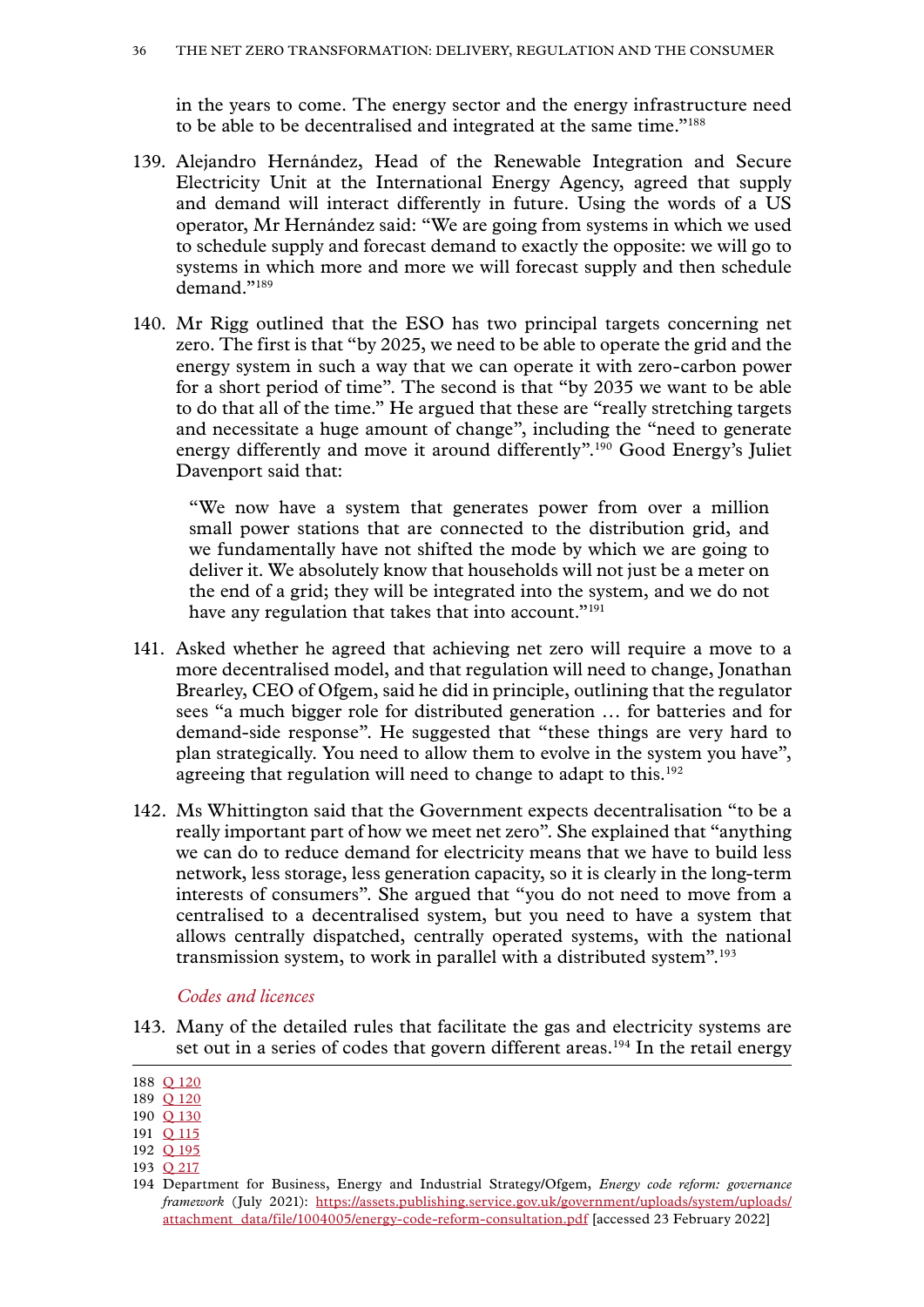market, the gas and electricity supply licences set out the conditions that all energy suppliers must adhere to in order to supply energy to consumers in addition to the codes.195

- 144. Industry codes contain the contractual rules and governance agreements that define the terms under which participants can access networks and operate in the market, technically and commercially. In addition to complying with the licence to operate in the market,<sup>196</sup> granted by Ofgem, a company supplying electricity has to comply with six of the ten different industry codes (the other codes are focussed on the generation side, or specifically on gas).<sup>197</sup> The codes are overseen by eight different code administrators. They are also dynamic documents, each code with its own membership panel<sup>198</sup> which assesses proposed changes to the code.
- 145. Ms Sandys argued that the energy sector is "very, very prescriptive", describing the codes system as being "absolutely about what colour socks you wear on a Thursday and how you look on a Friday". She called for "a change in regulatory approach and structure—to be agile, to be anticipatory and to regulate for risk not process".199 She also outlined that business models in the retail energy market are "vanilla", arguing that "they are the same and in many ways they are shaped around a licence condition".<sup>200</sup>
- 146. David Gray, a former Chair of Ofgem, argued that argued that the codes and licences are "two sets of documents that underpin everything in the energy market and they both need to change completely". He argued that the licences and codes are "all designed for the industry that we had after privatisation, which was a relatively steady-state industry, and they were not designed for an industry facing transformation". He explained that "they were designed to be difficult to change, to avoid interference from the Government and the regulator, and so we have an inappropriate system that is designed to be difficult to change". He argued that it "would require a substantial legislative programme to take on this complexity of industry codes and licences and reduce them to the level of simplicity required", describing such changes as "basic enablers of all the stuff that has to happen with net zero".<sup>201</sup>
- 147. Talking about the current retail energy market issues, Jonathan Brearley, CEO of Ofgem, noted that "at the moment, our licensing regime allows us to move at a pace that is very challenging in the short-term environment that we have been working in". Mr Kenward also said that Ofgem is "looking, with government and the grid, for example at the codes that the system runs on to see if they can be simplified and channelled towards effective delivery

<sup>195</sup> Ofgem, 'Licences and licence conditions': [https://www.ofgem.gov.uk/industry-licensing/licences-and](https://www.ofgem.gov.uk/industry-licensing/licences-and-licence-conditions)[licence-conditions](https://www.ofgem.gov.uk/industry-licensing/licences-and-licence-conditions) [accessed 23 February 2022]

<sup>196</sup> The electricity supply licence is 540 pages long. The gas supply licence, which has a significant overlap of obligations (but has some gas-specific obligations, and lacks other requirement, for example relating to environmental levy obligations), is 391 pages long.

<sup>197</sup> An electricity supplier must be a party to and comply with: the Distribution Connection and Use of System Agreement; the Connection and Use of System Code; the Balancing and Settlement Code; and the Retail Energy Code. It must also comply with the Distribution Code, and the Grid Code.

<sup>198</sup> For example, the Balancing and Settlement Code Panel has 15 members, the Grid Code Panel has 18 members. Membership varies but typically includes an independent chair, industry members, lay members, consumer representatives, and a representative from Ofgem.

<sup>199</sup> Q [161](https://committees.parliament.uk/oralevidence/2989/html/)

<sup>200</sup> Q [154](https://committees.parliament.uk/oralevidence/2989/html/)

<sup>201</sup> QQ [158–159](https://committees.parliament.uk/oralevidence/2989/html/)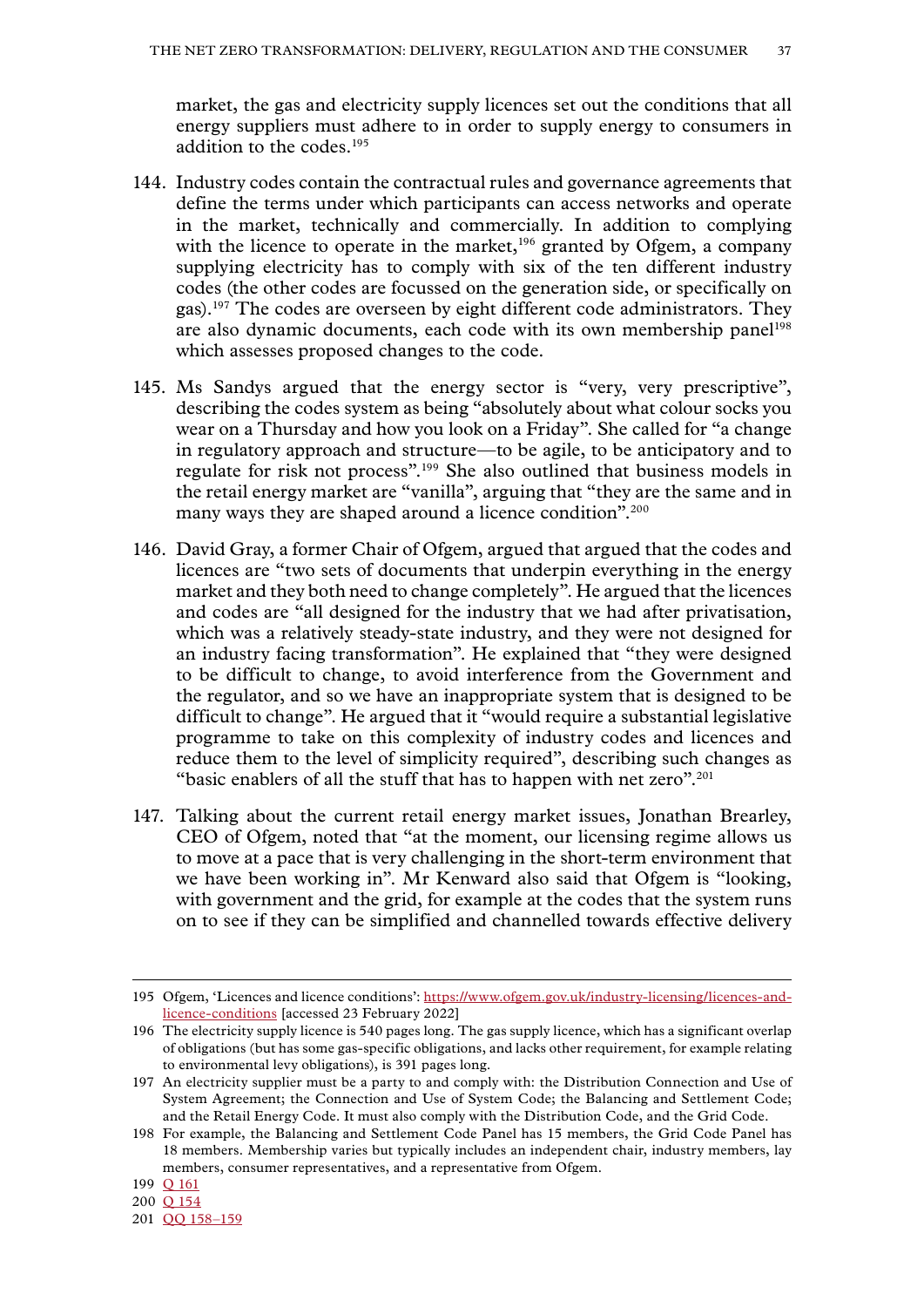<span id="page-39-0"></span>of net zero. Code reform is one of the bits of the machinery that we are looking to to help enable the transition".<sup>202</sup>

- 148. BEIS and Ofgem published a consultation in July 2021 on reforming the energy codes framework, accepting that the codes "were designed to deal with a more predictable energy system and have seen only incremental changes over time".203 The changes aim to introduce a strategic function to set a clear direction for code reform, which "will allow the codes to facilitate the significant changes required to transition to a cleaner energy system, such as code consolidation and simplification." The preferred option outlined in the consultation would be to designate Ofgem as the strategic body, which would develop and annually publish a strategic direction for the codes.
- 149. Ms Whittington explained that the Government sees codes reform as "an incredibly important part of what needs to change to deliver net zero", outlining that "that is why we set out a potential role for Ofgem in providing that strategic direction, as well as reform of the code management function. As and when we have legislation, we will be looking to see what we can take forward in that space." The Minister, Rt Hon Greg Hands MP, said that "we have a commitment to a We have a commitment to a third session energy bill, which could be a place to put this kind of legislation".<sup>204</sup>
- 150. **Given the scale of change set to take place in the energy sector, we are concerned that the governance of the energy system, and in particular its licences and codes, is slow-moving and resistant to change.**
- 151. *We recommend that codes and licences be simplified and reformed in such a way that they are able to adapt to a fast-changing sector and enable the energy transition and are pleased that this is under active consideration by the Government and Ofgem. If this requires legislation, the Government should ensure that this is brought forward swiftly.*

#### *Marginal pricing*

152. Greg Jackson, Founder and CEO of Octopus Energy, argued that there is "an emerging world in which the reality is that renewable generation is cheaper … but the system we are creating is failing to expose those low prices to consumers at times when they are available". He suggested that "National Grid and the distribution networks prevent us deploying billions of pounds in new generation to bring consumers billions of pounds of cheaper electricity", calling for wholesale market reform to allow routes to market for innovation. In particular, he called for "marginal cost access to the distribution and transmission networks for green generation and green consumption", rather than the average price basis that they currently run on. He suggested that currently, even cheaply generated green electricity has "to pay a very high average cost to access literally empty capacity on the network", making it more expensive to transport it to consumers. He argued the need for a process that would enable cheaper prices for using empty capacity, citing the example of discounted air travel when there are empty seats.<sup>205</sup>

<sup>202</sup> QQ [195, 198](https://committees.parliament.uk/oralevidence/3133/html/)

<sup>203</sup> Department for Business, Energy and Industrial Strategy, *Energy code reform: governance framework* (July 2021): [https://assets.publishing.service.gov.uk/government/uploads/system/uploads/attachment\\_](https://assets.publishing.service.gov.uk/government/uploads/system/uploads/attachment_data/file/1004005/energy-code-reform-consultation.pdf) [data/file/1004005/energy-code-reform-consultation.pdf](https://assets.publishing.service.gov.uk/government/uploads/system/uploads/attachment_data/file/1004005/energy-code-reform-consultation.pdf) [accessed 23 February 2022]

<sup>204</sup> Q [217](https://committees.parliament.uk/oralevidence/3134/html/)

<sup>205</sup> QQ [114–](https://committees.parliament.uk/oralevidence/2909/html/)115, 118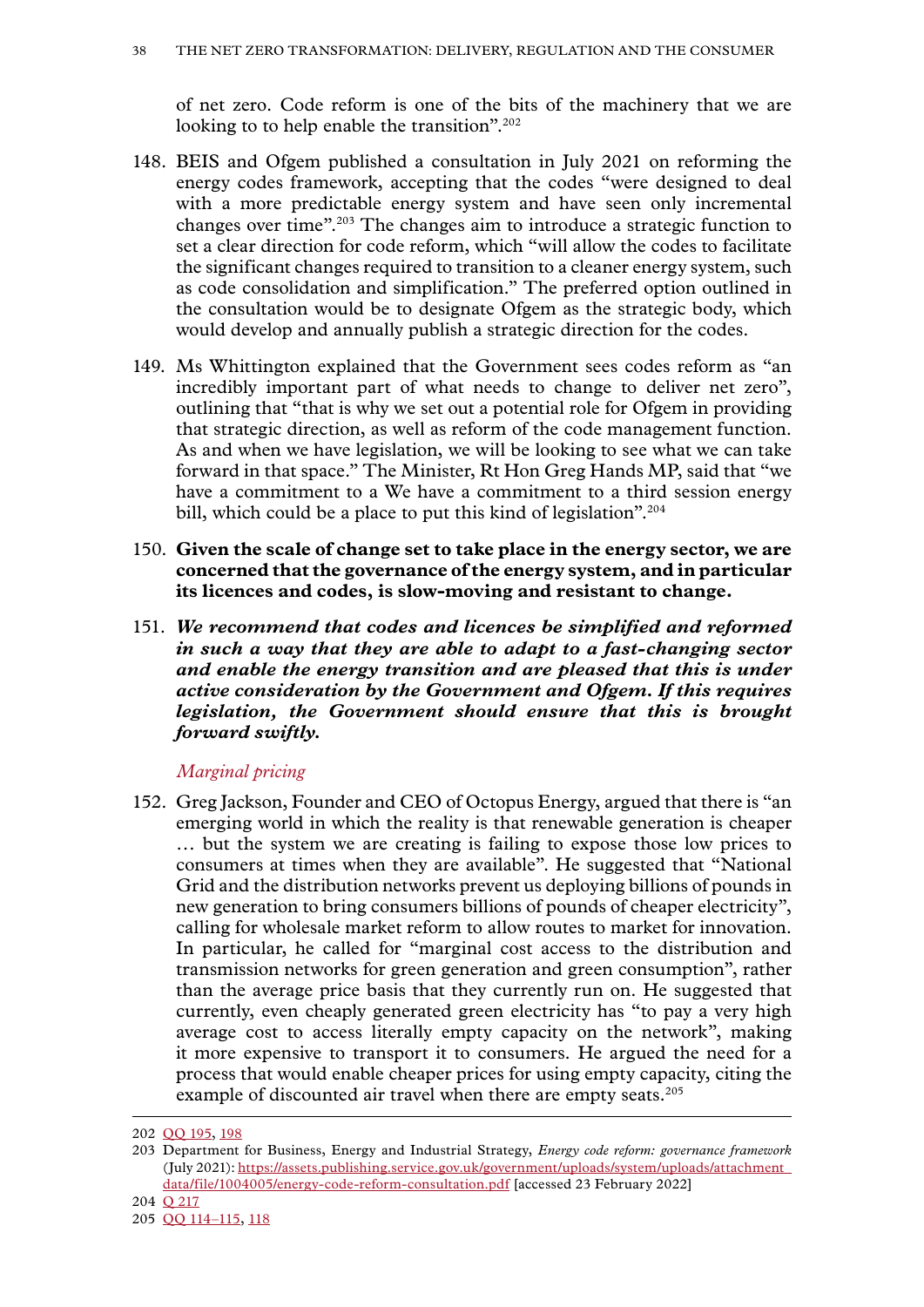- <span id="page-40-0"></span>153. Laura Sandys, Chair of the Government's Energy Digitalisation Taskforce, said that currently, in the energy system "we reward only the commodity; we do not reward the consumers" for providing value to the system through flexibility or storage. She said that one of the important roles for the regulator is to "allow the value to flow to those consumers, and that means looking not just at the levelised cost of electricity but at whole systems, putting the right incentives in for the distribution to deliver that value to consumers".206
- 154. Mr Gray agreed that pricing on the transmission and distribution system "has to become much more granular" but noted that this "involves turning what used to be a fairly dumb … distribution network into an intelligent network more akin to the national transmission system that is able to send pricing signals and react to events, and that does require a lot of investment." $^{207}$ Chris O'Shea, CEO of Centrica, set out the need for "full penetration of smart meters" to enable consumer flexibility. He accepted that Centrica has had problems in getting consumers to install a smart meter, arguing that there is a need to communicate the benefits to customers.<sup>208</sup> National Grid and National Grid ESO also agreed that the net zero target could not be achieved without "a very large-scale take-up of smart meters".<sup>209</sup>
- 155. Jonathan Brearley, CEO of Ofgem, emphasised that putting in place a more flexible system "will save billions of pounds a year" but argued that what is critical is "making decisions quickly about the build of network infrastructure, but not just assuming that putting copper in the ground is the right answer to meet all our net-zero ambitions." He argued that to enable this more flexible system, "you have to find some way of rewarding people for participating in that", suggesting that Ofgem thinks that this can be done by local networks or through tendering. He said that "there is a very different market model out there that we need to evolve towards. Ofgem is really committed to doing that". $210$

#### *Future energy business models*

- 156. We heard from many witnesses that to enable flexibility and help consumers with decarbonising their energy use, current retail energy business models may have to change. Dr Jeffrey Hardy, Senior Research Fellow at Imperial College London, said that the energy system is "crying out for businesses or organisations that can come in and help those disengaged customers" through the transition. He suggested that ideally, businesses would "take away the pain of up-front costs so it can be accessible to all. They will probably spread those costs over much longer contracts, a little like we do for new mobile phones".
- 157. Dr Hardy explained that companies could also provide a broader service known as energy-as-a-service, setting out that such a proposition could involve taking on the price risk, the up-front costs and the responsibility of running kit in a flexible manner "in return for consumers ceding a little control over some of their devices". However, he noted that

"we cannot do that service at the moment, because the relationship with energy suppliers is one of selling a commodity where switching is the

<sup>206</sup> Q [155, 165](https://committees.parliament.uk/oralevidence/2989/html/)

<sup>207</sup> QQ [156, 166](https://committees.parliament.uk/oralevidence/2989/html/)

<sup>208</sup> Q [113](https://committees.parliament.uk/oralevidence/2908/html/)

<sup>209</sup> Q [131](https://committees.parliament.uk/oralevidence/2973/html/)

<sup>210</sup> QQ [186–187, 195](https://committees.parliament.uk/oralevidence/3133/html/)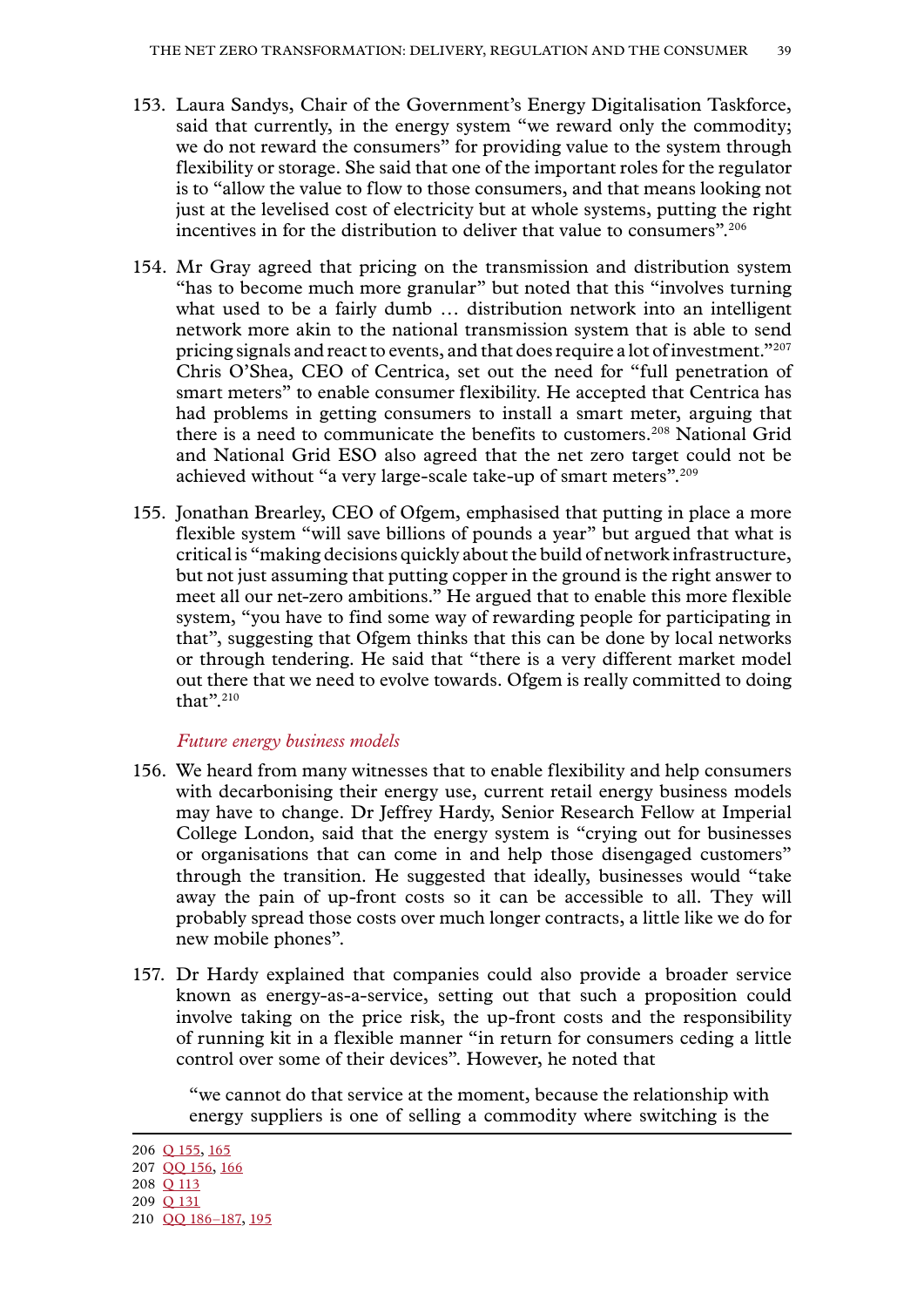thing you have to do as often as possible. You cannot be locked into a contract; you cannot have this long-term relationship."

He suggested that thought needs to be given to "what a supply licence looks like in the future and what sorts of business models are going to be allowed to have these relationships with consumers", as "without those intermediaries taking away the complexity and taking consumers with them on these zero-carbon journeys, we are not going to get anywhere very fast."<sup>211</sup>

158. Lynne Gallagher, CEO of Energy Consumers Australia, noted that in Australia, "the first wave of innovation was all about complexity and thinking that that is what you wanted to engage with. The next wave is making it simple". She said that one of Australia's companies has a new offering:

"They operate your electric vehicle, they operate the battery, they earn money in wholesale markets and in our ancillary services markets, and in return they pay your electricity bill for you. They account to you each week to show you how much they have made and how much they have paid for your bill, so that people can see whether they are ahead or behind. That is the promise: 'no bill'."<sup>212</sup>

159. Mr Jackson stressed that there could be "a great opportunity for some households and businesses" in reducing their energy usage when the UK is short of energy supply in return for lower bills. He argued that they "could opt out any time they wanted so they could carry on using electricity if they needed to". He outlined that Octopus Energy supplies electric car owners in the UK with dynamic tariffs, explaining that:

"Almost invariably, once they have got used to the idea that an electric car is going to charge when it is cheap, they think about other things such as the washing machine, or leaving the dishwasher until just after peak and doing it at 8 pm rather than 7 pm, because they have suddenly realised that these opportunities exist. I think we are on the cusp of this change, but we could do dramatically more to drive it."213

- 160. Mr Kenward explained that Ofgem's consumer data "shows that [electric vehicle] owners are far more willing to have those sorts of smart-charging arrangements in place", suggesting that there may be a shift as consumers acquire new assets.214 Good Energy's Juliet Davenport suggested that new services could put "the customer more in control than ever before in reducing their costs", explaining that "through vehicle-to-grid charging, we estimate that you can earn  $f(300)$  a year from having an electric vehicle. Suddenly these technologies become an income generator rather than just a cost."215
- 161. Mr Gray said that "what we need in the future is a rather different type of business … the important thing is to make it simple for the consumer so that … they are buying a service that they can understand and the rest is made to work in the background." <sup>216</sup>

211 [Q](https://committees.parliament.uk/oralevidence/2454/html/) 3

212 Q [30](https://committees.parliament.uk/oralevidence/2562/html/)

214 Q [202](https://committees.parliament.uk/oralevidence/3133/html/)

<sup>213</sup> QQ [117, 119](https://committees.parliament.uk/oralevidence/2909/html/)

<sup>215</sup> Q [119](https://committees.parliament.uk/oralevidence/2909/html/) 216 Q [154](https://committees.parliament.uk/oralevidence/2989/html/)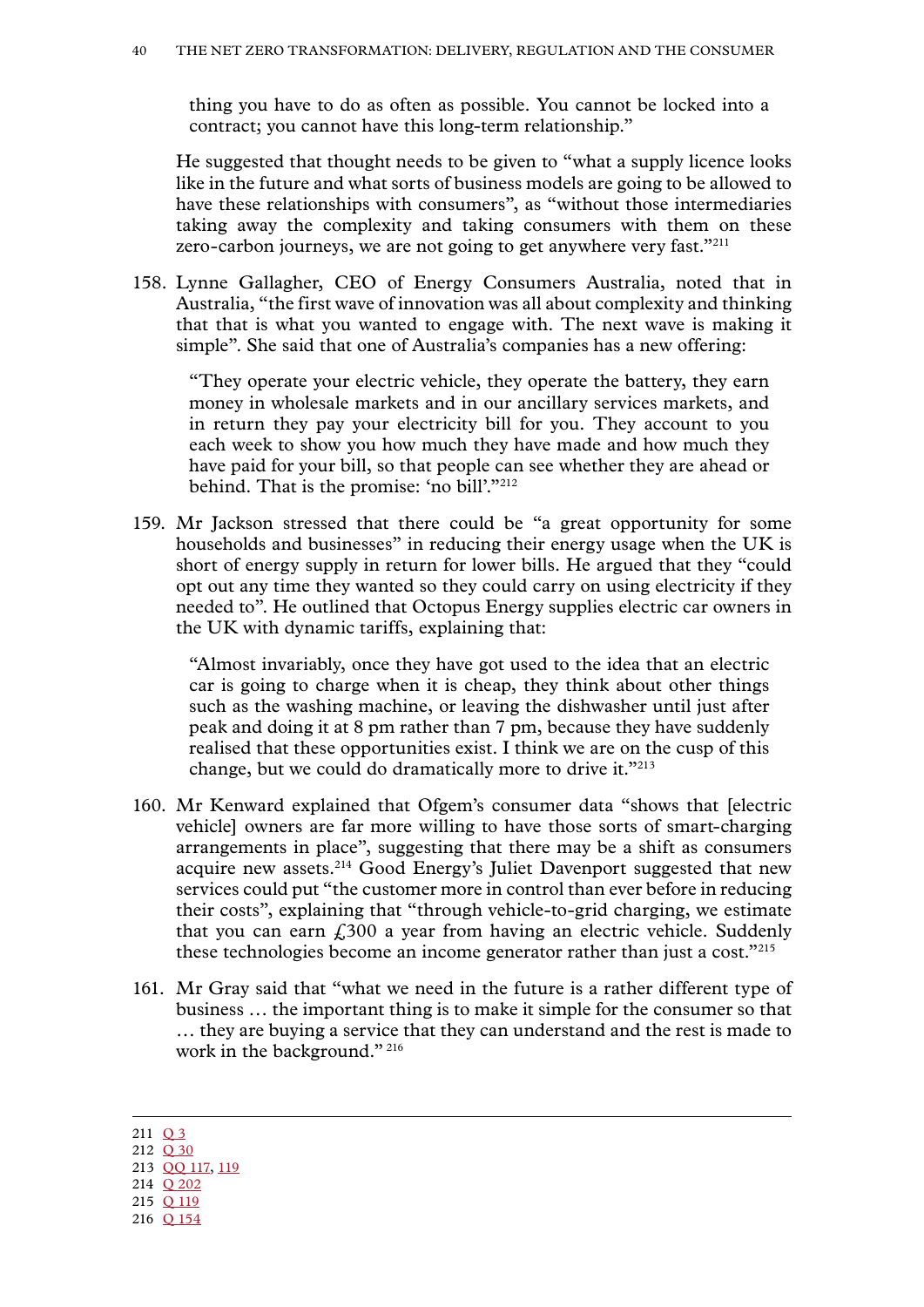- 162. Asked whether the existing energy suppliers are able to innovate in this space, Ms Davenport felt that "you will get better innovation from external challenge than internal", suggesting that the role of newer suppliers "is to come in and take that space".217 Ms Sandys suggested that the energy market should be opened up to new entrants from outside the energy sector, suggesting that companies that innovate well "are the ones that are going to win the sector but I am not sure it is what is called a supplier as we have today". Mr Gray agreed that "it will not be the sort of supplier that we have today" that provides these services going forward.<sup>218</sup>
- 163. Witnesses also expressed concerns about the openness of the regulatory framework to new entrants and business models. Flint Global's Josh Buckland said that "the current regulatory environment does not necessarily outlaw" new supplier models, such as energy-as-a-service, "but it makes it much harder, because the ability for regulation to adapt in the timeframe that is required is not currently there."219 Ms Sandys gave an example:

"Tesco and Sainsbury's looked at the energy market a while back … and they said, 'We cannot exercise any of our creativity, any of our supply chain pressures and any of our new propositions in this market because the regulation is too tight for us to exercise our skills'."220

- 164. Dr Hardy noted that Ofgem "already has some ability to create some space" for new supplier models through its regulatory sandboxes, "whereby businesses can try out some of these novel propositions today". He said that this process "needs to be accelerated and, if a sandbox proves to be successful, a business should be allowed to continue with that proposition", as at the moment, these propositions have to stop at the end of each trial.221 EDF's Paul Spence said that Ofgem's regulatory sandbox works, but "probably needs to work faster". He said that "we need to get faster at the process of operating the sandbox and trying things for real with real people".<sup>222</sup>
- 165. Mr Spence did, however, point out that EDF, for example, is "actively working on trials with groups of customers, looking at how these technologies interact and then helping to work out what propositions work better or less well for customers". He said that EDF is "determined to be ready" for new entrants in this space, and to "help some of our customers to be the ones who can benefit from those new opportunities".<sup>223</sup>
- 166. Some witnesses raised concerns about the readiness of consumers themselves for new models. Ms Sandys focused on consumer protection as "in many ways energy will no longer be an island." She argued that "we need a social tariff", along the lines of the "broadband-type model, where you end up with a very boring service but it is the essential service." Mr Gray agreed, telling us that

"there will be a category of consumers who will not want to know and there will have to be a baseline regulated tariff, a regulated distribution

217 Q [119](https://committees.parliament.uk/oralevidence/2909/html/) 218 Q [158](https://committees.parliament.uk/oralevidence/2989/html/)

- 219 Q [151](https://committees.parliament.uk/oralevidence/2988/html/)
- 220 Q [157](https://committees.parliament.uk/oralevidence/2989/html/)
- 221 [Q](https://committees.parliament.uk/oralevidence/2454/html/) 3
- 222 Q [113](https://committees.parliament.uk/oralevidence/2908/html/)
- 223 Q [113](https://committees.parliament.uk/oralevidence/2908/html/)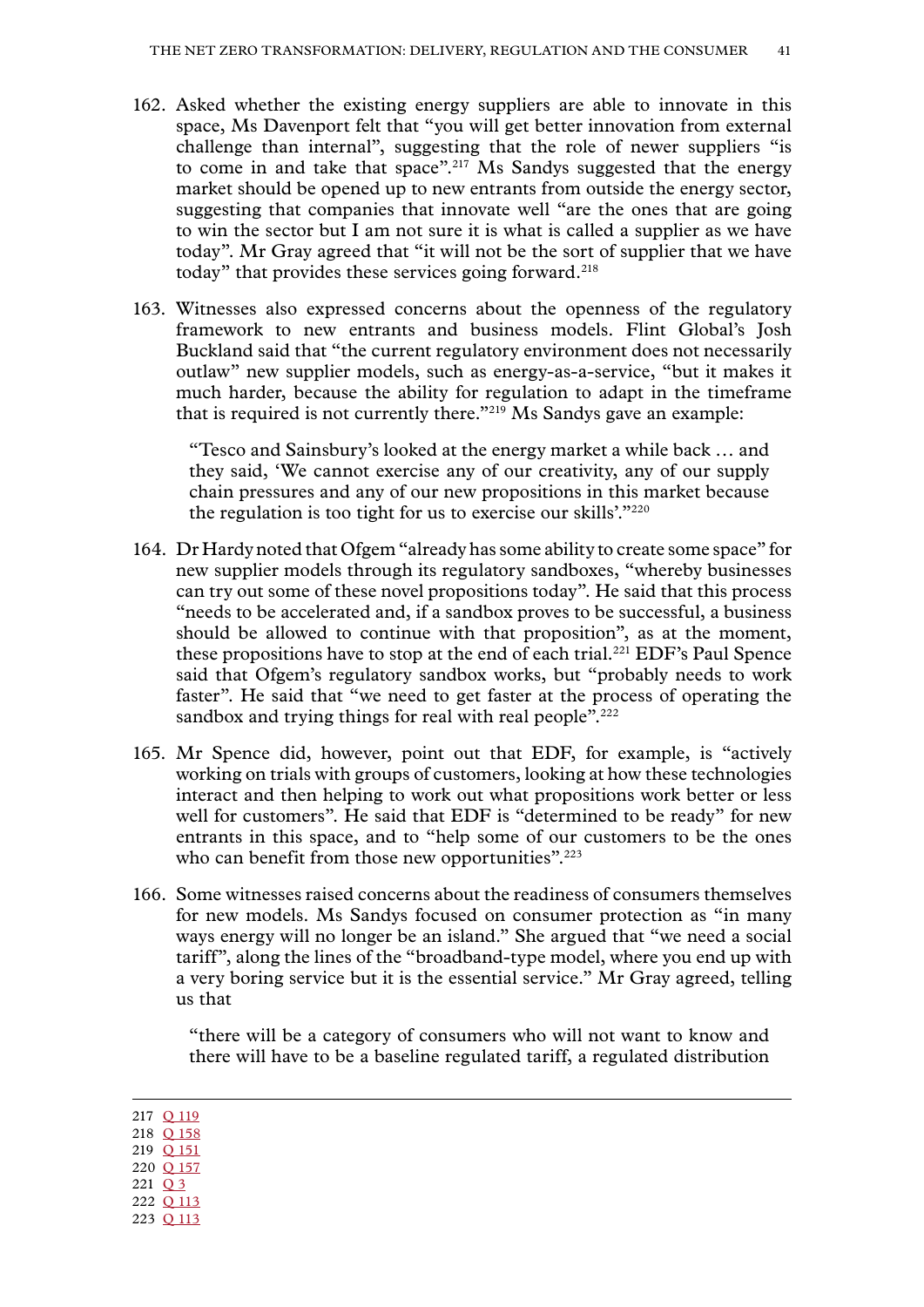tariff, feeding through into a regulated price for a group of vulnerable customers who simply cannot or will not take part."224

- 167. Mr Spence emphasised the "need to ensure that there are consumer protections, and a proper understanding of the implications of some of these future models as well, with the right protections in place for that". Mr O'Shea referenced Centrica's problems in getting some customers to take a smart meter, arguing that those consumers "probably will not want a company … being involved in how their appliances are working".<sup>225</sup>
- 168. Professor Jenkins suggested that "a lot of the innovative behavioural things that people talk about do not work for vulnerable consumers", as the average vulnerable consumer will not know about the tools to manage energy use and will not be able to afford them.<sup>226</sup> Dhara Vyas, Head of Future Energy Services at Citizens Advice, outlined the need to ensure "everyone can engage with it and that people are not left behind on the journey". She argued that the increasing innovation and complexity in the market require "consideration of how Ofgem works with other regulators for people to engage with these sorts of things", particularly in relation to finance and technology.<sup>227</sup>
- 169. Jonathan Brearley, CEO of Ofgem, agreed that with the provision of heat pumps, smart chargers and electric vehicles, "new business models will emerge. Whatever we do, we need to make sure that the framework is adaptable about that". He recognised that the industry will need to change, suggesting that retail energy suppliers will have a significant role to play in helping consumers to change their behaviour. He said that Ofgem has "to be adaptable. We have to allow business models to grow in a controlled way and then make sure that we have protections in place as we see the kinds of risk that might come to customers."228
- 170. On the other hand, Mr Brearley also emphasised that "the existing suppliers are really important in this, and you are already seeing a changing landscape of companies that are trying to develop new offers for their customers". He said that "there is a lot we have to do as a regulator to make sure that those new offers make sense", noting that further reform is needed to ensure agile tariffs represent value for money. He acknowledged that there is a trust issue in the sector but argued that the relationship suppliers have with customers "can be used to drive some of the changes we are seeing". He also outlined that "you really want people who will offer to do things differently", noting that Tesla is now offering energy services. $229$
- 171. Ms Whittington said that the Government wants to see innovation in the sector in relation to new products, such as heat pumps and electric vehicles, and to provide the incentives for a more flexible, low-cost system. She said that "there is a really important part of the future vision for energy retail that beds them into the net-zero piece … they should be agile businesses that take account of the data".230

- 226 Q [15](https://committees.parliament.uk/oralevidence/2493/html/)
- 227 Q [29](https://committees.parliament.uk/oralevidence/2562/html/)

<sup>224</sup> QQ [154, 158, 162](https://committees.parliament.uk/oralevidence/2989/html/) 225 Q [113](https://committees.parliament.uk/oralevidence/2908/html/)

<sup>228</sup> QQ [196, 199](https://committees.parliament.uk/oralevidence/3133/html/)

<sup>229</sup> Q [201](https://committees.parliament.uk/oralevidence/3133/html/)

<sup>230</sup> QQ [219, 221](https://committees.parliament.uk/oralevidence/3134/html/)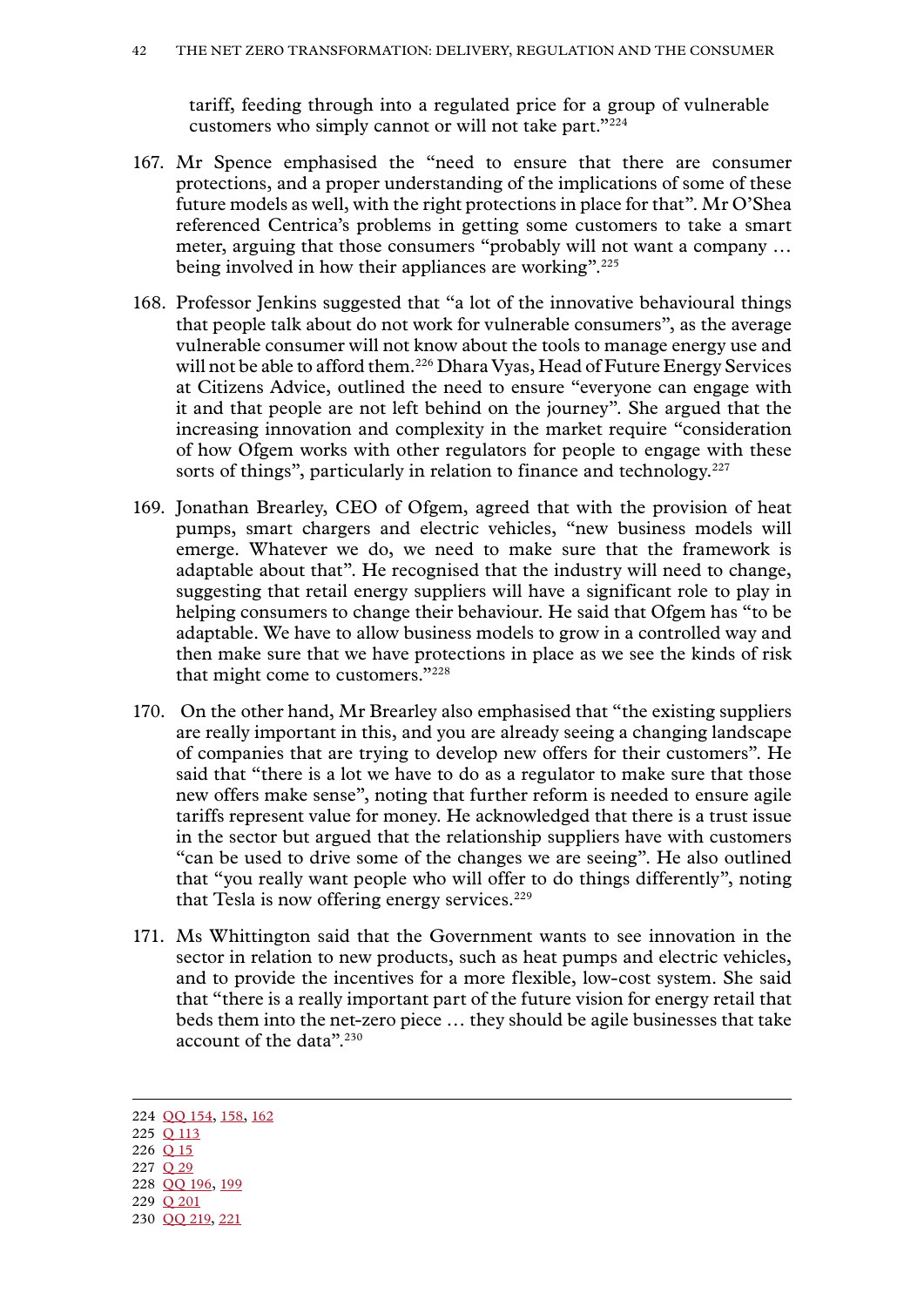- <span id="page-44-0"></span>172. *It is clear that the service that retail energy companies provide will have to change to help consumers through the transition, including by providing new products and services that enable them to spread up-front capital costs and to realise the value of providing flexibility to the grid. However, it is far from clear that the industry or the regulator are ready to adapt their approaches in this way. Ofgem must ensure that its regulation allows new models to benefit consumers through its regulation of activities carried out by suppliers, its expectations of industry and through enabling more granular pricing. Ofgem should also make it easier for successful firms to make use of existing mechanisms to support innovation, such as the regulatory sandbox.*
- 173. *While these new models have the potential to benefit consumers, we have heard that not all consumers will have the desire or capability to engage with them and that they may bring new risks. Ofgem must strike a balance between allowing new entrants and models into the retail energy market, while enabling an appropriate level of consumer protection for all consumers, no matter what service they are receiving.*

**Consumer readiness and engagement**

- 174. Consumers have an important role to play in the net zero transition. Chris Stark, Chief Executive of the Climate Change Committee, said that "the consumer aspect of this is absolutely central to the success of the transition overall"231, while Ms Sandys argued that "citizens will have a veto on net zero, so if we do not get this right we can all forget it".<sup>232</sup>
- 175. National Grid ESO's Jake Rigg said in relation to the way that consumers will use energy that "it is very clear that that plays a central role in any of our scenarios". While he noted that there are varying degrees of consumer response within differing future energy scenarios<sup>233</sup> produced by the ESO, "it is significant, around six gigawatts, in some of the more ambitious scenarios within that. It is really key that we keep pushing on that".<sup>234</sup>
- 176. Ms Vyas said that the vast majority of people support the goal of reaching net zero, "but they do not necessarily know what the changes will mean for homes and their living situation". She noted that less than 40 per cent of people thought that they would need to change the way they heat their home, whereas the Climate Change Committee has "predicted that 90% of homes will need to install low-carbon heating systems, so there is a real knowledge gap". She said that "net zero will be possible only if people can work out how to make changes that are right for their homes. If they cannot afford to and have a bad experience, we will not get there".<sup>235</sup>
- 177. Ms Gallagher said that consumers "expect the future of energy to be clean and expect to play a role in that transition, but they also expect it to be affordable". She argued that consumers "need to be willing to buy into"

234 Q [130](https://committees.parliament.uk/oralevidence/2973/html/)

<sup>231</sup> Q [59](https://committees.parliament.uk/oralevidence/2671/html/)

<sup>232</sup> Q [157](https://committees.parliament.uk/oralevidence/2989/html/)

<sup>233</sup> National Grid Electricity System Operator, *Future Energy Scenarios 2021* (July 2021): [https://www.](https://www.nationalgrideso.com/document/202851/download) [nationalgrideso.com/document/202851/download](https://www.nationalgrideso.com/document/202851/download) [accessed 23 February 2022]

<sup>235</sup> Q [23](https://committees.parliament.uk/oralevidence/2562/html/)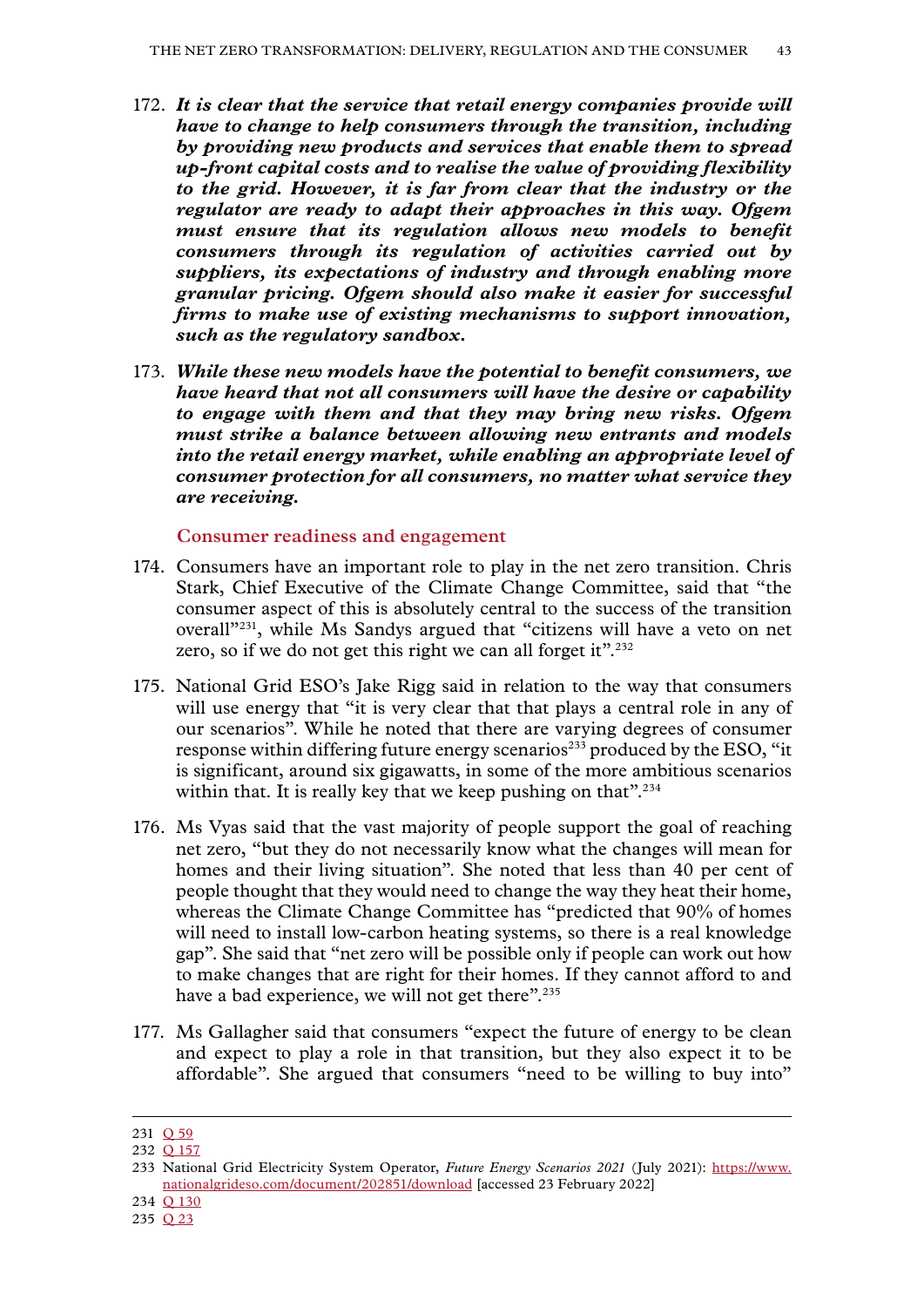changing social and business practices, which are "not something that you can impose on them".236

- 178. Dr John Constable, Energy Editor at the Global Warming Policy Forum, argued that "rather than having a confrontation with the public, it would be better if the Government, through a system of checks and balances, stresstested their policies to see whether they were likely to be acceptable to the public in the longer term." He suggested that "the current policy costs are likely to be so high that public resistance will mean that we do not and cannot meet net zero".<sup>237</sup>
- 179. Tim Lord, Senior Fellow at the Tony Blair Institute for Global Change, said that "consumer understanding of the impacts of their energy use is low. I do not blame consumers for that. It is because some of these issues have not been explained very well over a period of many years." He explained that

"about half of people do not realise that their gas boilers produce greenhouse gas emissions. It seems unreasonable in that circumstance to expect them to be signing up to decarbonising their heating unless that is properly explained to them."238

- 180. Mr Buckland expressed concern about media characterisations of net zero as a burdensome cost, noting that "there is a significant cost and transition challenge". However, he suggested that the end state "is as good if not better than the current state. You should have lower-cost technologies, and stability in your pricing environment for technologies because they should not be driven as much as by volatile international markets". Noting other benefits around technology innovation, he argued that "there is a positive story that government can tell about how the opportunity sits".<sup>239</sup>
- 181. Witnesses expressed concerns about the energy industry's record of engaging with consumers. Mr Jackson said that the smart meter roll-out is "a great example of the change that we need to see in the way the energy sector understands consumers … we were forcing smart meters on people. We were not talking about how they could benefit them in a meaningful way".<sup>240</sup> Mr Lord noted that "clearly there is a variability in the quality of the consumer offer and the marketing of that consumer offer in the sector."241
- 182. Lord Turner outlined demographic variables relating to electric vehicles, as those without driveways will pay a higher price for their electricity on public chargepoints.242 Ms Frerk argued that "those on low incomes will be much more worried about heating and much less worried about transport. It is about the winners and losers". She said that "some early signals about the end of gas boilers, and perhaps a rebalancing of tariffs between gas and electricity, would send the signal in the same way that the announcement about the end of [Internal Combustion Engine] vehicles has got everybody thinking about the fact that we have to make that change."243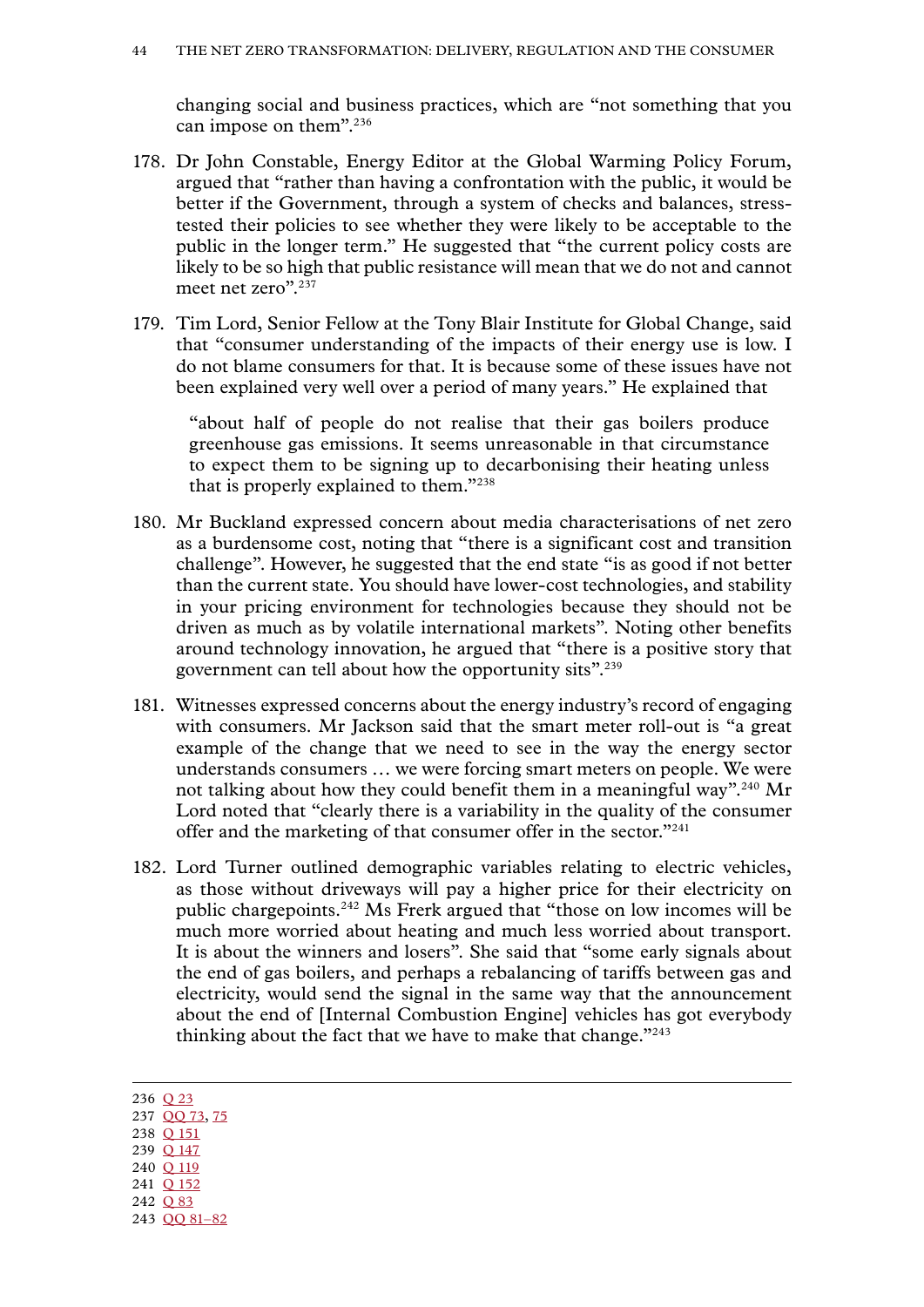- 183. Mr Buckland explained that different consumer groups will have different needs, with some hyper-engaged consumers who engage with new technologies, less engaged consumers who want problems solved for them, and those "who simply do not have the ability to engage and will clearly need different levels of support." Mr Lord also outlined that accessibility is "hugely important", arguing that unless thought is given to how different groups will access services, there will be challenges later.<sup>244</sup> Matt Copeland, Head of Policy and Public Affairs at National Energy Action, said that there is "a real skills gap in the provision of really good advice to help people to decarbonise their homes". He said that this advice "is really needed, especially for the poorest, most vulnerable households, which will need hand-holding through this process".<sup>245</sup>
- 184. However, there were differing views on who is responsible for communicating with consumers about the transition. EDF's Mr Spence emphasised the need to make the case for change to consumers, stressing that "it has to be an emotional campaign as well as a rational campaign". He said that they "have to persuade each consumer that it is in their interests to take the steps they need to take at the moment", arguing that he "would like that to be a combined effort with the Government, with our regulator, and for the industry as well, and for each company to make that case."246
- 185. Ms Davenport argued that there is a role for the Government, the regulator and innovative companies in "having that energy conversation with customers", arguing that "everybody has a role in this".<sup>247</sup> Mr Lord said that responsibility for this is "not just on the energy sector; that is on the Government and other communicators as well". Mr Buckland suggested that companies "have a responsibility to support government and Ofgem to create the pathways for the different segmented customers".248 Witnesses outlined several things that could help consumers with the transition. Mr Lord highlighted the importance of improving information, suggesting that while replacing heating systems is a significant challenge, "if we can make it easy for them to do that and explain why it needs to happen, and do it in a phased way so that we are doing the easier bits first and the harder bits later, I think you can engage consumers on that journey". He also emphasised the need to "automate some of these things" with new business models.<sup>249</sup>
- 186. Jonathan Brearley, CEO of Ofgem, said that "there is no single answer" to the question of whose job it is to persuade consumers to take up low-carbon options. He set out that "there is a big role for government and for Ministers to persuade people. We need to work much more closely with agencies outside the regulator and government to encourage people to make changes". He did not think that "Ofgem or government will necessarily have the persuading power we need to make some of the changes we need", arguing that "this is where you need a dynamic and competitive sector … there is no greater force than companies designing products in such a way that people actually want to put them into their home to make some of this happen."250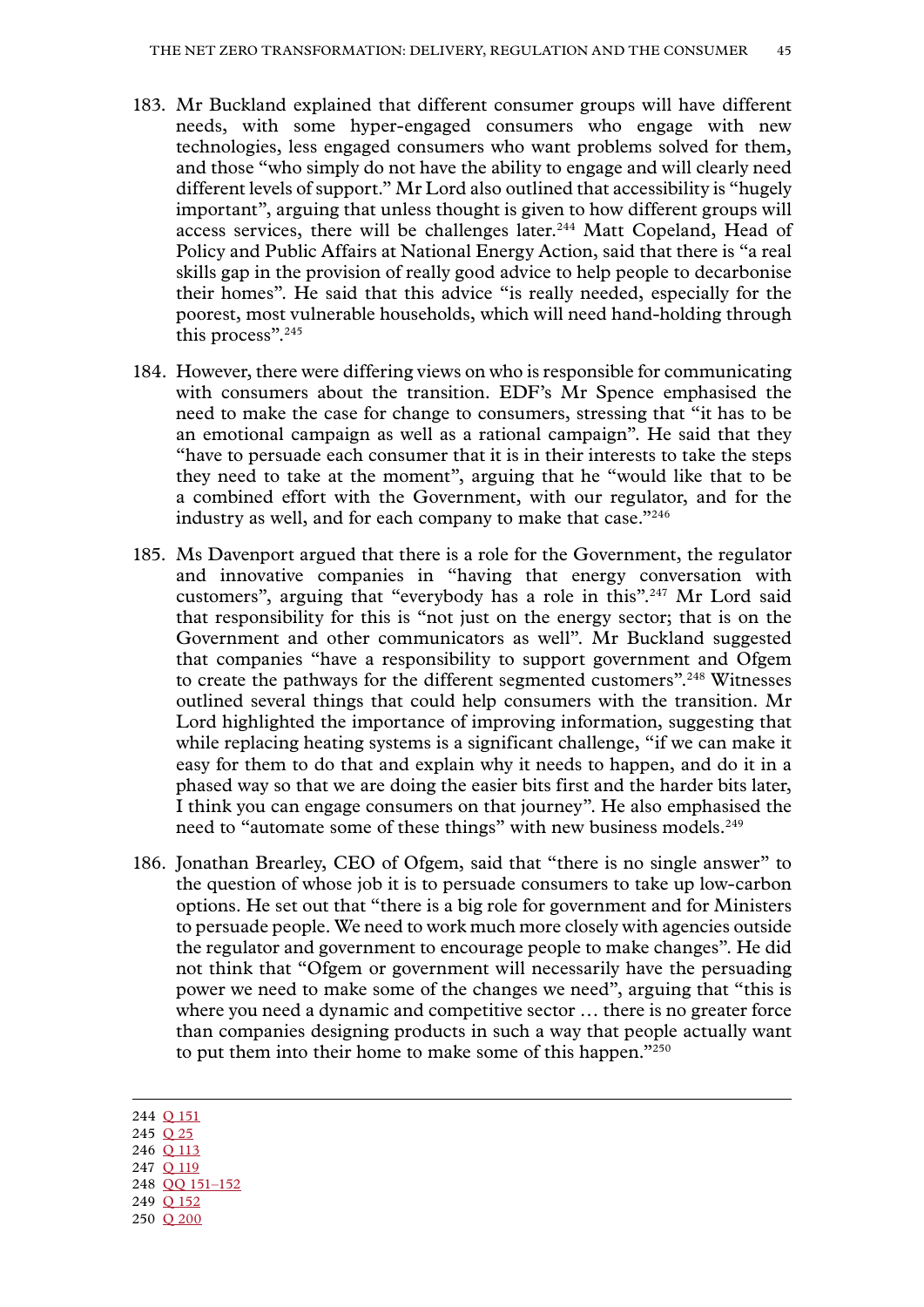- <span id="page-47-0"></span>187. Mr Brearley also argued that "you probably need more public information … to help people understand the choices and trade-offs they might need to make". He said that his experience of refurbishing his own home had shown him "how complex these things can be for someone who is steeped in the energy sector".251
- 188. The Minister, Rt Hon Greg Hands MP said:

"I would suppose that public awareness in the UK of net zero is probably higher than in many, if not most, other developed countries. We are making sure that people understand what we mean by net zero, what we mean by progress and the actions we need to be taking, as a Government and all the way down to individuals."252

- 189. He said that "we need to make sure that information gets out there on how you can make an informed choice in this space". He emphasised that "we are trying to go with human nature" in encouraging consumer action, giving the example of heat pumps, where he argued that the timeframe for introducing low-carbon heating matches the average life of gas boilers.<sup>253</sup>
- 190. Ms Whittington added that "we should do all we can to use the energy retail businesses to make the case, to provide the different products and to get people to adopt this new technology because they want to, not because they are told to." She also outlined that "the Net-Zero Strategy had a really important strand about helping businesses and consumers make green choices more easily", including Simple Energy Advice, a governmentsupported scheme providing bespoke online advice to people about these choices. She emphasised that it is "also beholden on people in the energy industry to be that extra voice that sits alongside it".<sup>254</sup>
- 191. *Without acceptance by consumers the transition will not be possible. They are set to be key participants, but need greater clarity, information and guidance in order to play their part and realise the benefits. The Government needs to take the lead in clearly setting out the need for consumers to take action and what it expects them to do—for example, with respect to heat pumps—as well as providing incentives to decarbonise energy use. This will allow Ofgem to set out its expectations for energy companies, and for those suppliers to adapt their offering to customers. Ofgem must ensure that energy suppliers do not disproportionately penalise those consumers unable to engage with the changing energy market.*

#### **Retail energy market regulation**

192. In recent months, the price of energy has increased dramatically, both in the UK and elsewhere. This has been led by an increase in wholesale gas prices, but electricity prices have followed as gas is one of the fuels used to generate electricity. In the UK, low levels of wind, outages at nuclear plants, and a fire that shut down a key electricity interconnector have all contributed to a need for greater use of gas power stations, and therefore higher prices.255

254 QQ [221–222](https://committees.parliament.uk/oralevidence/3134/html/)

<sup>251</sup> Q [201](https://committees.parliament.uk/oralevidence/3133/html/)

<sup>252</sup> Q [212](https://committees.parliament.uk/oralevidence/3134/html/)

<sup>253</sup> QQ [222, 226](https://committees.parliament.uk/oralevidence/3134/html/)

<sup>255</sup> House of Commons Library, *Cost of gas and electricity,* [Debate Pack 2022–0010,](https://commonslibrary.parliament.uk/research-briefings/cdp-2022-0010/) 17 January 2022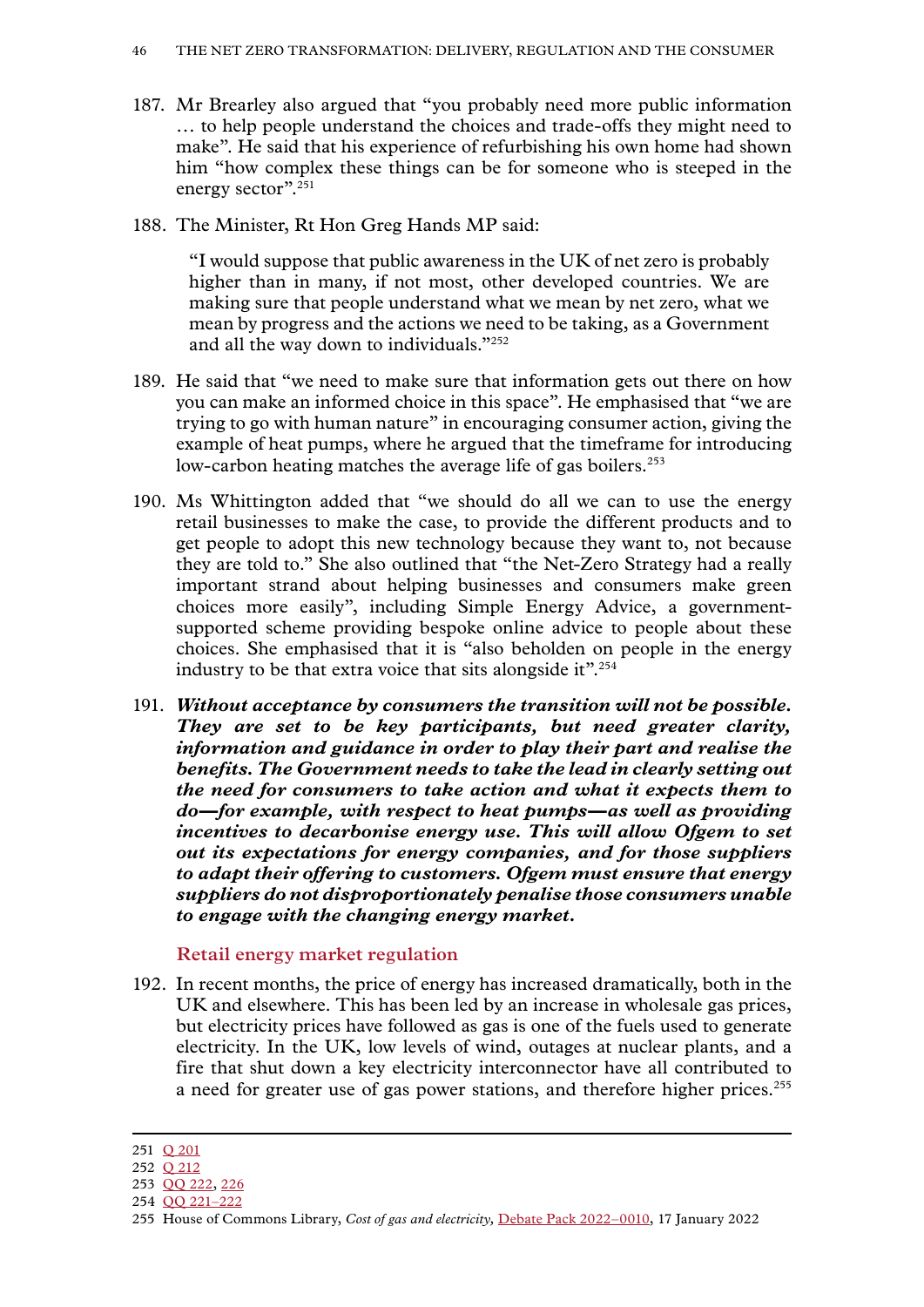This has led to widespread concern and knock-on impacts for both retail and commercial energy consumers.<sup>256</sup>

- 193. Rising prices has caused difficulty for retail energy suppliers, who are limited in their ability to pass on price rises to customers by the default price cap, introduced in 2018<sup>,257</sup> which Ofgem operates and updates every six months to reflect wholesale energy costs.<sup>258</sup> A total of 28 energy suppliers collapsed in Great Britain in  $2021$ <sup>259</sup> including Bulb Energy, the seventh largest energy supplier, which collapsed in November.<sup>260</sup>
- 194. Speaking in October 2021, Chris O'Shea, CEO of Centrica, said that in addition to customer price increases, energy suppliers going out of business adds up to  $\angle 2.5$  billion of costs, which "will be reclaimed and go on every customer's bill over 2022 and 2023 at  $\text{\textsterling}100$  per customer". He called for financial services-style regulation of energy suppliers, including "adequate capital and adequate risk management policies", a fit-and-proper-person test and ring-fencing of customer deposits. He acknowledged that "some of the competition that has come into [the retail] market has been excellent" but argued that companies have been allowed to enter the market with few or no checks, suggesting that rather than improving the market, these suppliers have provided "an illusion of competition". He argued that "what we see today was entirely foreseeable", noting that the retail energy industry "has lost money for the past five years".<sup>261</sup>
- 195. Mr Spence said:

"The leadership of both BEIS and Ofgem know and agree what is required today, and some of the things that we have talked about are being consulted on and are going through the process at the moment, but perhaps not as quickly as I would like and as quickly as needs to happen. There is an element whereby collectively we need to prioritise and accelerate putting in place these different arrangements."262

196. Octopus Energy's Greg Jackson argued that "the reality is that periods of disruption lead to dislocation" but acknowledged that "we could have minimised the damage done by those exiting retailers by some simple prudence".263 Mr Buckland said that "the current crisis sped up a trend that was already there", noting that while the rate of price increases was a surprise, "the underlying market structure of relatively poorly capitalised companies in some areas of the market was clearly going to unlock change at some stage, and that is what has happened." He also called for "a slightly more financial services regulatory-type model", involving regular capital requirements on companies that hold customers' money.264 Mr Lord raised

<sup>256</sup> House of Commons Library, *The energy price crunch,* Research Briefing, [Number 9340](https://researchbriefings.files.parliament.uk/documents/CBP-9340/CBP-9340.pdf), 14 January 2022

<sup>257</sup> [Domestic Gas and Electricity \(Tariff Cap\) Act 2018](https://www.legislation.gov.uk/ukpga/2018/21/contents/enacted/data.htm)

<sup>258</sup> Ofgem, 'Check if the energy price cap affects you' (January 2022): [https://www.ofgem.gov.uk/](https://www.ofgem.gov.uk/information-consumers/energy-advice-households/check-if-energy-price-cap-affects-you) [information-consumers/energy-advice-households/check-if-energy-price-cap-affects-you](https://www.ofgem.gov.uk/information-consumers/energy-advice-households/check-if-energy-price-cap-affects-you) [accessed 23 February 2022]

<sup>259</sup> Ofgem, 'Building energy market resilience' (December 2021): [https://www.ofgem.gov.uk/publications/](https://www.ofgem.gov.uk/publications/building-energy-market-resilience) [building-energy-market-resilience](https://www.ofgem.gov.uk/publications/building-energy-market-resilience) [accessed 23 February 2022]

<sup>260</sup> House of Commons Library, *Cost of gas and electricity,* [Debate Pack 2022–0010,](https://commonslibrary.parliament.uk/research-briefings/cdp-2022-0010/) 17 January 2022

<sup>261</sup> QQ [111–112](https://committees.parliament.uk/oralevidence/2908/html/)

<sup>262</sup> Q [112](https://committees.parliament.uk/oralevidence/2908/html/)

<sup>263</sup> Q [115](https://committees.parliament.uk/oralevidence/2909/html/)

<sup>264</sup> Q [149](https://committees.parliament.uk/oralevidence/2988/html/)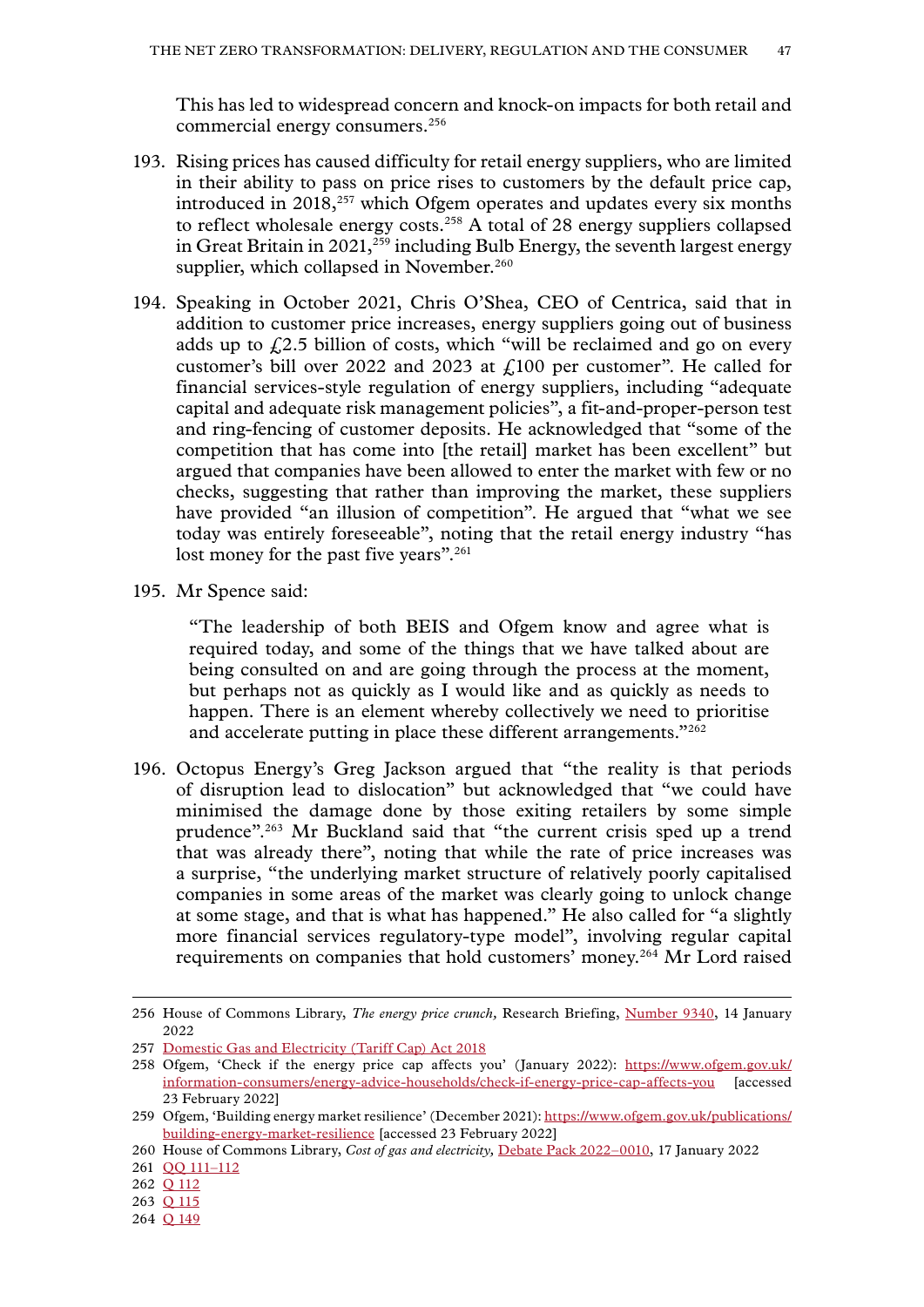the concern that if gas prices reduce, "then a load of new companies come in, hedge at much lower prices and take all those customers back".<sup>265</sup>

- 197. Mr O'Shea argued that one of Ofgem's key pushes has been switching, "which effectively means that Ofgem's assessment of success in the market was customers being dissatisfied with their supplier, which I find a very strange concept". He said that "as recently as a couple of months ago we had a retail market strategy that called for more competition. I would be happy to have more competition, as long as every entrant could satisfy their commitment".266
- 198. Mr Spence outlined that some customers were serially switching, and that this "cannot be the definition of a good market through a period where one of the things that energy companies are going to be asked to do in future is to help their customers on their journey to net zero". He argued that the potential new activities energy companies will be asked to do "are things that suggest a longer-term relationship, and, in that world, it cannot be right to be pushing in the same way" for more.<sup>267</sup>
- 199. Mr Buckland said that the current structure of the retail market is driven by short-term price competition, arguing that while that is valuable for consumers in the short term, "customers are now paying for the failure of some of those poorly capitalised companies".<sup>268</sup> Mr Lord argued that in the long term, the right models in a net zero context "have to involve long-term investment, long-term relationships with companies". He suggested that "the way that the market is structured at the moment and the incentives provided are precisely the opposite of that: switch quickly and choose purely on the basis of short-term cost".
- 200. Mr Lord concluded that "a key challenge is how we make sure that the barriers to entry into this market are appropriate to provide consumer protection, but not so high that we prevent new business models coming in and providing the kind of innovation we need".269
- 201. Jonathan Brearley, CEO of Ofgem said that "the scale of change in gas prices … is dramatic", at "five times the cost that we would have expected previously", arguing that this is "an enormous shock for the retail sector". He said before the price rise, Ofgem was "introducing new rules about financial responsibility" with "new licence conditions that talked about financial responsibility and a fit and proper test, but the economics changed so quickly that our focus really had to be on making sure that customers were looked after". He argued that "we have a retail sector that needs to become much more financially resilient" and is "more able to handle shocks like this in the future".<sup>270</sup>
- 202. Mr Brearley outlined that "we need a very different way of regulating the retail sector … that means having very sharp, focused capital adequacy, but also the rules in place as to what you do once someone breaches that". He set out the need for a fit and proper test, the ability to adapt the price cap in volatile scenarios, and new rules on hedging, arguing that "we have to be

265 Q [149](https://committees.parliament.uk/oralevidence/2988/html/)

266 Q [112](https://committees.parliament.uk/oralevidence/2908/html/)

267 Q [112](https://committees.parliament.uk/oralevidence/2908/html/)

268 Q [149](https://committees.parliament.uk/oralevidence/2988/html/)

269 O [149](https://committees.parliament.uk/oralevidence/2988/html/) 270 Q [196](https://committees.parliament.uk/oralevidence/3133/html/)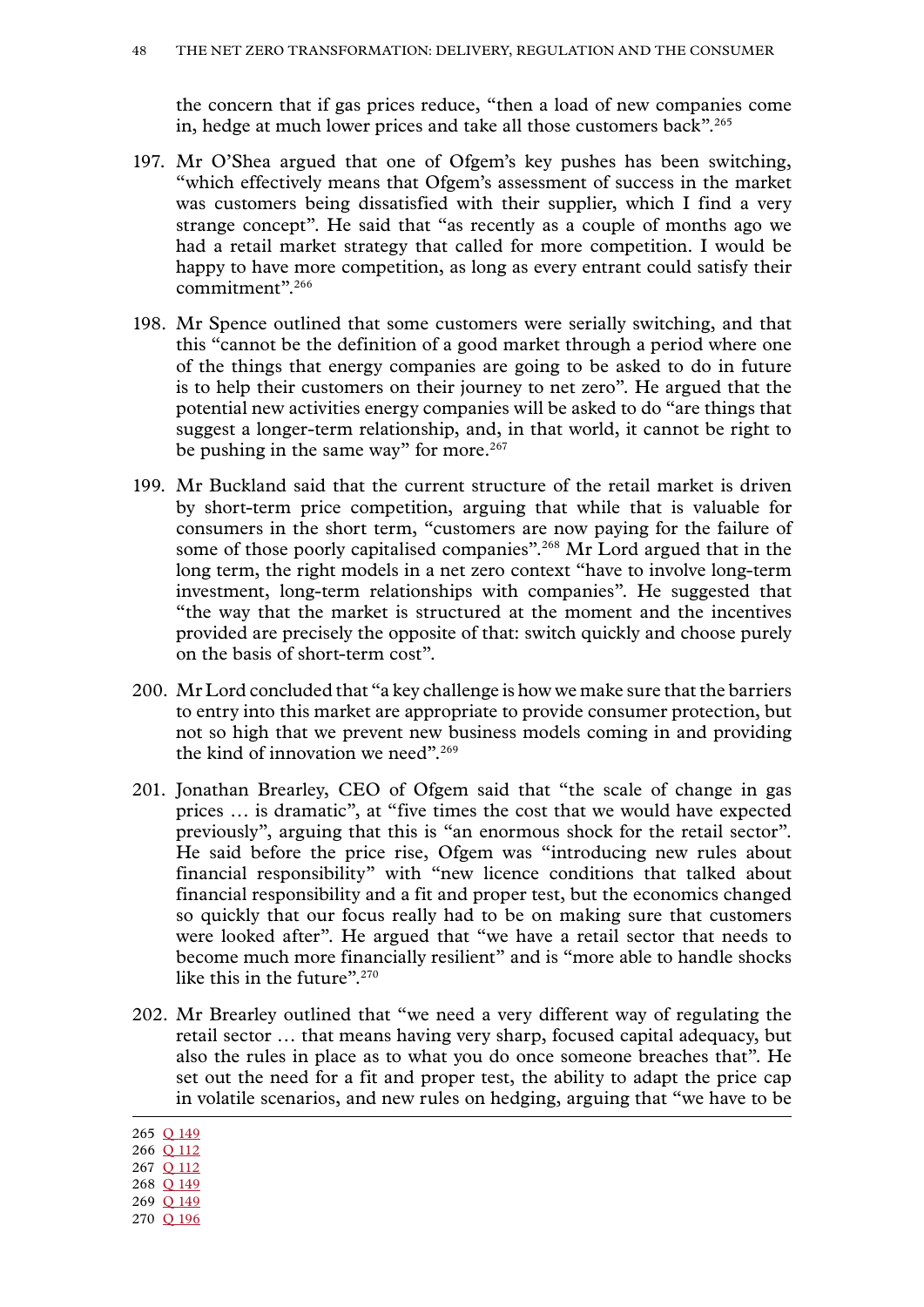really clear and sharp about how we apply these rules", suggesting that while "your commercial strategy is always your own … the rule has to be that, if you choose to take risk, you have to have the capital available to be able to underpin a wide range of scenarios". He argued that "stress tests need to be very wide", as "a 500% increase in the price of gas is certainly not something we have seen before in the market … but we need to be ready for that in the future".<sup>271</sup>

- 203. Mr Brearley was however conscious of "not regulating in a way that leaves you with a vanilla company … we need room for start-ups and for different approaches to be made".272
- 204. The Minister, Rt Hon Greg Hands MP said that he "would have expected energy suppliers to be properly hedged". He argued that "many of those companies have been able to ride out that rise in prices so far because they have been well hedged and have approached it with a sensible hedging strategy".<sup>273</sup>
- 205. Ms Whittington said that switching "is certainly a metric of engagement, but… it can be both positive and negative engagement". She suggested that the Government's aim is "a market that delivers fair outcomes for consumers. That means good prices, a variety of tariffs and high-quality customer service, but we also want a market that delivers for net zero". She called for an "evolution of a retail market and there is no single metric that properly reflects that. I would not say that switching on its own was a good way of judging it. That has not been the government position."274
- 206. In December 2021, Ofgem set out a series of measures aiming to increase resilience in the retail energy market, including the launch of financial stress testing for suppliers from January 2022, strengthening existing controls on 'fit and proper' requirements, tightening rules around the protection of credit balances and renewables levies, and consulting on new financial license requirements in Spring 2022.275 Ofgem also consulted on requiring suppliers to pause expansion beyond certain milestones until it is satisfied that they are financially resilient, adapting the methodology of the price cap to better handle energy market volatility, and set out that it is considering asking government for additional powers to be able to take "rapid and appropriate action" when suppliers are unable to meet the new requirements being established.
- 207. In the same month, BEIS published a consultation on the future of the energy retail market to reflect recent events, seeking feedback on: how the retail market can help achieve the best outcomes for consumers, no matter how they engage; how energy companies can help drive the private investment needed to achieve net zero; and how the retail market, its underpinning regulatory framework and the price cap, may need to evolve to enable a lowest-cost, flexible and resilient energy system that continues to protect consumers. The Government intends to refresh the current energy retail

<sup>271</sup> QQ [196–197](https://committees.parliament.uk/oralevidence/3133/html/)

<sup>272</sup> Q [198](https://committees.parliament.uk/oralevidence/3133/html/)

<sup>273</sup> Q [218](https://committees.parliament.uk/oralevidence/3134/html/)

<sup>274</sup> Q [219](https://committees.parliament.uk/oralevidence/3134/html/)

<sup>275</sup> Ofgem, 'Building energy market resilience' (December 2021): [https://www.ofgem.gov.uk/publications/](https://www.ofgem.gov.uk/publications/building-energy-market-resilience) [building-energy-market-resilience](https://www.ofgem.gov.uk/publications/building-energy-market-resilience) [accessed 23 February 2022]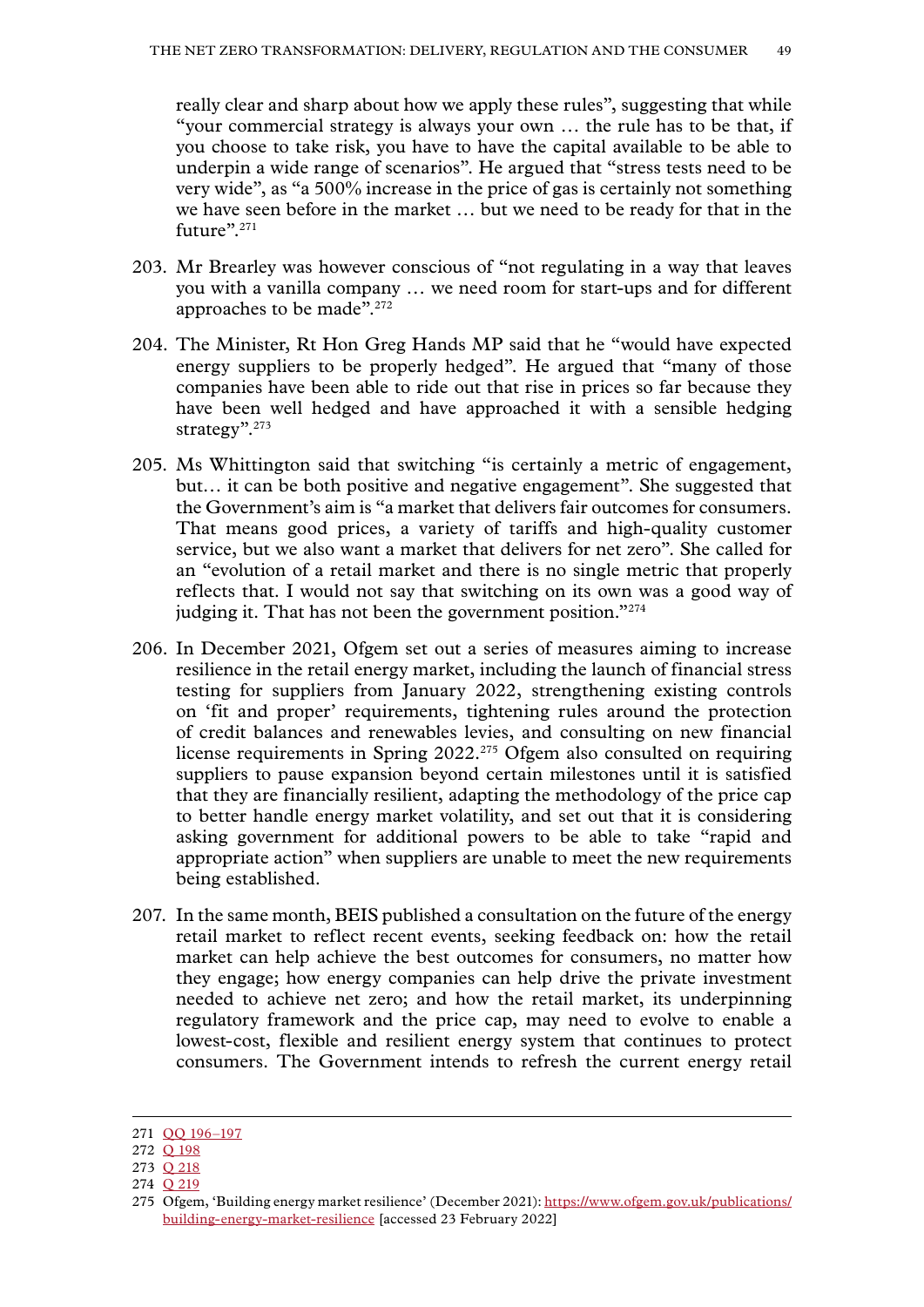market strategy, with the aim of publishing an updated strategy as soon as possible, once the market has stabilised.276

- 208. **Becoming a more adaptive regulator must not come at the expense of consumer protection. The recent collapse of a large number of suppliers has highlighted substantial failings on the part of Ofgem. We welcome Ofgem's recognition that change is needed to restore trust in the retail energy market and urge the regulator to prioritise the introduction of a robust regulatory framework akin to the financial services sector for energy companies holding large amounts of customer money, including adequate capital requirements and a fit and proper persons test. Nonetheless, the regulator must be careful to strike the right balance between resilience and innovation, ensuring that new requirements do not preclude new entrants and business models from the retail energy market.**
- 209. **The promotion of switching and short-term price competition without adequate financial oversight contributed to energy supplier failures. We welcome that the Government and Ofgem recognise the need for broader objectives for the retail energy market, including enabling net zero. New business models may require longer-term relationships between customers and suppliers and this must be based partly on greater trust in those firms.**
- 210. *Ofgem should publish a detailed approach to supervision once these changes are in place, to make its new requirements clear and enable greater scrutiny of its performance.*
- 211. *While competition will remain an important feature of the retail energy market, the Government and Ofgem should set out their expectation that companies should compete on their overall service and value to customers and not just on price. The use of switching as a singular metric of competition should be abandoned. It is the ease of switching rather than actual switching which supports competition; high switching may be an adverse measure of customer service rather than something to be encouraged. Indeed, if firms are to help customers manage the energy transformation this may require longer term contractual relationships.*

<sup>276</sup> Department for Business, Energy and Industrial Strategy, 'Future of the energy retail market: call for evidence' (21 December 2021): [https://www.gov.uk/government/consultations/future-of-the-energy](https://www.gov.uk/government/consultations/future-of-the-energy-retail-market-call-for-evidence)[retail-market-call-for-evidence](https://www.gov.uk/government/consultations/future-of-the-energy-retail-market-call-for-evidence) [accessed 23 February 2022]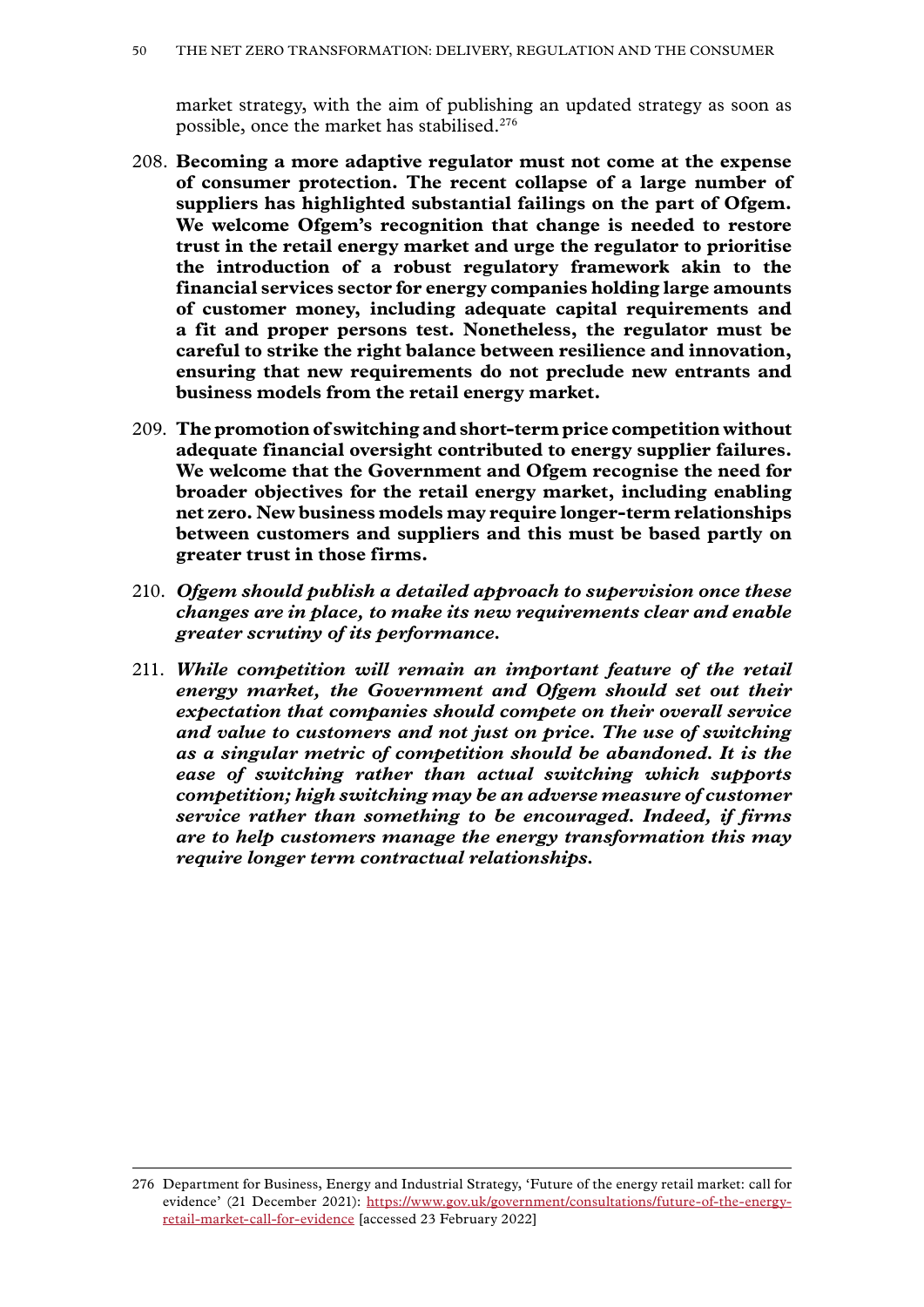#### <span id="page-52-0"></span>**SUMMARY OF CONCLUSIONS AND RECOMMENDATIONS**

Below is a list of all of the Committee's conclusions and recommendations (recommendations appear in italics).

#### **The challenge of the net zero transformation**

- 1. Given the timescales involved in complex infrastructure projects and the life expectancy of newly built energy assets, the current decade is crucial to the ambition of achieving net zero by 2050. While we welcome the targets set in the Government's Net Zero Review, we do not believe that the necessary policy detail is in place to achieve those targets, with further detail needed to encourage the scale of investment required to decarbonise the energy system while maintaining energy security. (Paragraph 40)
- 2. *We call for clarity from the Government in the following areas:*
	- *a business model to support the development of long-duration storage technologies;*
	- *the overall funding envelope and business model for carbon capture, usage and storage (CCUS);*
	- *the funding mechanism for the deployment of small modular reactors (SMR);*
	- *business models and financial support for hydrogen conversion;*
	- *an accelerated decision on the role of hydrogen in heating;*
	- *the future role of the gas distribution network;*
	- *funding incentives to deliver heat pumps;*
	- *funding to support the energy efficiency of homes; and*
	- *a review of the non-financial barriers to the deployment of 40GW of offshore wind by 2030.* (Paragraph 41)
- 3. *The Government should set out by the end of 2024 the roadmap by which it will deliver the energy mix it envisages for achieving net zero in a secure way, including setting out the funding structures for any new technologies that the Government aims to rely on. This roadmap needs to be dynamic, recognising that technology developments over time may result in differing incentives and priorities becoming appropriate. The Government should also set out the role it intends gas to play in the future system and where it will source this from, given security of supply and price volatility in international markets. Given the ongoing requirement for gas, the Government must take all steps to facilitate the exploration and exploitation of our own resources.* (Paragraph 42)
- 4. *We strongly urge the Government to set out how the transition will be funded. In doing so, it should explicitly set out the distributional consequences for any funding proposals. Funding the transition primarily through charges to billpayers is regressive and involves invidious trade-offs, making some consumers pay for investments that will not directly benefit them.* (Paragraph 53)
- 5. *There are a number of ways in which the Government can support energy investment. We urge the Government to consider the full range of funding options including the UK Infrastructure Bank, the British Business Bank, carbon pricing, co-*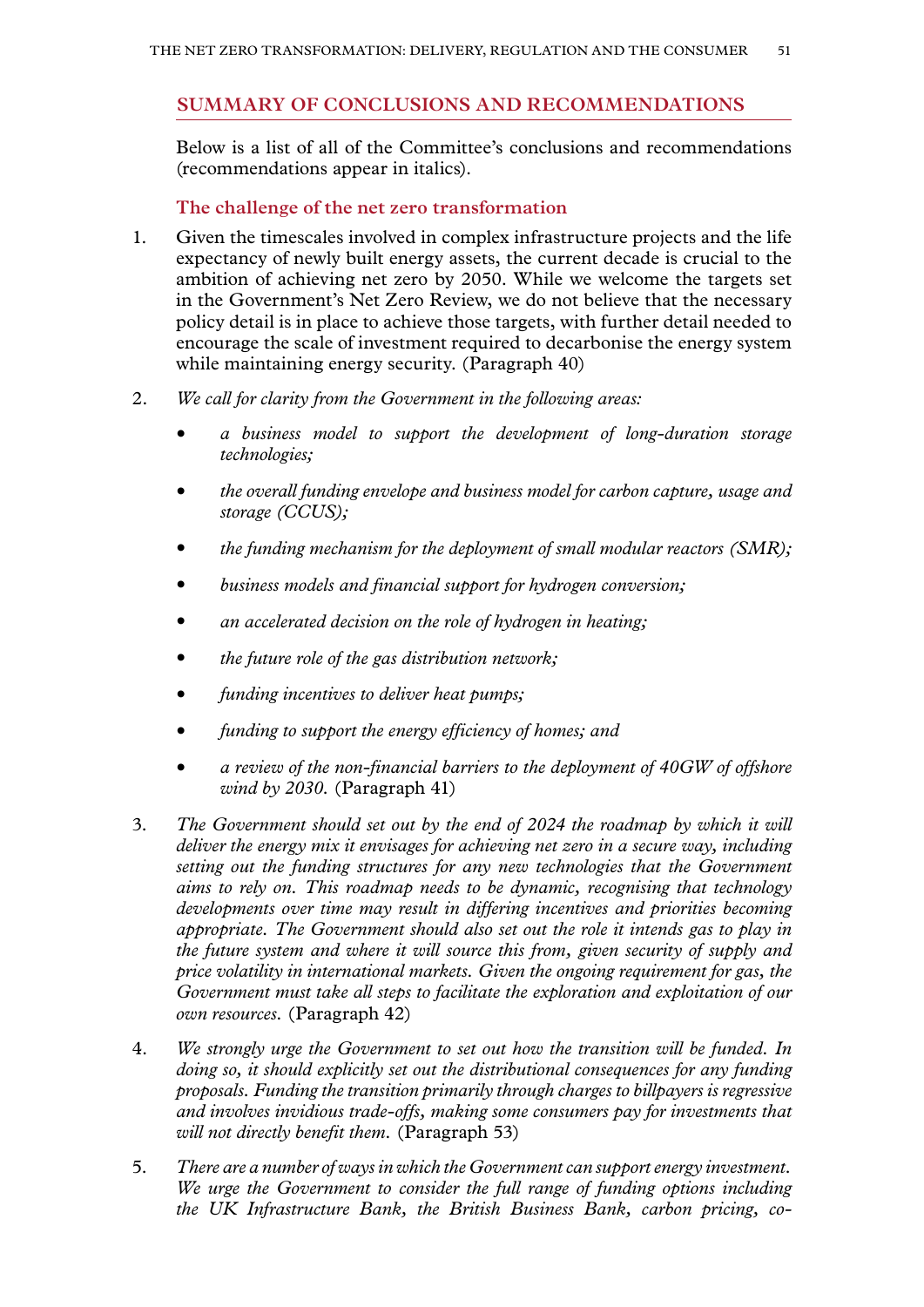*investment, investment subsidies, investment tax relief and Contracts for Difference.* (Paragraph 54)

- 6. *We also call on the Government to reconsider its opposition to the use of government borrowing, due to its suitability for this type of investment financing, and because future generations will be the main beneficiaries of net zero investment.* (Paragraph 55)
- 7. *We support the Government's plans to publish this year a call for evidence on fairness and affordability. We call on the Government to publish this as soon as possible and commit to consulting on more detailed proposals by the end of 2022.* (Paragraph 56)

**Institutional architecture and co-ordination**

- 8. The changes needed to ensure the transition to net zero by 2050 are transformational, not gradual and incremental. There is insufficient coordination within Government on net zero, as well as evidence of insufficient bandwidth in BEIS to tackle the full range of issues associated with the transition. (Paragraph 65)
- 9. The scale of the net zero challenge requires urgent action across the economy and across a range of government departments and public sector bodies. We are concerned that there is insufficient co-ordination and strategic direction in relation to reaching the target, particularly in translating high-level targets into detailed, deliverable policy. However, it is key that any co-ordination function does not create new and unnecessary levels of bureaucracy, and instead helps to drive cohesive decision-making at a political level, while directing and overseeing implementation of detailed policy. (Paragraph 73)
- 10. *We propose the creation of an expert taskforce, following the example of the Vaccine Taskforce—but on a longer term footing—responsible for economy-wide strategic planning, cross-departmental co-ordination, implementation of some agreed policies and operational delivery monitoring in relation to the net zero transition by all departments and agencies. Given the inherent uncertainty of the transition, the taskforce model provides the agility necessary to adapt to a rapidly changing landscape.* (Paragraph 74)
- 11. *The transformation taskforce will need to address politically sensitive policy issues, including public spending commitments, so—following the model of the Vaccine Taskforce—cannot be independent of Government. The taskforce should report directly to a Cabinet Committee chaired by the Prime Minister which would agree the strategy and key policy components and authorise any Government financing. The taskforce, housed within the Cabinet Office, will then have the authority to translate the policy into detailed policy implementation covering all Government departments. The taskforce should be set up immediately given the urgent need for action on net zero within the next few years.* (Paragraph 75)
- 12. *There is clearly a role for the Future System Operator in considering both the electricity and gas networks and providing greater planning of their future needs to ensure security of supply. We urge the Government to move promptly in establishing the Future System Operator and call for it to have clear objectives and responsibilities to avoid increasing complexity in the governance of the energy sector. Nonetheless, we believe that the Future System Operator should not have a wider role in coordinating the net zero transition; political trade-offs in this area should be decided by the Government.* (Paragraph 88)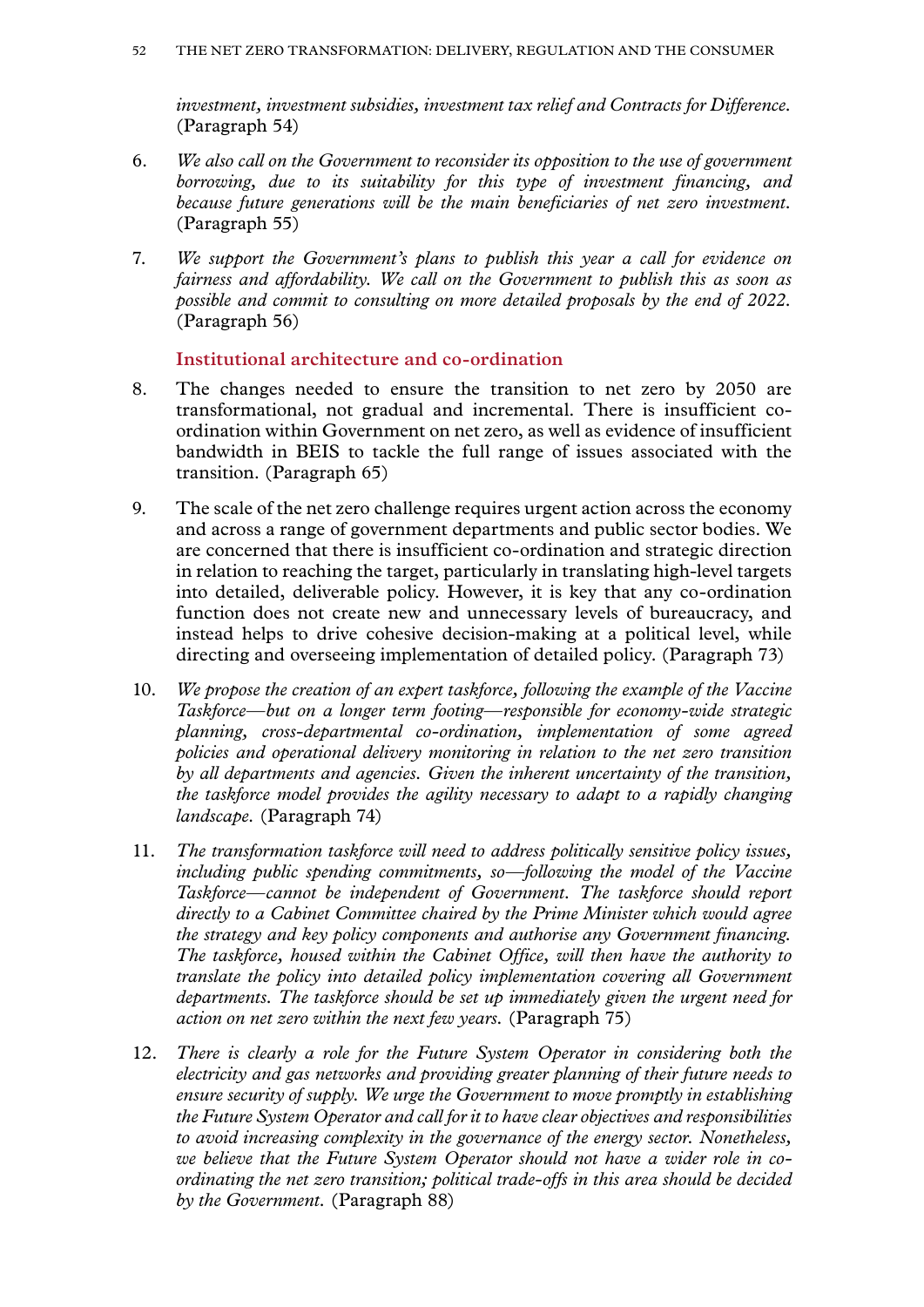- 13. *Ofgem has an important role to play in enabling the transition. However, we believe that Ofgem's primary focus should remain on its supplier regulation, economic regulation and consumer protection responsibilities. While we recognise that these may need to be expanded to cover new technologies and services, we do not believe that Ofgem needs to be given a more strategic role in planning the energy system; this role should instead be the responsibility of the Future System Operator.* (Paragraph 96)
- 14. *We recognise that Ofgem's current leadership sees net zero as fundamental to its existing duties. To ensure that, on an enduring basis, the appropriate focus is given to net zero within its competing priorities, we recommend that Ofgem's duties should be amended to include explicit reference to having due regard to the net zero target. While Ofgem maintains that net zero considerations already factor into its decisionmaking, adding net zero explicitly to its statutory duties will serve to make this clear.* (Paragraph 108)
- 15. *Adding net zero to Ofgem's remit would not offer sufficient guidance for making judgements regarding trade-offs. For this reason, we emphasise the urgency of publishing the promised Strategy and Policy Statement. The Strategy and Policy Statement must provide further clarity on how Ofgem should make trade-offs between affordability, net zero, security of supply and the interests of current versus future generations in its regulatory decisions; these trade-offs are political in nature and the Government needs to clearly set out how Ofgem should approach these issues.* (Paragraph 118)

#### **Regulation, innovation and the consumer experience**

- 16. We are concerned that the price controls regime has the potential to discourage investment at exactly the point when it is needed most. Ofgem needs to ensure that its price controls allow the appropriate level of investment ahead of need and do not restrict investments that are necessary to enable the transition. (Paragraph 135)
- 17. *We recommend that Ofgem commit to carrying out a review of its use of uncertainty mechanisms, their effectiveness, the regulatory burden they have placed on energy networks and their impact on investment. This should be done in time to allow any conclusions to be reflected in the decisions it makes for its next price control periods.* (Paragraph 136)
- 18. Given the scale of change set to take place in the energy sector, we are concerned that the governance of the energy system, and in particular its licences and codes, is slow-moving and resistant to change. (Paragraph 150)
- 19. *We recommend that codes and licences be simplified and reformed in such a way that they are able to adapt to a fast-changing sector and enable the energy transition and are pleased that this is under active consideration by the Government and Ofgem. If this requires legislation, the Government should ensure that this is brought forward swiftly* (Paragraph 151)
- 20. *It is clear that the service that retail energy companies provide will have to change to help consumers through the transition, including by providing new products and services that enable them to spread up-front capital costs and to realise the value of providing flexibility to the grid. However, it is far from clear that the industry or the regulator are ready to adapt their approaches in this way. Ofgem must ensure that its regulation allows new models to benefit consumers through its regulation of activities carried out by suppliers, its expectations of industry and through enabling more granular pricing. Ofgem should also make it easier for successful firms to make*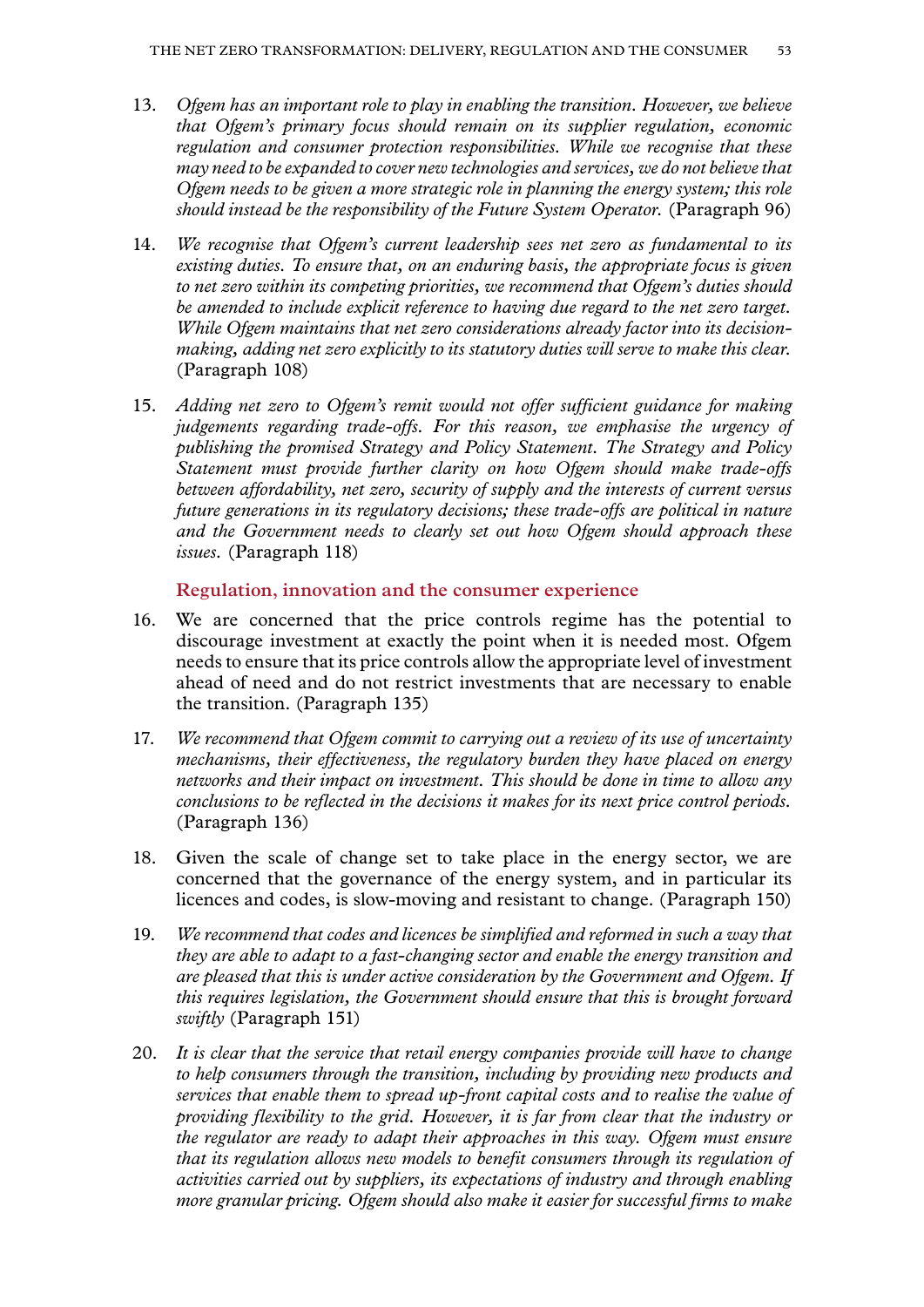*use of existing mechanisms to support innovation, such as the regulatory sandbox.*  (Paragraph 172)

- 21. *While these new models have the potential to benefit consumers, we have heard that not all consumers will have the desire or capability to engage with them and that they may bring new risks. Ofgem must strike a balance between allowing new entrants and models into the retail energy market, while enabling an appropriate level of consumer protection for all consumers, no matter what service they are receiving.* (Paragraph 173)
- 22. *Without acceptance by consumers the transition will not be possible. They are set to be key participants, but need greater clarity, information and guidance in order to play their part and realise the benefits. The Government needs to take the lead in clearly setting out the need for consumers to take action and what it expects them to do—for example, with respect to heat pumps—as well as providing incentives to decarbonise energy use. This will allow Ofgem to set out its expectations for energy companies, and for those suppliers to adapt their offering to customers. Ofgem must ensure that energy suppliers do not disproportionately penalise those consumers unable to engage with the changing energy market.* (Paragraph 191)
- 23. Becoming a more adaptive regulator must not come at the expense of consumer protection. The recent collapse of a large number of suppliers has highlighted substantial failings on the part of Ofgem. We welcome Ofgem's recognition that change is needed to restore trust in the retail energy market and urge the regulator to prioritise the introduction of a robust regulatory framework akin to the financial services sector for energy companies holding large amounts of customer money, including adequate capital requirements and a fit and proper persons test. Nonetheless, the regulator must be careful to strike the right balance between resilience and innovation, ensuring that new requirements do not preclude new entrants and business models from the retail energy market. (Paragraph 208)
- 24. The promotion of switching and short-term price competition without adequate financial oversight contributed to energy supplier failures. We welcome that the Government and Ofgem recognise the need for broader objectives for the retail energy market, including enabling net zero. New business models may require longer-term relationships between customers and suppliers and this must be based partly on greater trust in those firms. (Paragraph 209)
- 25. *Ofgem should publish a detailed approach to supervision once these changes are in place, to make its new requirements clear and enable greater scrutiny of its performance.* (Paragraph 210)
- 26. *While competition will remain an important feature of the retail energy market, the Government and Ofgem should set out their expectation that companies should compete on their overall service and value to customers and not just on price. The use of switching as a singular metric of competition should be abandoned. It is the ease of switching rather than actual switching which supports competition; high switching may be an adverse measure of customer service rather than something to be encouraged. Indeed, if firms are to help customers manage the energy transformation this may require longer term contractual relationships.* (Paragraph 211)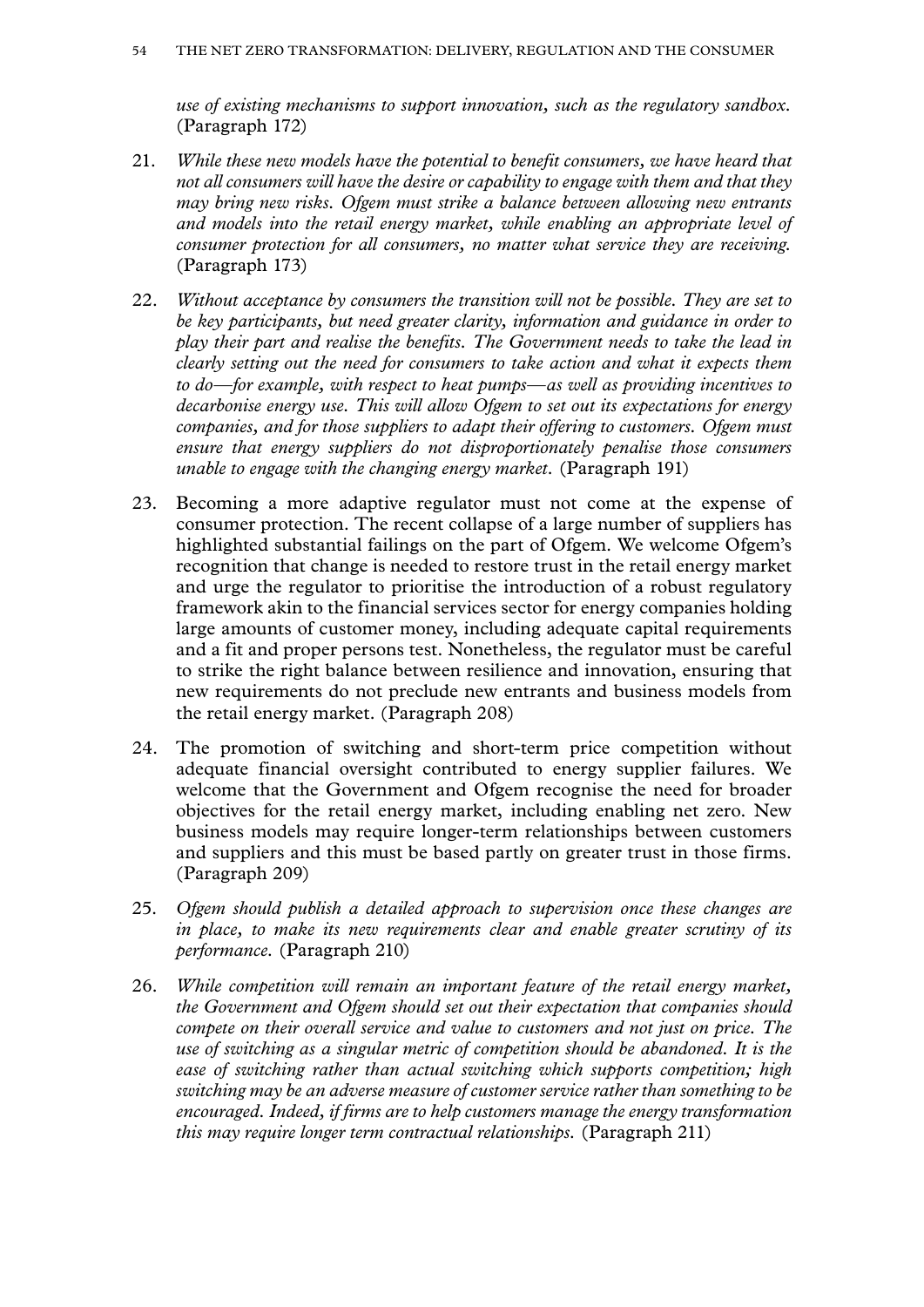# <span id="page-56-0"></span>**Appendix 1: LIST OF MEMBERS AND DECLARATIONS OF INTEREST**

#### **List of members**

Lord Allen of Kensington Lord Blackwell Baroness Bowles of Berkhamsted Lord Burns Lord Cromwell (from 19 January) Lord Curry (until 19 January) Baroness Donaghy Lord Eatwell Lord Grade of Yarmouth Lord Hollick Baroness Noakes (until 19 January) Lord Reay Lord Sharkey Lord Trefgarne (from 19 January)

#### **Declaration of interests**

Lord Allen of Kensington *Non-Executive Chairman and Non-Executive Director, Balfour Beatty plc* Lord Blackwell *Shareholding in Greencoat UK Wind plc, below the threshold for registration in the Register of Lords' Interests Shareholding in National Grid plc, below the threshold for registration in the Register of Lords' Interests* Baroness Bowles of Berkhamsted *No relevant interests declared* Lord Burns *Shareholding in Royal Dutch Shell plc Shareholding in National Grid plc* Lord Cromwell *Shareholding in Royal Dutch Shell plc B SHS Shareholding in BHP Billiton plc Shareholding in Rio Tinto plc Shareholding in National Grid plc Shareholding in NextEra Energy Inc, below the threshold for registration in the Register of Lords' Interests Shareholding in TotalEnergies SE, below the threshold for registration in the Register of Lords' Interests Lord Curry* Baroness Donaghy *No relevant interests declared* Lord Eatwell *No relevant interests declared* Lord Grade of Yarmouth *No relevant interests declared* Lord Hollick *Director, Honeywell International Inc Shareholding in Honeywell Inc*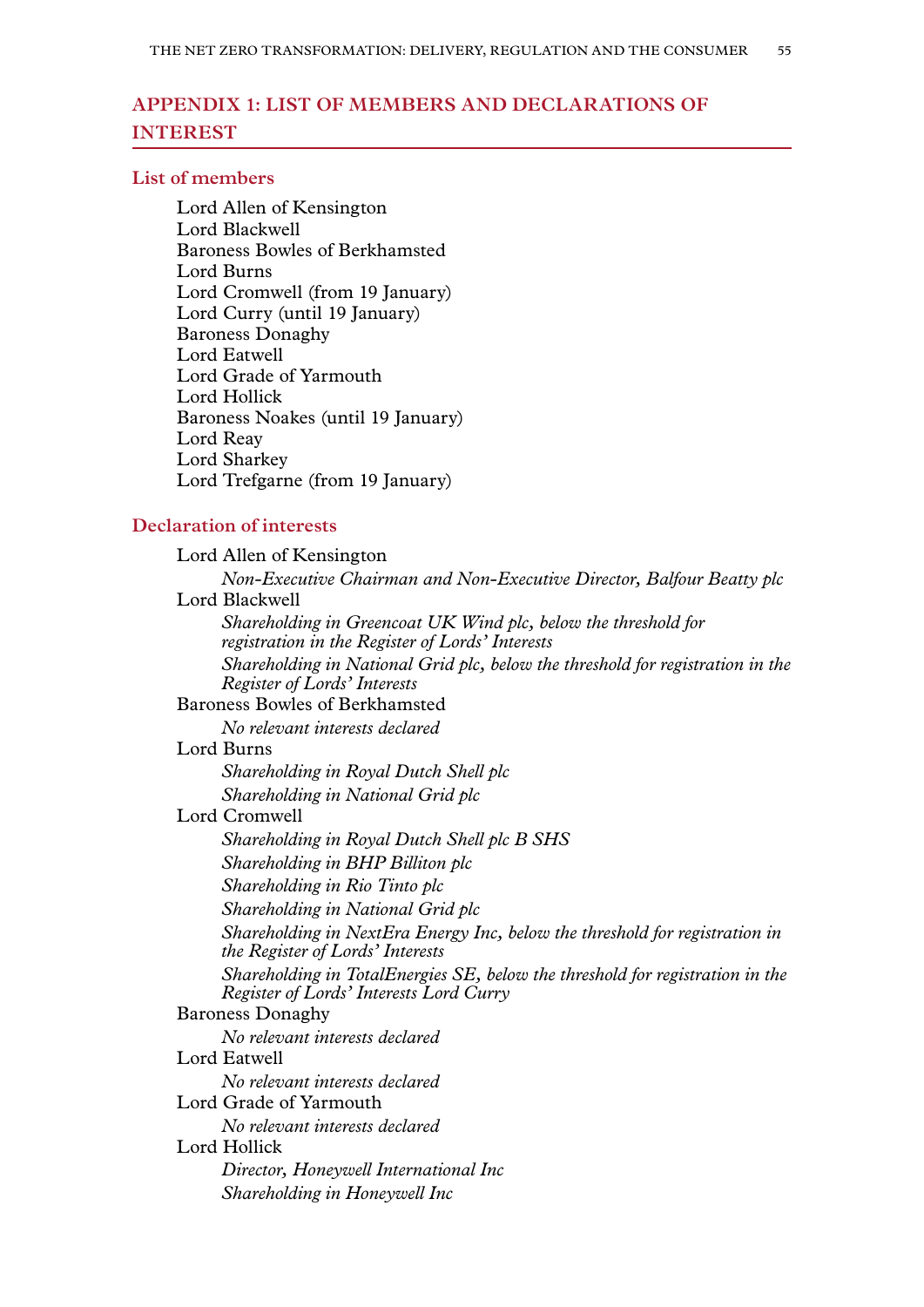Baroness Noakes *Shareholding in BHP Group plc Shareholding in BP plc Shareholding in Rio Tinto plc Shareholding in Royal Dutch Shell plc Shareholding in IMI plc* Lord Reay *Shareholding in Rio Tinto plc Shareholding in Royal Dutch Shell plc, below the threshold for registration in the Register of Lords' Interests* Lord Sharkey *No relevant interests declared* Lord Trefgarne *No relevant interests declared*

#### **Specialist advisers**

Anthony Pygram *Former Director at Ofgem (2011–2020)* Nick Butler *No relevant interests to declare*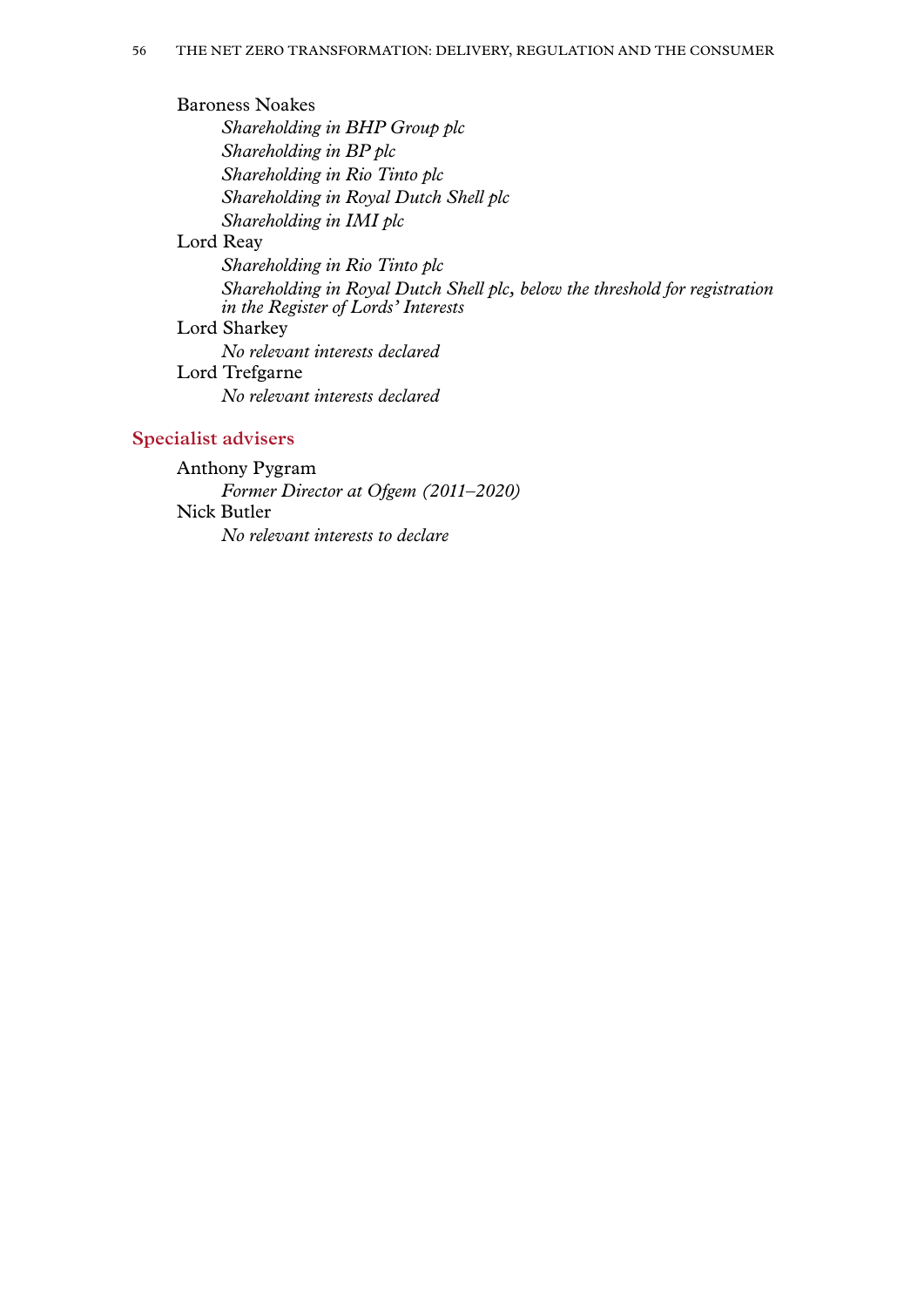#### <span id="page-58-0"></span>**Appendix 2: LIST OF WITNESSES**

Evidence is published online at [https://committees.parliament.uk/work/1320/](https://committees.parliament.uk/work/1320/ofgem-and-net-zero/publications/) [ofgem-and-net-zero/publications/](https://committees.parliament.uk/work/1320/ofgem-and-net-zero/publications/) and available for inspection at the Parliamentary Archives (020 7219 3074).

Evidence received by the Committee is listed below in chronological order of oral evidence session and in alphabetical order. Those witnesses marked with \*\* gave both oral and written evidence. Those marked with \* gave oral evidence and did not submit any written evidence. All other witnesses submitted written evidence only.

#### **Oral evidence in chronological order**

| ★★       | Professor Catherine Mitchell, Professor of Energy<br>Policy, University of Exeter                           | $OO$ 1-11       |
|----------|-------------------------------------------------------------------------------------------------------------|-----------------|
| $\star$  | Dr Jeffrey Hardy, Senior Research Fellow, Grantham<br>Institute for Climate Change, Imperial College London |                 |
| *        | Joe Perkins, Senior Vice-President and Head of<br>Research, Compass Lexecon                                 | OO 12–22        |
| *        | Catherine Waddams, Emeritus Professor, Norwich<br><b>Business School</b>                                    |                 |
| *        | Cloda Jenkins, Professor of Economics, University<br>College London                                         |                 |
| *        | Dhara Vyas, Head of Future Energy Services, Citizens<br>Advice                                              | OO 23–32        |
| *        | Matt Copeland, Head of Policy and Public Affairs,<br><b>National Energy Action</b>                          |                 |
| *        | Lynne Gallagher, Chief Executive Officer, Energy<br>Consumers Australia                                     |                 |
| *        | Andrew Large, Chair, Energy Intensive Users Group                                                           | $OO$ 33-40      |
| *        | Sir Dieter Helm, Professor of Economic Policy,<br>University of Oxford                                      | OO 41-54        |
| *        | Chris Stark, Chief Executive, Climate Change<br>Committee                                                   | $OO 55 - 63$    |
| *        | Mike Thompson, Chief Economist, Climate Change<br>Committee                                                 |                 |
| ★★       | James Richardson, Chief Economist, National<br><b>Infrastructure Commission</b>                             | $OO 64-69$      |
| *        | Dr John Constable, Energy Editor, Global Warming<br>Policy Forum                                            | $OO$ 70 $-80$   |
| $^\star$ | Lord Adair Turner, Chair, Energy Transitions<br>Commission                                                  | <u>OO 81–87</u> |
| *        | Maxine Frerk, Associate, Sustainability First                                                               |                 |
| ★★       | Dr Tony Ballance, Director of Regulation and Strategy, QQ 88-107<br>Cadent Gas                              |                 |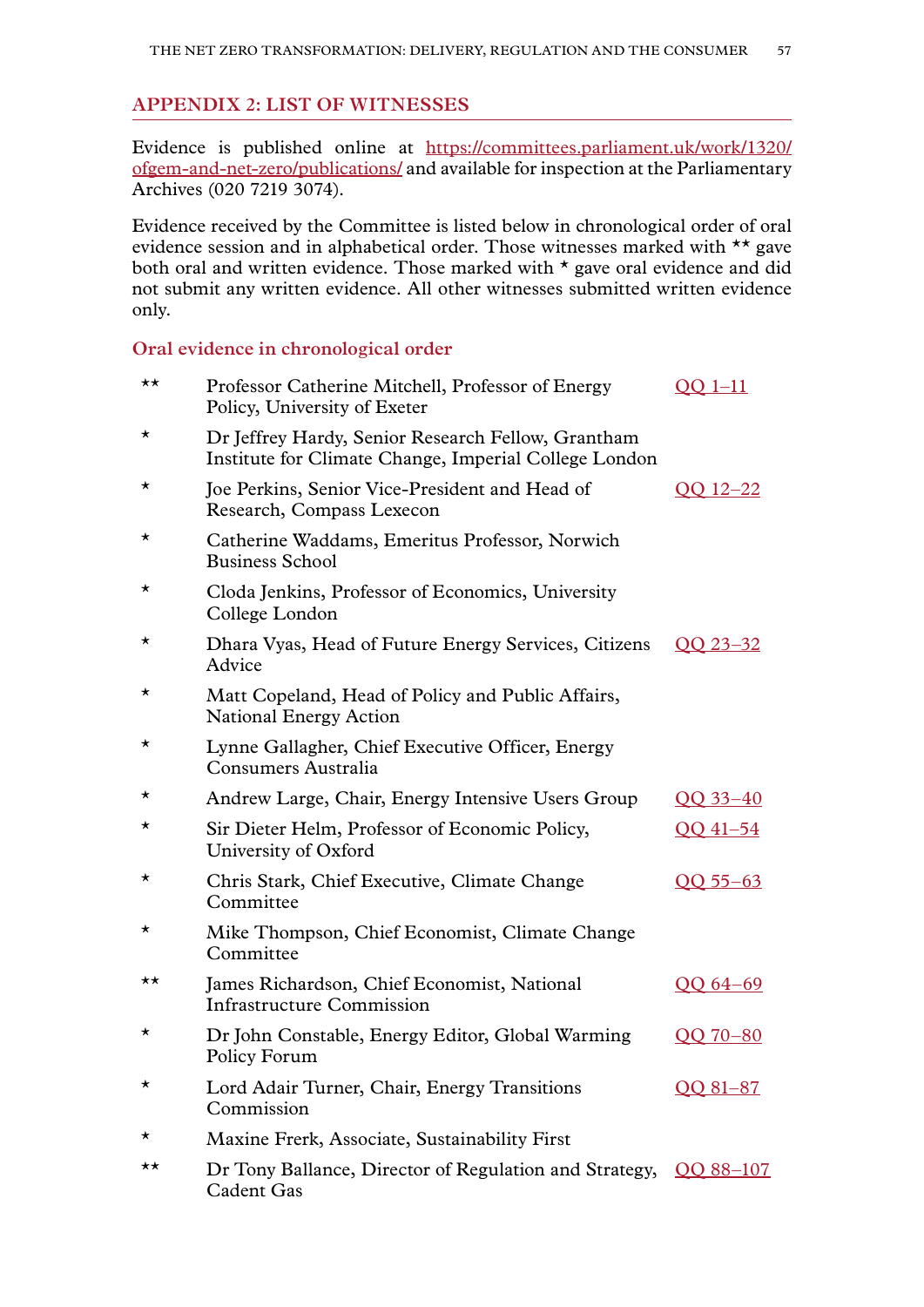| Guy Jefferson, Chief Operating Officer, ScottishPower<br><b>Energy Networks</b>                                                           |                                                                    |
|-------------------------------------------------------------------------------------------------------------------------------------------|--------------------------------------------------------------------|
| Chris O'Shea, CEO, Centrica                                                                                                               | OO 108-113                                                         |
| Paul Spence, Director of Strategy and Corporate<br>Affairs, EDF Energy                                                                    |                                                                    |
| Juliet Davenport, Founder and Director, Good Energy                                                                                       | OO 114-119                                                         |
| Greg Jackson, Founder and CEO, Octopus Energy                                                                                             |                                                                    |
| Kristoffer Böttzauw, Director General, Danish Energy<br>Agency                                                                            | 00 120 - 129                                                       |
| Alejandro Hernández, Head of Renewable Integration<br>and Secure Electricity Unit, International Energy<br>Agency                         |                                                                    |
| Claire Dykta, UK Head of Strategy, National Grid                                                                                          | OO 130-140                                                         |
| Jake Rigg, Director of Corporate Affairs, National<br>Grid ESO                                                                            |                                                                    |
| Josh Buckland, Director, Flint Global                                                                                                     | OO 141-153                                                         |
| Tim Lord, Senior Fellow (Net Zero), Tony Blair<br>Institute for Global Change                                                             |                                                                    |
|                                                                                                                                           |                                                                    |
| Laura Sandys, Non-Executive Director, Energy<br><b>Systems Catapult</b>                                                                   |                                                                    |
| Darryl Murphy, Head of Infrastructure, Aviva<br>Investors                                                                                 | OO 167-175                                                         |
| Simon Virley, Head of Energy and Natural Resources,<br><b>KPMG</b>                                                                        |                                                                    |
| Tom Samson, CEO, Rolls-Royce SMR                                                                                                          | OO 176-185                                                         |
| Jonathan Brearley, CEO, Ofgem                                                                                                             | OO 186-209                                                         |
| Neil Kenward, Director, Strategy and Decarbonisation,<br>Ofgem                                                                            |                                                                    |
| Rt Hon Greg Hands MP, Minister for Energy,<br>Clean Growth and Climate Change, Department for<br>Business, Energy and Industrial Strategy | <u>OO 210–226</u>                                                  |
| Joanna Whittington, Director-General, Energy and<br>Security, Department for Business, Energy and<br><b>Industrial Strategy</b>           |                                                                    |
| Alphabetical list of all witnesses                                                                                                        |                                                                    |
| <b>Aldersgate Group</b>                                                                                                                   | <b>ONZ0050</b>                                                     |
| Aviva Investors $(QQ 167-175)$                                                                                                            |                                                                    |
| John Derek Blacklock                                                                                                                      | <b>ONZ0003</b>                                                     |
| <b>Stephen Browning</b>                                                                                                                   | <b>ONZ0041</b>                                                     |
|                                                                                                                                           | David Gray, Vice Chair, the Regulatory Policy Institute QQ 154-166 |

\*\* Cadent Gas [\(QQ 88–107\)](https://committees.parliament.uk/oralevidence/2809/html/) [ONZ0019](https://committees.parliament.uk/writtenevidence/38195/html/)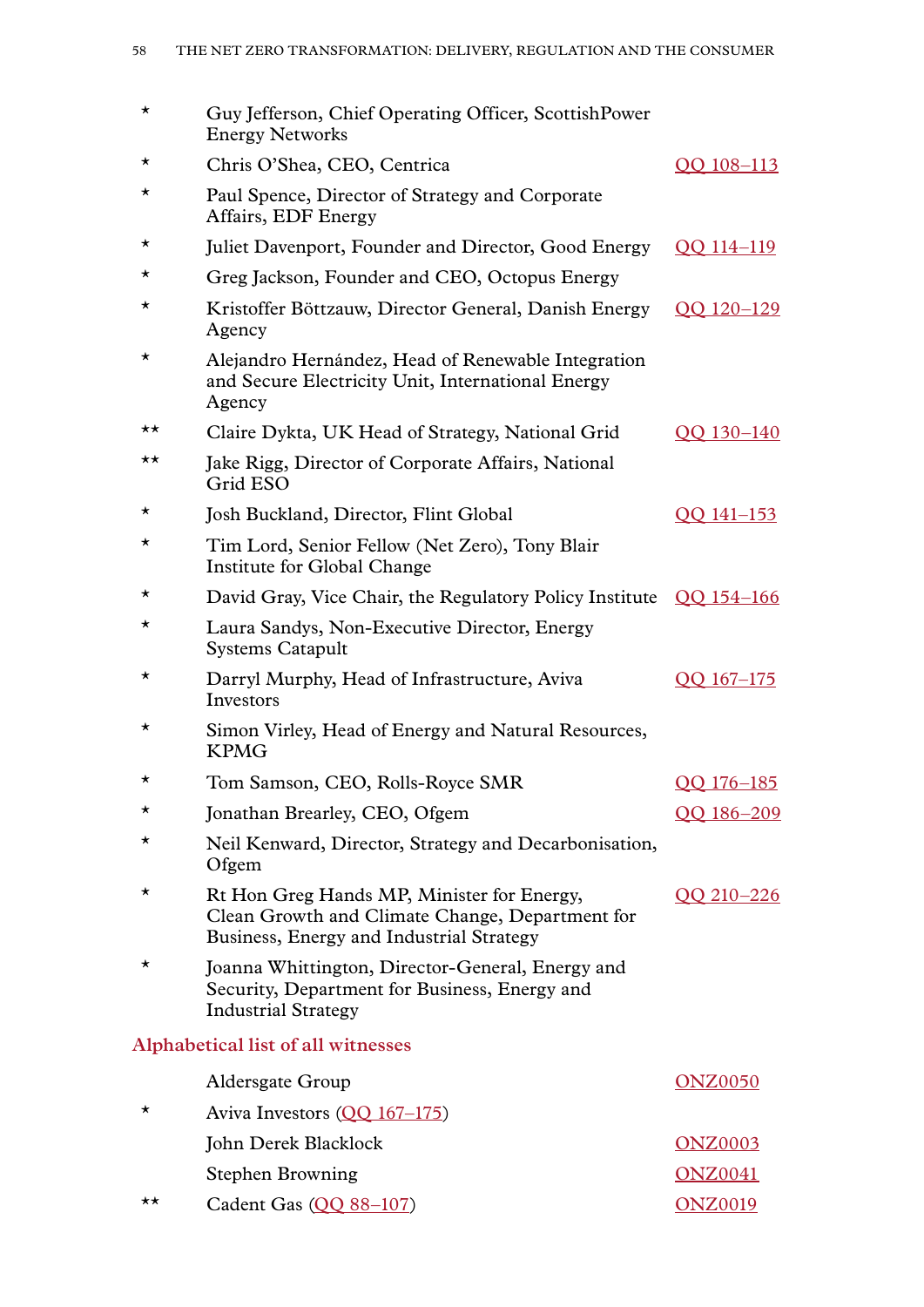| ★★ | Centrica (OO 108-113)                                                                                            | <b>ONZ0026</b> |
|----|------------------------------------------------------------------------------------------------------------------|----------------|
| ★★ | Citizens Advice (OO 23-40)                                                                                       | <b>ONZ0012</b> |
|    | ClientEarth                                                                                                      | <b>ONZ0045</b> |
| *  | Climate Change Committee (QQ 55–63)                                                                              |                |
| *  | Compass Lexecon (OO 12-22)                                                                                       |                |
|    | Confederation of British Industry                                                                                | <b>ONZ0037</b> |
|    | <b>Cut Carbon Not Forests</b>                                                                                    | <b>ONZ0010</b> |
| ★  | Danish Energy Agency (QQ 120-129)                                                                                |                |
| *  | Dr David Deller, Senior Research Associate (Centre for ONZ0005<br>Competition Policy), University of East Anglia |                |
| ★★ | Department for Business, Energy & Industrial Strategy<br>$(OQ 210 - 226)$                                        | <b>ONZ0023</b> |
| ★★ | EDF Energy $(QQ 114-119)$                                                                                        | <b>ONZ0032</b> |
|    | <b>Electricity North West</b>                                                                                    | <b>ONZ0006</b> |
|    | Elexon                                                                                                           | <b>ONZ0046</b> |
| ★★ | Energy Consumers Australia (OO 23–32)                                                                            | <b>ONZ0044</b> |
| ★★ | Energy Intensive Users' Group (OO 33–40)                                                                         | <b>ONZ0047</b> |
|    | <b>Energy Networks Association</b>                                                                               | <b>ONZ0025</b> |
| *  | Energy Systems Catapult (QQ 154-166)                                                                             |                |
|    | Energy UK                                                                                                        | <b>ONZ0054</b> |
|    | Enertechnos                                                                                                      | <b>ONZ0022</b> |
|    | E.ON                                                                                                             | <b>ONZ0043</b> |
| ★  | Flint Global $(QQ 141-153)$                                                                                      |                |
|    | <b>Frontier Economics</b>                                                                                        | <b>ONZ0004</b> |
|    | Global Infrastructure Investor Association                                                                       | <b>ONZ0014</b> |
| ★★ | Good Energy (QQ 114-119)                                                                                         | <b>ONZ0042</b> |
| *  | Grantham Institute for Climate Change, Imperial<br>College London $(QQ_1-11)$                                    |                |
| *  | David Gray, Vice Chair, the Regulatory Policy Institute<br>$(QQ 154 - 156)$                                      |                |
| *  | Sir Dieter Helm, Professor of Economic Policy,<br>University of Oxford $(OO 41-54)$                              |                |
|    | Hitachi ABB Power Grids                                                                                          | <b>ONZ0034</b> |
|    | <b>Independent Renewable Energy Generators Group</b>                                                             | <b>ONZ0009</b> |
|    | International Energy Agency (QQ 120-129)                                                                         |                |
| ★  | Cloda Jenkins, Professor of Economics, University<br>College London (QQ 12-22)                                   |                |

\* KPMG [\(QQ 167–175\)](https://committees.parliament.uk/oralevidence/3044/html/)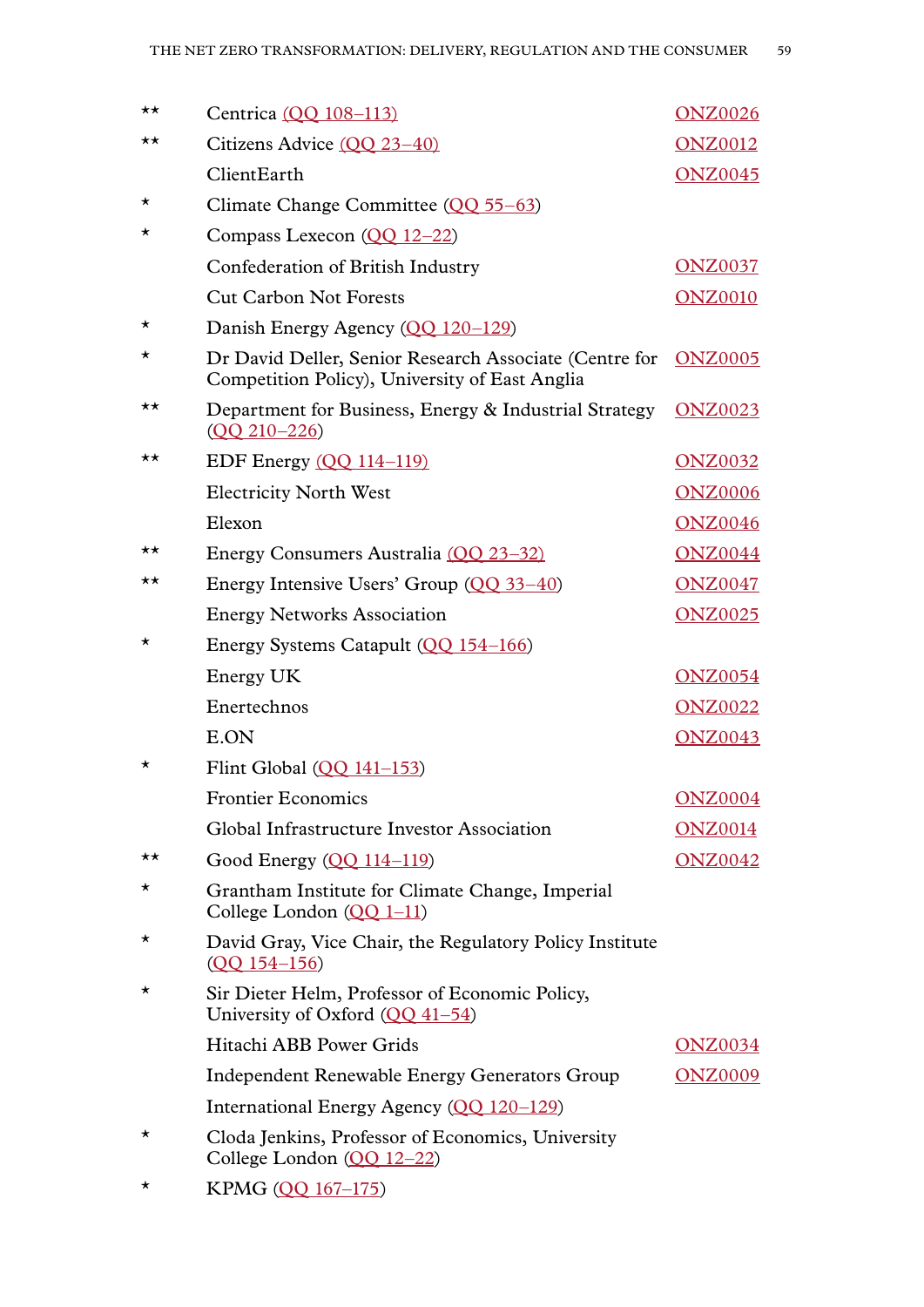| $^\star$ | Lux Nova Partners                                                                             | <u>ONZ0036</u>                   |
|----------|-----------------------------------------------------------------------------------------------|----------------------------------|
|          | Rosemary Macklin                                                                              | <b>ONZ0038</b>                   |
|          | MCS Charitable Foundation and MCS Company                                                     | <b>ONZ0008</b>                   |
|          | <b>Mineral Products Association</b>                                                           | <b>ONZ0027</b>                   |
|          | Professor Catherine Mitchell, Professor of Energy<br>Policy, University of Exeter $(QQ_1-11)$ |                                  |
| *        | National Energy Action $(OO 23-40)$                                                           |                                  |
| ★★       | National Grid (OO 130-140)                                                                    | <b>ONZ0051</b>                   |
| ★★       | National Grid Electricity System Operator (QQ 130-<br><u>140</u>                              | <b>ONZ0020</b>                   |
| ★★       | National Infrastructure Commission $(QQ_0 64-69)$                                             | <b>ONZ0057</b>                   |
|          | Ocean Winds                                                                                   | <b>ONZ0016</b>                   |
| ★        | Octopus Energy $(OQ 114-119)$                                                                 |                                  |
| ★★       | Ofgem (OO 186-209)                                                                            | <b>ONZ0021</b>                   |
|          | Oil and Gas UK                                                                                | <b>ONZ0029</b>                   |
|          | <b>Ombudsman Services</b>                                                                     | <b>ONZ0040</b>                   |
|          | Ørsted                                                                                        | <b>ONZ0053</b>                   |
|          | OVO group                                                                                     | <b>ONZ0001</b>                   |
|          | RenewableUK                                                                                   | <b>ONZ0049</b>                   |
|          | <b>RES</b> Group                                                                              | <b>ONZ0054</b>                   |
| $\star$  | Rolls-Royce SMR $(QQ 176-185)$                                                                |                                  |
|          | <b>RWE</b>                                                                                    | <b>ONZ0048</b>                   |
|          | ScottishPower Energy Networks (QQ 88-107)                                                     |                                  |
|          | <b>ScottishPower</b>                                                                          | <b>ONZ033</b>                    |
|          | <b>Scottish Renewables</b>                                                                    | <b>ONZ0002</b>                   |
|          | <b>SGN</b>                                                                                    | <b>ONZ0015</b>                   |
|          | Social Market Foundation                                                                      | <b>ONZ0018</b>                   |
|          | So Energy                                                                                     | <b>ONZ0031</b>                   |
|          | Solar Energy UK                                                                               | <b>ONZ0017</b>                   |
|          | <b>SSE</b>                                                                                    | <b>ONZ0052</b>                   |
| ★★       | Sustainability First $(QQ_81-87)$                                                             | <b>ONZ0035</b><br><b>ONZ0058</b> |
|          | The Association of Decentralised Energy                                                       | <b>ONZ0011</b>                   |
| ★★       | The Global Warming Policy Forum $(QQ 70-80)$                                                  | <b>ONZ0030</b>                   |
|          | The Institution of Engineering and Technology                                                 | <b>ONZ0013</b>                   |
| *        | Tony Blair Institute for Global Change (QQ 141-153)                                           |                                  |
|          | John Tulloch                                                                                  | <b>ONZ0039</b>                   |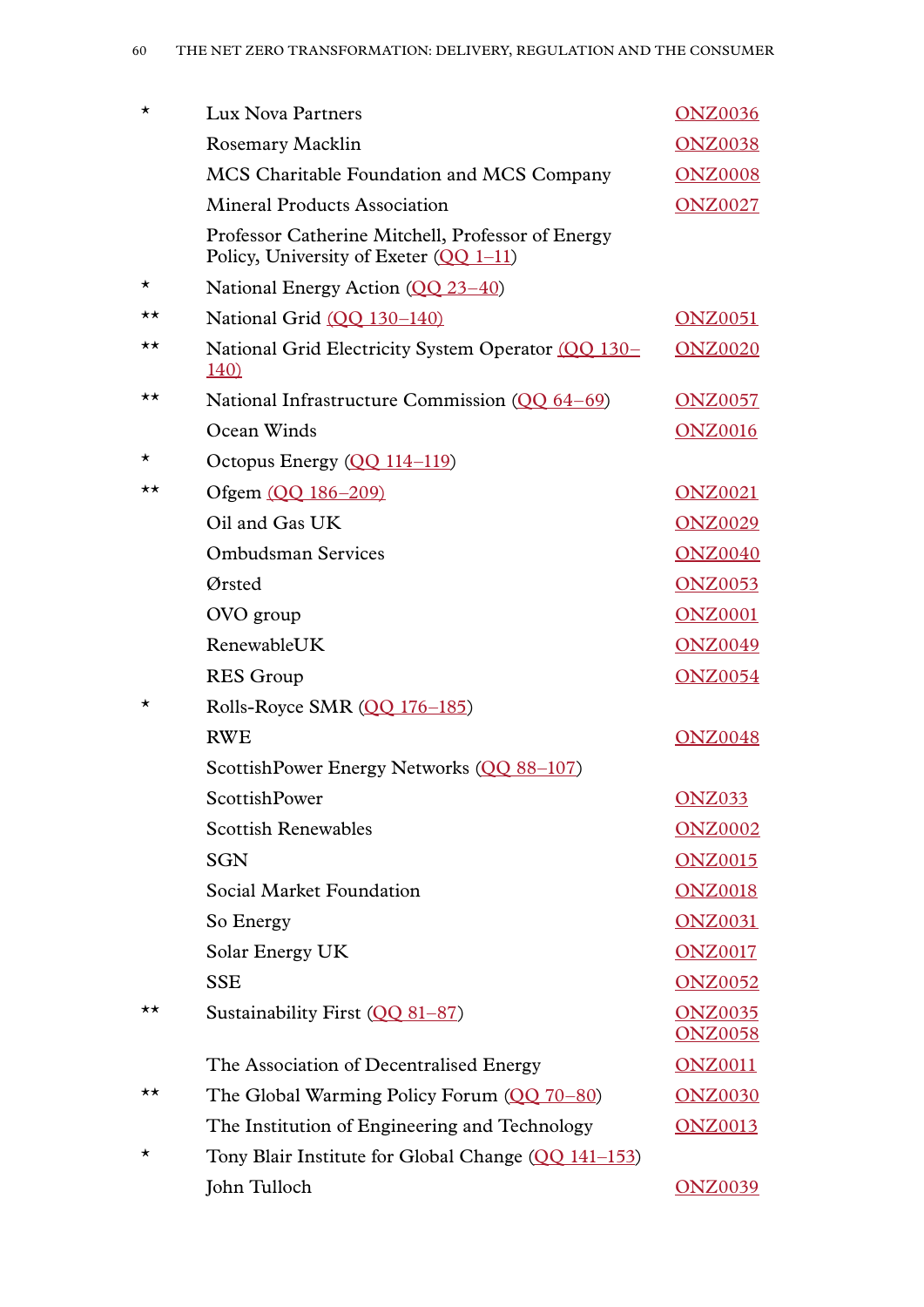| $\star$      | Lord Adair Turner, Chair, Energy Transitions<br>Commission (OO 81-87)          |                |
|--------------|--------------------------------------------------------------------------------|----------------|
|              | UK Energy Research Centre and EnergyREV                                        | <b>ONZ0056</b> |
| $\star\star$ | Catherine Waddams, Emeritus Professor, Norwich<br>Business School $(OO 12-22)$ | <b>ONZ005</b>  |
|              | Wales & West Utilities                                                         | <b>ONZ0028</b> |